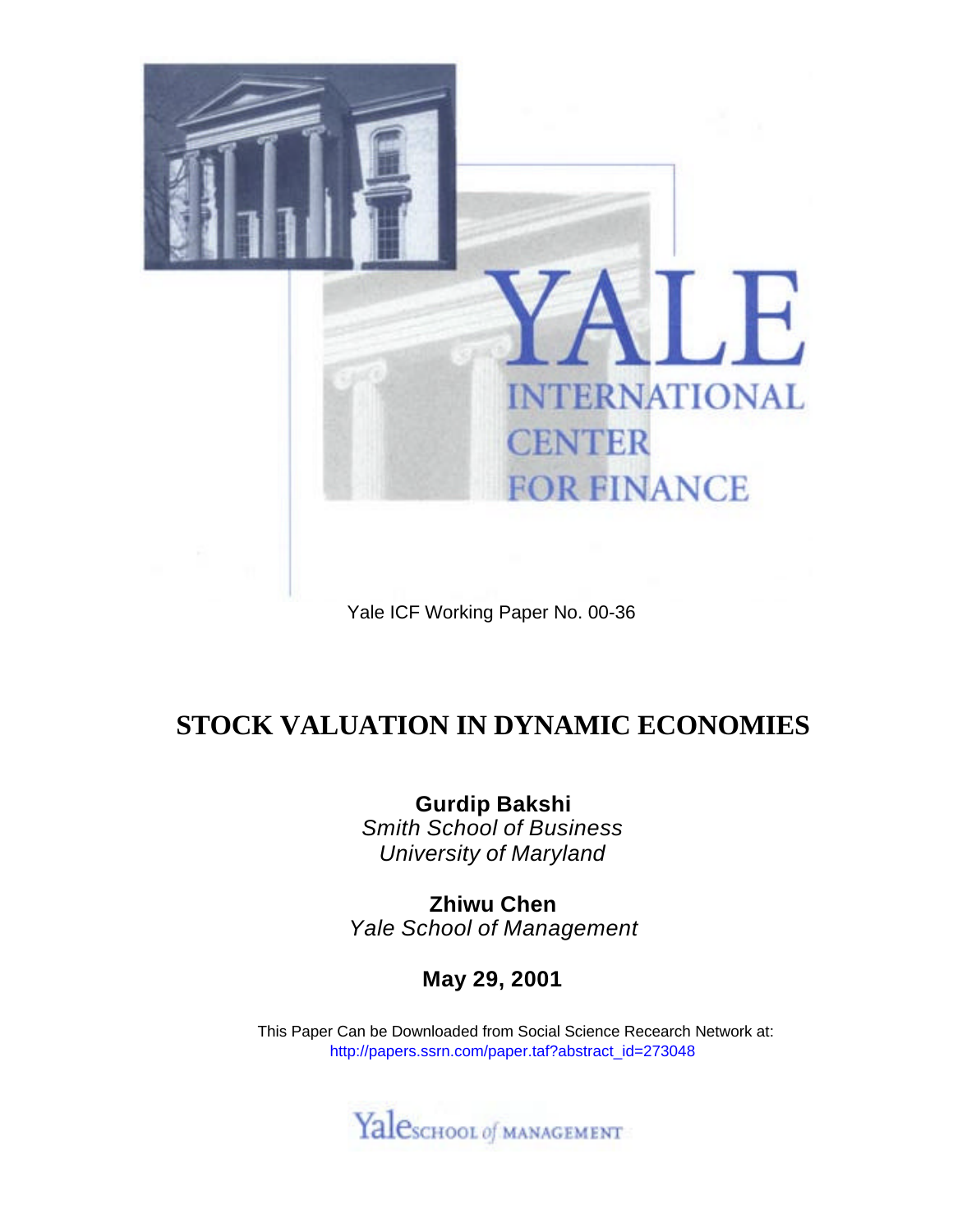#### Stock Valuation in Dynamic Economies

Gurdip Bakshi and Zhiwu Chen

May 29, 2001

Bakshi is at Department of Finance, Smith School of Business, University of Maryland, College Park, MD 20742, Tel: (301) 405-2261, email: gbakshi@rhsmith.umd.edu, Website: www.rhsmith.umd.edu/nance/gbakshi/; and Chen at Yale School of Management, 135 Prospect Street, New Haven, CT 06520, Tel: (203) 432-5948, email: zhiwu.chen@yale.edu and www.som.yale.edu/faculty/zc25. We thank Franklin Allen, Doron Avramov, Pierluigi Balduzzi, Geert Bekaert, Jonathan Berk, Michael Brennan, Greg Brown, Amy Chan, John Dai, Ming Dong, Darrell Duffie, Steve Figlewski, Rick Green, YoungHo Eom, Nils Hakansson, Robert Hodrick, Jon Ingersoll, Jan Jindra, Narasimhan Jegadeesh, Nengjiu Ju, Nikunj Kapadia, Hossein Kazemi, Joseph Lakonishok, Hayne Leland, Jun Liu, Francis Longstaff, Anthony Lynch, Dilip Madan, Terry Marsh, George Pennacchi, Jay Ritter, Richard Roll, Steve Ross, Mark Rubinstein, Pedro Santa-Clara, Eduardo Schwartz, Lemma Senbet, Ken Singleton, Rene Stulz, Avanidhar Subrahmanyam, Marti Subrahmanyam, Bhaskar Swaminathan, Sheridan Titman, Alex Triantis, Haluk Unal, James Wilcox, a referee, and seminar participants at the University of California - Berkeley, University of California -Los Angeles, Case Western Reserve University, Columbia University, the Federal Reserve Bank of New York, University of Houston, University of Illinois, New York University, the Ohio State University, Stanford University, the University of Massachusetts at Amherst, Virginia Institute of Technology, Yale University, and the 1998 Western Finance Association Meeting. We would like to thank Amy Chan for her superb research assistance, and the Dice Center at the Ohio State University for financial support. The earnings data used in the paper are graciously provided to us by  $I/B/E/S$  International Inc. Any remaining errors are our responsibility alone.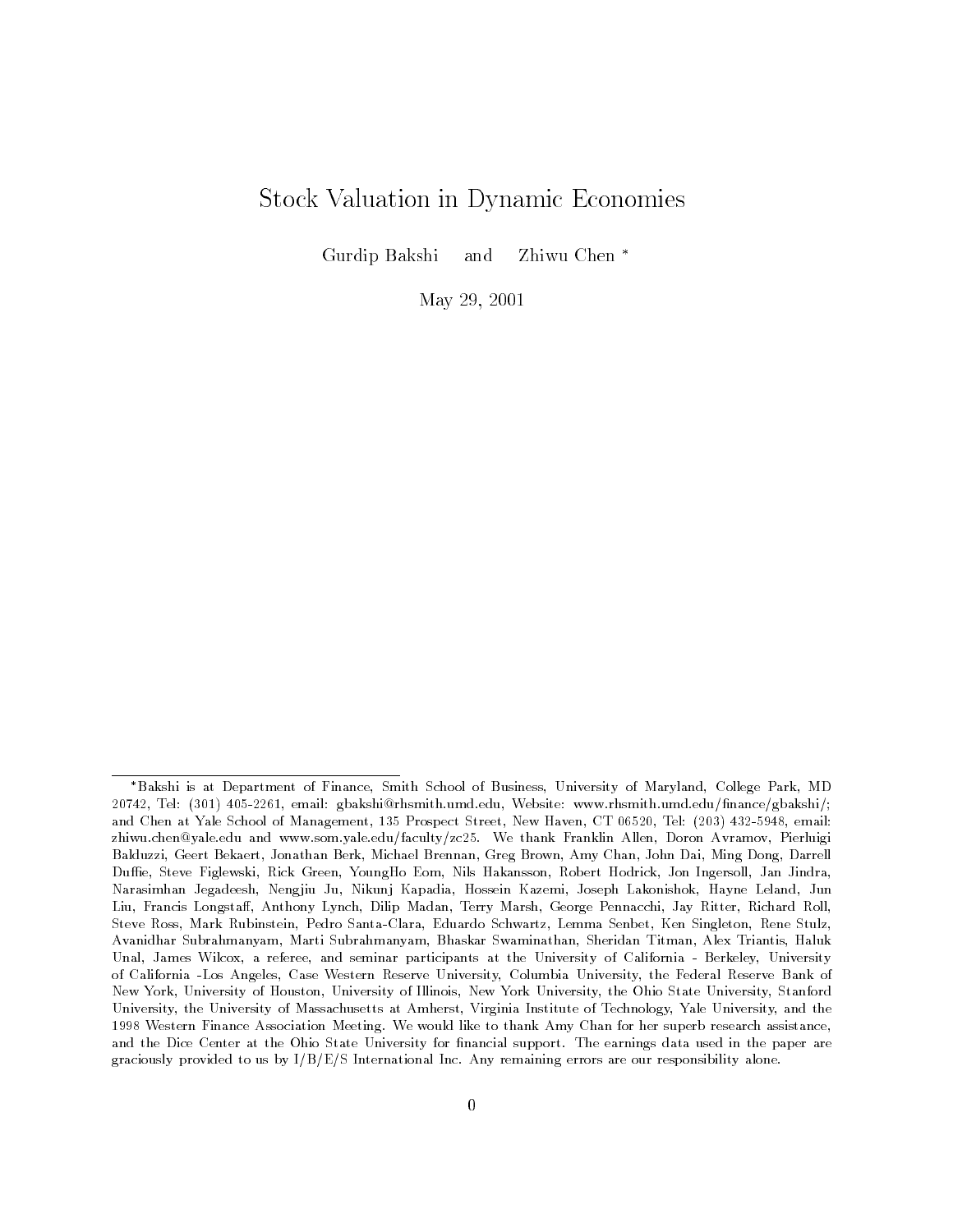#### Stock Valuation in Dynamic Economies

#### Abstract

This article develops and empirically implements a stock valuation model. The model makesthree assumptions: (i) dividend equals a fixed fraction of net earnings-per-share plus noise, (ii) the economy's pricing kernel is consistent with the Vasicek term structure of interest rates,and (iii) the expected earnings growth rate follows a mean-reverting stochastic process. Ourparameterization of the earnings process distinguishes long-run earnings growth from currentgrowth and separately measures the characteristics of the firm's business cycle. The resulting stock valuation formula has three variables as input: net earnings-per-share, expected earningsgrowth, and interest rate. Using a sample of individual stocks, our empirical exercise leadsto the following conclusions: (1) the derived valuation formula produces signicantly lowerpricing errors than existing models, both in- and out-of-sample; (2) modeling earnings growthdynamics properly is the most crucial for achieving better performance, while modeling thediscounting dynamics properly also makes a significant difference; (3) our model's pricing errors are highly persistent over time and correlated across stocks, suggesting the existence of factorsthat are important in the market's valuation but missing from our model. In addition to pricingstocks, we can apply the model to back out market expectations about the firm's future from its stock price, allowing us to recover the relevant information embedded in the stock price.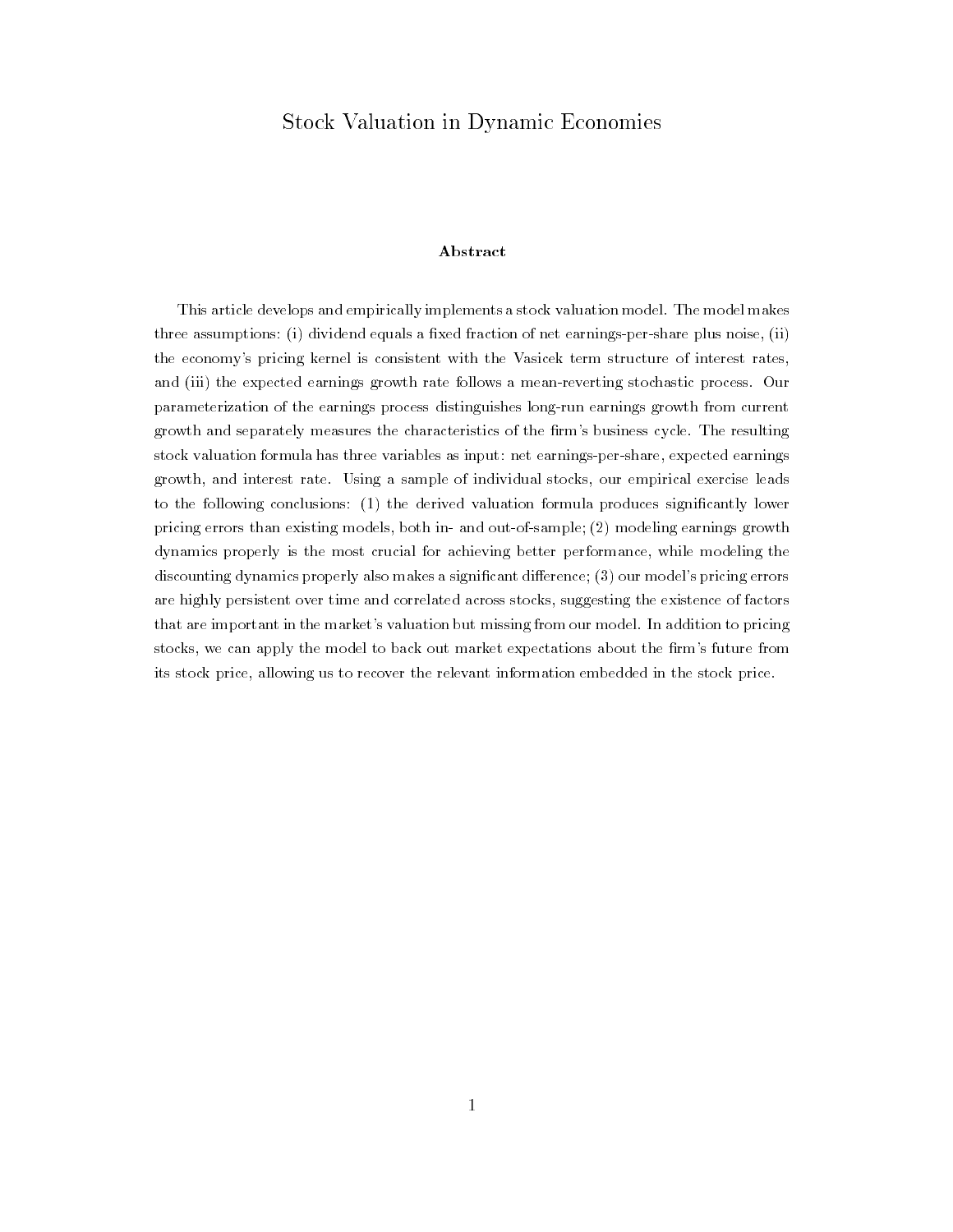Valuation models for derivative and fixed-income securities have changed risk management and investment practice in significant ways. Examples include the Black and Scholes (1973), the Cox, Ross, and Rubinstein (1979) binomial option-pricing model, the Vasicek (1977), the Brennan and Schwartz (1979), the Cox, Ingersoll, and Ross (1985), and the Heath, Jarrow, and Morton (1992) bond valuation models. In contrast, the stock valuation literature has not made as much progress. Granted that stocks are intrinsically more difficult to value, it is also true that asset pricing research has focused largely on expected-return models, but not on stock valuation per se. In the absence of a parameterized structure for future cash
ows, an expected-return characterization is insufficient for solving the stock valuation problem. Observe that existing equity valuation models are primarily dividend-based and developed mostly for the purpose of valuing aggregate market indices (e.g., Bakshi and Chen (1996, 1997), Bossaerts and Green (1989), Bekaert and Grenadier (2000), Campbell and Shiller (1988a,b), Hansen and Singleton (1982), and Marsh and Merton (1987)). For this reason, many such models may not be applicable to individual stocks, and they typically fail to address the stochastic nature of interest rates and expected earnings growth.

The purpose of this paper is to develop a stock valuation model based on earnings, instead of dividends. While our model is equally applicable to market indices, our focus is on valuing individual stocks. The approach taken is partial-equilibrium, that is, we assume from the outset that there is a stochastic earnings stream made possible by the firm's existing production plan and financial policy, and that a fixed proportion of the earnings (plus some noise) will be paid out as dividends to shareholders. The goal of model development is to derive a stock valuation formula that explicitly relates the stock's fair value to currently observable fundamental variables.

The model makes two additional assumptions. One, we assume a pricing-kernel process that is consistent with a single-factor Vasicek (1977) term structure of interest rates. This pricing kernel serves as the economy-wide valuation standard for future payoffs, and it implies a single-beta equation for determining expected returns. Next, we assume that for the firm under valuation, its earnings-per-share (EPS) obeys a proportional process and grows at a stochastic rate, with its expected growth following a mean-reverting process. This earnings structure captures the firm's business cycle with three important parameters: the long-run EPS growth rate, the speed at which the current expected EPS growth reverts to its long-run mean, and the volatility of expected EPS growth. This parameterization not only helps distinguish long-run growth from transitory growth, but also measures the length and stages of the firm's growth cycle. It leads to a dynamic term structure of expected earnings growth rates.

Compared with the classic Gordon (1962) model, our framework offers two modeling innovations. First, the discounting function of future risky payoffs is based on a stochastic term structure of interest rates, whereas the Gordon model is based on a constant, flat yield curve. This aspect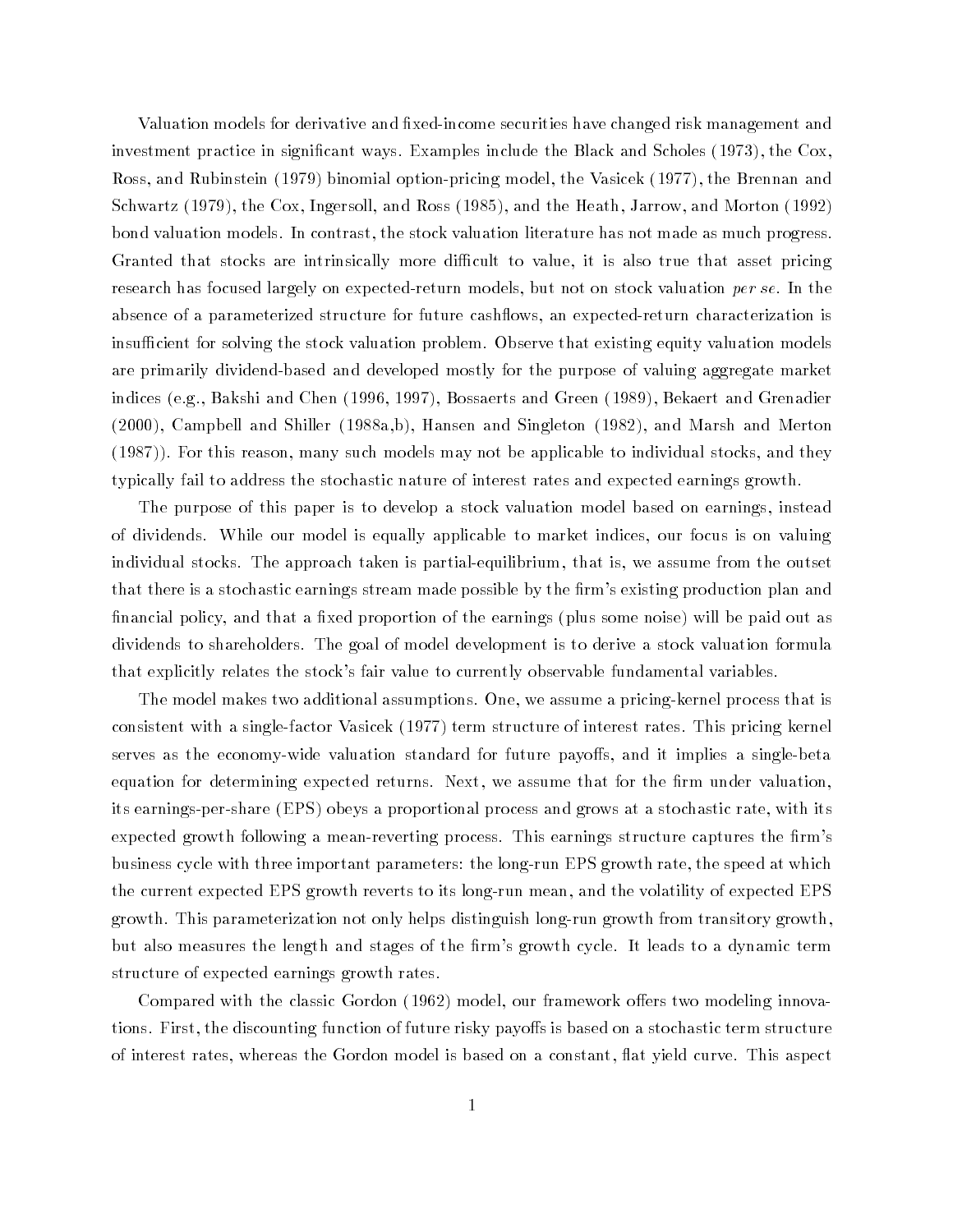will be referred to as the "stochastic interest-rates" feature. Second, the (conditional) expected EPS growth follows a stochastic process and is hence dynamically changing over time, whereas growth is constant and perpetual in the Gordon model. As our empirical exercise will show, this "stochastic expected growth" feature is important to the success of the pricing model.

The resulting equity valuation model is shown to exhibit many desirable properties. For example, the equilibrium price/earnings  $(P/E)$  ratio is increasing in both the long-run EPS growth and the current expected growth, but its sensitivity to the former is far higher than to the latter. Similarly, the  $P/E$  is far more sensitive to the long-run interest rate than to the spot rate. Furthermore, the shorter the firm's business cycle, the higher the  $P/E$  ratio for its stock.

To study its empirical performance, we apply our stock valuation model and its special cases to price the S&P 500 index, the 30 stocks in the Dow Jones Industrial Average, and a sample of 20 technology stocks. Our empirical ndings are summarized below:

- In pricing the stocks and the S&P 500, our main model's performance is significantly better than any nested special case according to the average absolute pricing error, mean pricing error, and pricing-error standard deviation. Among the sample stocks, the main model's average absolute pricing errors range from 8.17% to 23.87% out-of-sample.
- The stochastic earnings growth feature contributes the most to our model's pricing performance, while the stochastic interest-rates feature is also significant. Overall, our empirical tests indicate that modeling the EPS growth process properly is of the first-order importance.
- High-tech growth stocks such as Intel are generally harder to price than traditional blue-chip stocks (e.g., GE and Exxon). The dispersion in model pricing-errors is generally much higher for the former than the latter. Thus, a higher-dimensional earnings-growth structure may be necessary to further improve the performance for technology firms.
- The model's out-of-sample pricing errors are highly persistent within several months, and they are correlated across the stocks, suggesting the existence of systematic factors that are important in the market's valuation but are missing from the stock valuation model.
- The pricing performance results are robust with respect to the estimation methods used. Our empirical exercise shows that alternative proxies for the interest rate and the expected EPS growth rate do not signicantly change the model pricing errors.

Among other potential applications, our valuation model can be employed to recover, from the stock price, the market's expectations about the firm's future EPS growth. According to the Efficient Market Hypothesis (EMH), a security's price should reflect all information relevant for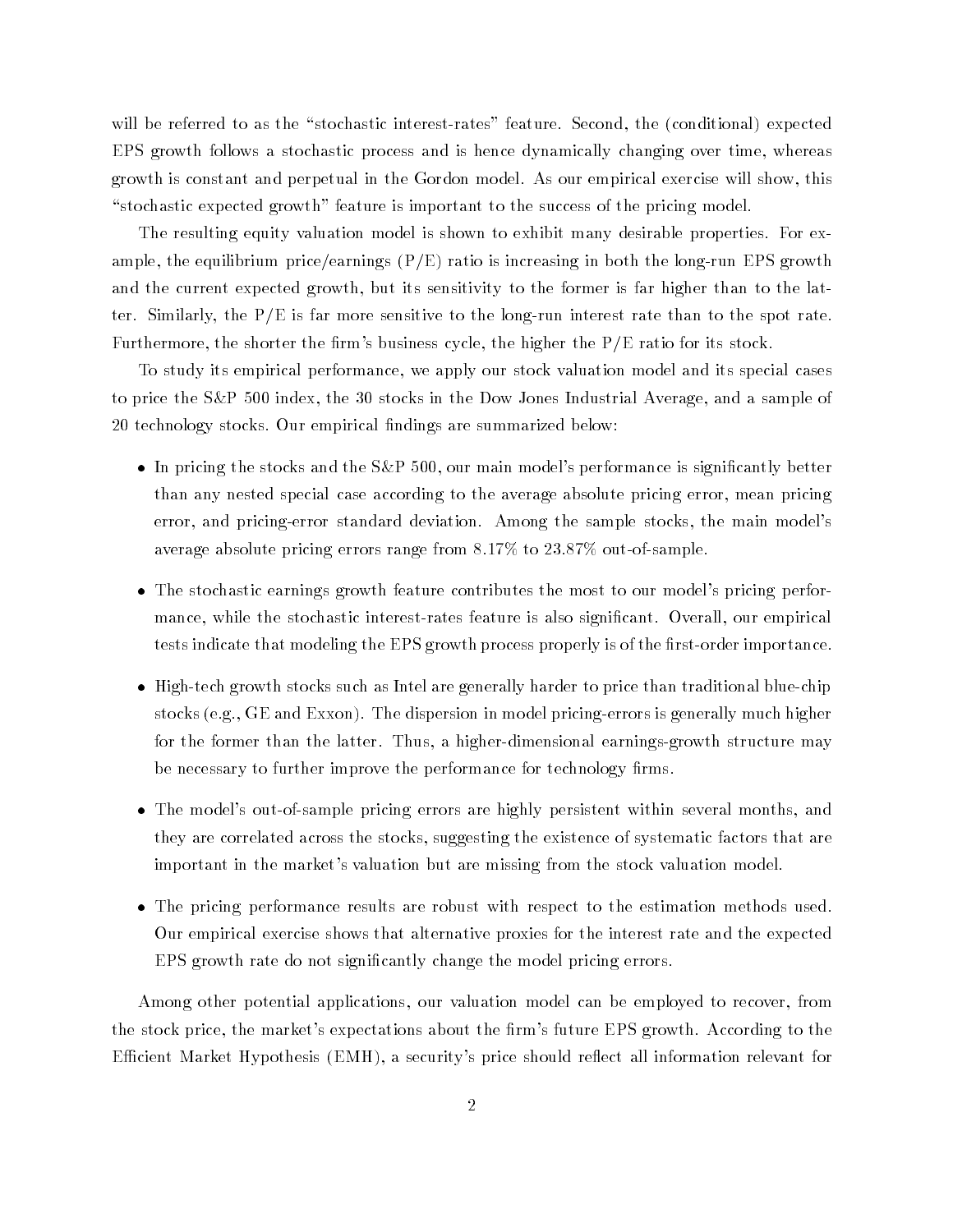determining its future value. If the EMH is true and if our model is empirically well-specied, one should be able to use it to extract the market's expectations. This can be done in the same way as the Black-Scholes model is applied to back out the volatility from option prices. For example, if one believes that the market provides a better assessment of the firm's future than analysts, one can then use the market-implied expectations to price the same stock out-of-sample When our model is implemented using the market-implied expectations, a substantial improvement is observed in pricing performance.

Residual-income based valuation methods have also shown promise (e.g., Ohlson (1990, 1995), Fetham and Ohlson (1999), Lee, Myers, and Swaminathan (1999), Ang and Liu (1999) and references therein). There are, however, several fundamental differences between the accounting residual-income approach and our framework. First, the basic building block for the residualincome models is the clean surplus relation, which internalizes dividends, earnings and book value. In contrast, our setting is partial equilibrium and takes an exogenous earnings process as a given (and leaves out dividend and other corporate policy issues). Second, the empirical implementation methods differ. For instance, Lee, Myers, and Swaminathan (1999) rely on a multi-stage residual-income discounting formula, and they calculate the model price as the sum of (i) the current book value, (ii) the discounted value of multi-year residual-income forecasts, and (iii) the discounted value of the terminal stock price at the end of the forecasting horizon. In their case, forecasts of the terminal stock price and future multi-year residual-income are crucial inputs. Instead of depending on such forecasts, our stock valuation model posits a joint Markov structure for earnings, expected earnings growth and interest rate, so that the conditional expectations are analytically solved as functions of currently observable variables. Consequently, for empirical implementations of our model, there is no need to estimate a terminal stock price or forecast future residual-incomes. Still, Lee, Myers, and Swaminathan (1999) demonstrate that a carefully implemented multi-stage residual-income model can also yield reasonable pricing fit. Third, our model is based on a stochastic pricing kernel. In this sense, our framework unifies stock valuation with known models in fixed-income and option pricing, ensuring consistency with other areas in finance.

The paper proceeds as follows. Section 1 outlines our assumptions and develops the stock valuation model. Section 2 describes the data and the choice of empirical proxies. The parameter estimates and empirical methods are discussed in Section 3. Section 4 focuses on the empirical pricing performance and robustness issues. Section 5 examines the market-implied earnings growth expectations. Concluding remarks are offered in Section 6. Proof of the pricing formulas is given in the Appendix.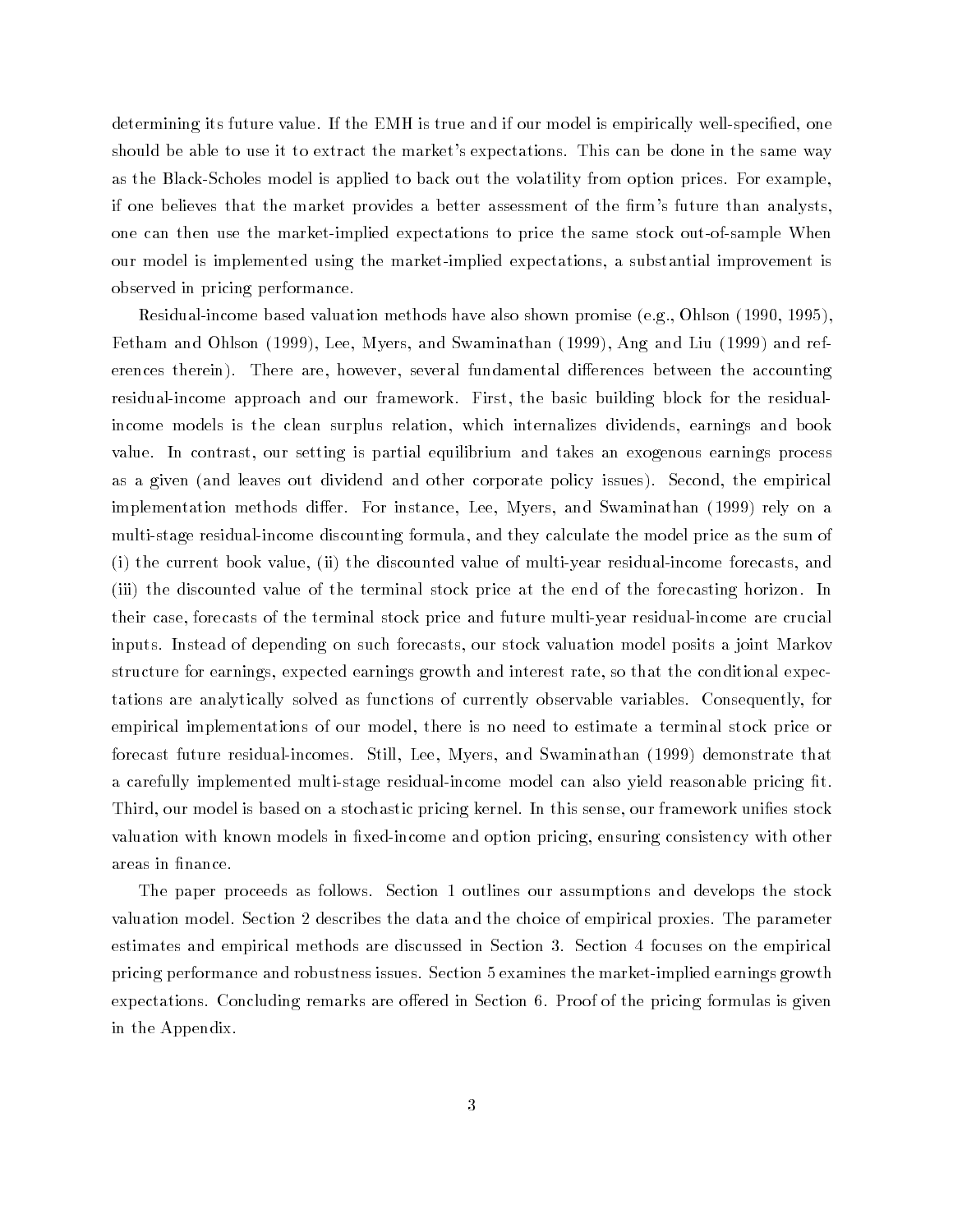#### 1 A Dynamic Stock Valuation Model

Consider a continuous-time, infinite-horizon economy whose underlying valuation standard for all securities is represented by some pricing-kernel process, denoted by  $M(t)$ . Take any generic firm in the economy, and assume that each equity share of the firm entitles its holder to an infinite dividend stream  $\{D(t): t \geq 0\}$ . Our goal is to determine the time-t per-share value,  $S(t)$ , for each time  $t \geq 0$ . Since the pricing kernel applies to every security, we have by a standard argument

$$
S(t) = \int_{t}^{\infty} E_t \left[ \frac{M(\tau)}{M(t)} D(\tau) \right] d\tau,
$$
\n(1)

where  $E_t[\cdot]$  is the time-t conditional expectation operator with respect to the objective probability measure. Throughout this paper, all variables are given in nominal terms.

Given equation (1), the valuation task amounts to two steps: (i) specify "appropriate" processes for  $M(t)$  and  $D(t)$ , and (ii) solve the conditional expectations and the integral in (1). As in the term structure and derivatives literature, the search for appropriate specications is usually sub ject to three considerations. First, the specied structure for each variable should be consistent with as many known empirical properties as possible. Second, the choice should be such that the valuation problem in (1) is technically tractable. Parsimony and implementability are clearly desirable. Third, the resulting solution to the problem in (1) should represent an empirically well-performing stock valuation model.

#### 1.1 The Assumptions

As in Constantinides (1992), we assume from the outset that  $M(t)$  follows an Ito process satisfying

$$
\frac{dM(t)}{M(t)} = -R(t) dt - \sigma_m dW_m(t),
$$
\n(2)

for a constant  $\sigma_m$ , where the instantaneous interest rate,  $R(t)$ , follows an Ornstein-Uhlenbeck mean-reverting process:

$$
d R(t) = \kappa_r \left(\mu_r^0 - R(t)\right) dt + \sigma_r dW_r(t), \qquad (3)
$$

for constants  $\kappa_r, \; \mu_r^*$  and  $\sigma_r.$  The structural parameters have the standard interpretations:  $\kappa_r$ measures the speed at which  $R(t)$  adjusts to its long-run mean (under the objective probability measure),  $\mu_r^*$  . This pricing kernel leads to a single-factor vasicek (1977) term structure of interest rates. Berk, Green, and Naik (1999) apply the same pricing kernel to value projects and growth options. Like in every single-factor term structure model, bond yields are perfectly correlated and hence perfectly substitutable, a counterfactual feature. This limitation can however be relaxed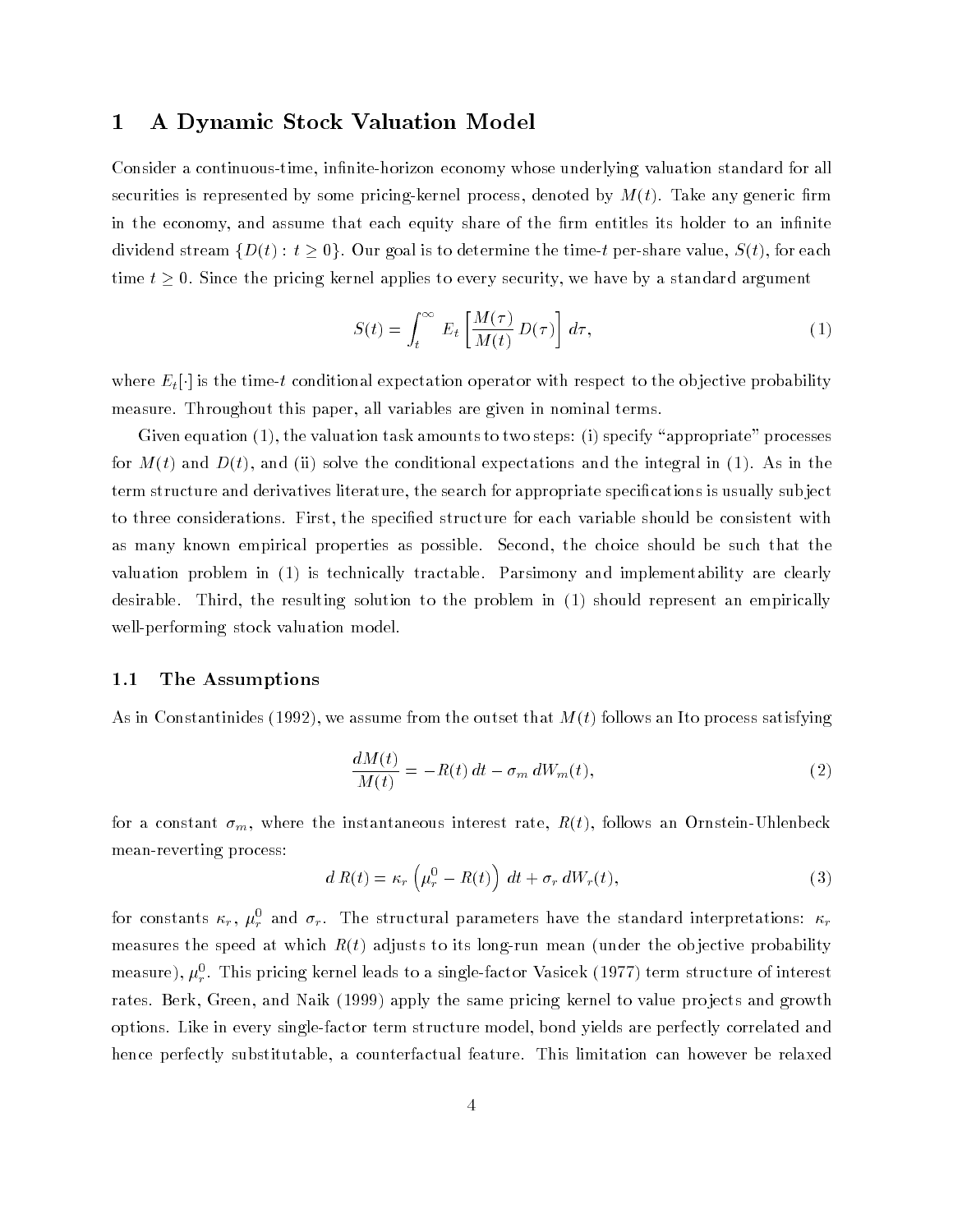by adopting a multi-factor model either in the Vasicek or the Cox, Ingersoll, and Ross (1985) class. For our purpose we choose the simple Vasicek interest rate model as our focus is on stock valuation.

Assume that the firm under valuation has a constant dividend-payout ratio (plus noise),  $\delta$ (with  $1 \geq \delta \geq 0$ ), that is,

$$
D(t) dt = \delta Y(t) dt + d Z(t),
$$
\n(4)

where  $Y(t)$  is the firm's earnings-per-share (EPS) flow at t (hence  $Y(t) dt$  is the total EPS over the interval from t to  $t + dt$ , and  $dZ(t)$  is the increment to a martingale process with zero mean. Economically,  $dZ(t)$  cannot have a non-zero mean, because the firm would otherwise be assumed to pay an average non-zero dividend stream even if  $Y(t)$  is zero at each t. The existence of  $dZ(t)$  allows the firm's dividend to randomly deviate from the fixed proportion of its EPS, and it makes  $D(t)$  and  $Y(t)$  not perfectly substitutable. Although this temporary deviation could be correlated with recent earnings and past deviations, incorporating this feature into the assumption would complicate the model. The constant dividend-payout-ratio assumption is commonly used in accounting and equity valuation (e.g., Lee, Myers, and Swaminathan (1999)).

Note that the firm's dividend policy is exogenous to our model. It is understood that the firm's production plan, operating revenues and expenses, and target payout-ratio are all fixed outside our model, and the net earnings process,  $Y(t)$ , is determined accordingly. Any deviation from the fixed exogenous structure will lead to a change in the  $Y(t)$  process. For example, changing  $\delta$  will lead to a new process for  $Y(t)$ . Thus, taking  $\delta$  and its associated  $Y(t)$  process as given, our goal is simply to value the cashflow stream given in (4). In doing so, we are also abstracting from the firm's investment policy and growth opportunities, with the understanding that the  $Y(t)$  process should indirectly incorporate these aspects. See Berk, Green, and Naik (1999) on how to value growth options in the context of equity valuation.

The assumption embedded in (4) is only an approximation of economic reality. Strictly speaking, many firms do not pay cash dividends and hence the notion of dividend payout does not apply. But, it is a crucial assumption in our model development. First, it allows us to directly link stock price to the firm's earnings, instead of dividends. This is an important feature because (i) dividend-based stock valuation models (e.g., the Gordon model and its variants) have not succeeded empirically and (ii) investors are far more interested in the earnings potential of a stock (rather than its dividends). Also, precisely due to the assumption (4), we can now value stocks even if they don't pay any cash dividends. In recent years, more and more firms (especially, technology firms) have chosen to pay no cash dividends, but instead use their earnings to repurchase outstanding shares or simply reinvest in new pro jects (Fama and French (2001)).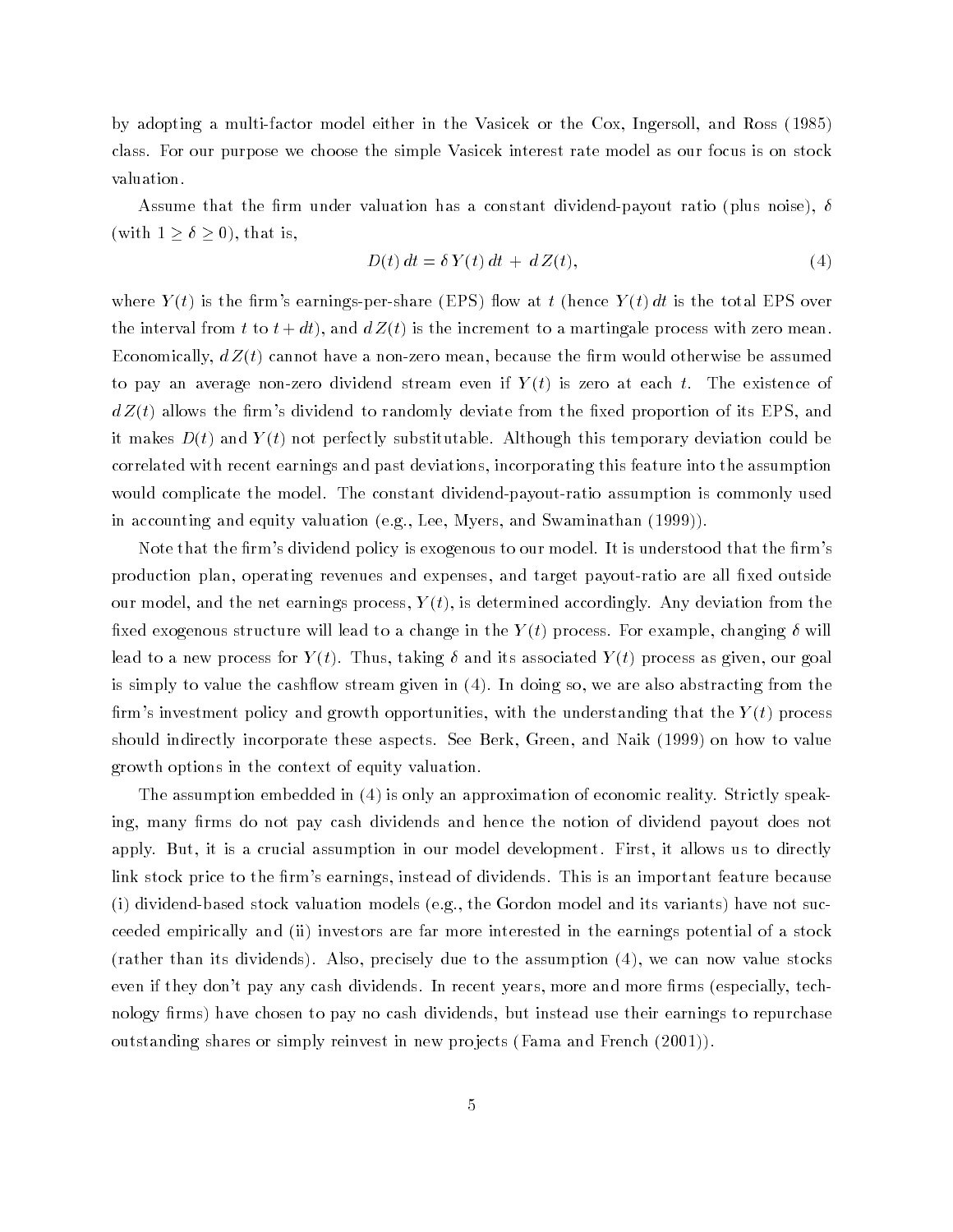Second, net earnings should in general be more informative than dividends because, even if a firm pays cash dividends, the dividend process is usually managed and artificially smoothed (and thus less informative of the firm's current conditions). For firms that pay no dividends, earnings will be the most effective signal for valuation. Therefore,  $Y(t)$  should be a more efficient summary of the firm's financial and operating conditions. Linking a stock valuation formula to earnings (instead of dividends) should make the model more likely to succeed empirically.

Assume that under the objective probability measure,  $Y(t)$  follows a process given below:

$$
\frac{dY(t)}{Y(t)} = G(t) dt + \sigma_y dW_y(t) \tag{5}
$$

$$
d G(t) = \kappa_g \left( \mu_g^0 - G(t) \right) dt + \sigma_g dW_g(t), \qquad (6)
$$

for constants  $\sigma_y, \, \kappa_g, \, \mu_g^o$  and  $\sigma_g$ . The long-run mean for both  $G(t)$  and actual EPS growth  $\frac{\leftrightarrow \infty}{Y(t)}$ is  $\mu_{\tilde{g}},$  and the speed at which  $G(t)$  adjusts to  $\mu_{\tilde{g}}$  is reflected by  $\kappa_g$ . Further,  $\frac{1}{\kappa_g}$  measures the duration of the firm's business growth cycle. Volatility for both earnings growth and changes in G(t) is time-invariant. Shocks to expected growth, Wg , may be correlated with both systematic with both systematic  $\mathbf{u}$ shocks Wm and interest rate shocks Wr , with their respective correlation coecients denoted by  $\mathcal{L}_{\mathcal{G}}$  . In addition, the correlation of Wy with Way with Way with  $\mathcal{U}_{\mathcal{G}}$  , we complete the correlation by g; and right and right actual and risk factors. Both actual and expected risk factors. In the price discussion of the price discussion of the price discussion of the price discussion of the price discussion of the pric The noise process  $dZ(t)$  in (4) is however assumed to be uncorrelated with  $G(t)$ ,  $M(t)$ ,  $R(t)$  and  $Y(t)$ , and hence it is not a priced risk factor.

The earnings process as parameterized in  $(5)$  offers enough modeling flexibility of a firm. First, both actual and expected earnings growth can take either positive or negative values, capturing the fact that a firm may experience transition stages in its business cycle. Second, expected EPS growth  $G(t)$  is mean-reverting and has both a permanent component (renected by  $\mu_g^-$ ) and a transitory component, so that  $G(t)$  can be high or low relative to its long-run mean  $\mu_{\tilde{q}}$ . As shown later, this separate parameterization of the EPS growth process is useful for understanding both time-series and cross-sectional variations in equity valuation. Finally, since  $Y(t)$  is observable and  $G(t)$  can be obtained from analyst estimates, the resulting equity valuation formula will be implementable.

The EPS process in (5) has one undesirable feature, however. Under the assumed structure,  $Y(t)$  is positive with probability one. Yet, in practice, firms have negative earnings from time to time. For instance, about 7.08% of the observations in the I/B/E/S database have negative EPS from 1976 to 1998. Therefore, even with this limitation, our theoretical framework is applicable to a majority of publicly traded stocks. With suitable modifications to (5), earnings can take both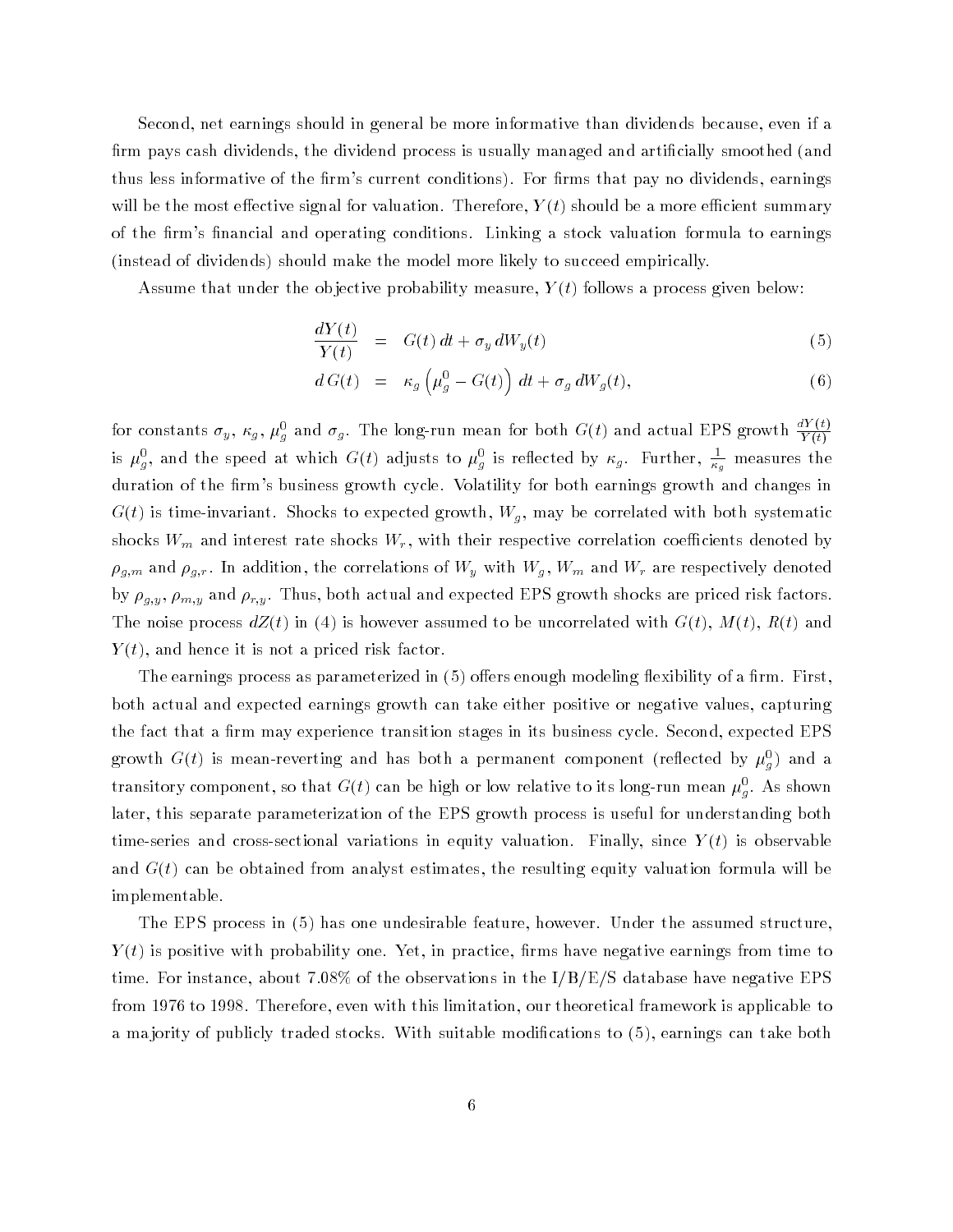positive and negative values. For example, Dong (2000) extends our model by translating the current earnings as:  $X(t) \equiv y_0 + Y(t)$ , where  $y_0$  is a constant such that  $X(t)$  is positive. Then, he adopts the same dynamics for  $X(t)$  as given in (5)-(6), and the dividend policy as in (4).

The EPS growth process assumed in  $(5)-(6)$  leads to a single-factor term structure of expected earnings growth. Specifically, define

$$
G(t,\tau) \equiv \frac{1}{\tau} E_t \left( \log \frac{Y(t+\tau)}{Y(t)} \right) \tag{7}
$$

to be the expected  $\tau$ -period-ahead growth rate in earnings. We then have

$$
G(t,\tau) = \mu_g^0 - \frac{1}{2}\sigma_y^2 - \frac{\mu_g^0 (1 - e^{-\kappa_g \tau})}{\kappa_g \tau} + \frac{1 - e^{-\kappa_g \tau}}{\kappa_g \tau} G(t).
$$
 (8)

This single-factor term structure of expected EPS growth implies that regardless of the forecasting horizon, all expected growth rates are driven by  $G(t)$ . In reality, it is unlikely that when revising earnings forecasts for a given firm, a security analyst always adjusts the one-quarter, one-year, twoyear and five-year-ahead EPS growth estimates in parallel. Thus, one criterion for specifying an appropriate earnings process may be that the resulting term structure of expected earnings growth should fit its observed counterpart (based on analyst forecasts) closely, much like how researchers develop models to fit the term structure of interest rates. For implementation purposes, because the expected instantaneous EPS growth  $G(t)$  is not directly observable, equation (8) can be used to recover the value of  $G(t)$  from observable longer-horizon EPS forecasts.

As two examples, Figure 1 presents the time-series paths of the term structure of (consensus) analyst EPS growth forecasts, separately for the S&P 500 index and for Intel (the data to be described shortly). The forecasting horizons are one-quarter, half-year, one-year, two-year, threeyear, four-year, and five-year-ahead (whenever available). From Figure 1, it is clear that in both cases the term structure of expected EPS growth does not shift parallelly, especially for Intel whose expected EPS growth rates fluctuate within a wide range. It is thus conceivable that for a firm like Intel a two-factor or a multi-factor term structure of  $G(t, \tau)$  should achieve a better fit, an extension to be pursued in the future. In general, the nature of a firm's business will determine how many factors are appropriate for modeling the dynamics of the firm's term structure of expected EPS growth. For simplicity, we concentrate on the earnings structure given in (5)-(6).

#### 1.2 The Valuation Formula

Substituting the above assumptions into  $(1)$ , we see that the conditional expectations in  $(1)$ , and hence the stock price  $S(t)$ , must be a function of  $G(t)$ ,  $R(t)$  and  $Y(t)$ . Next, we apply Ito's lemma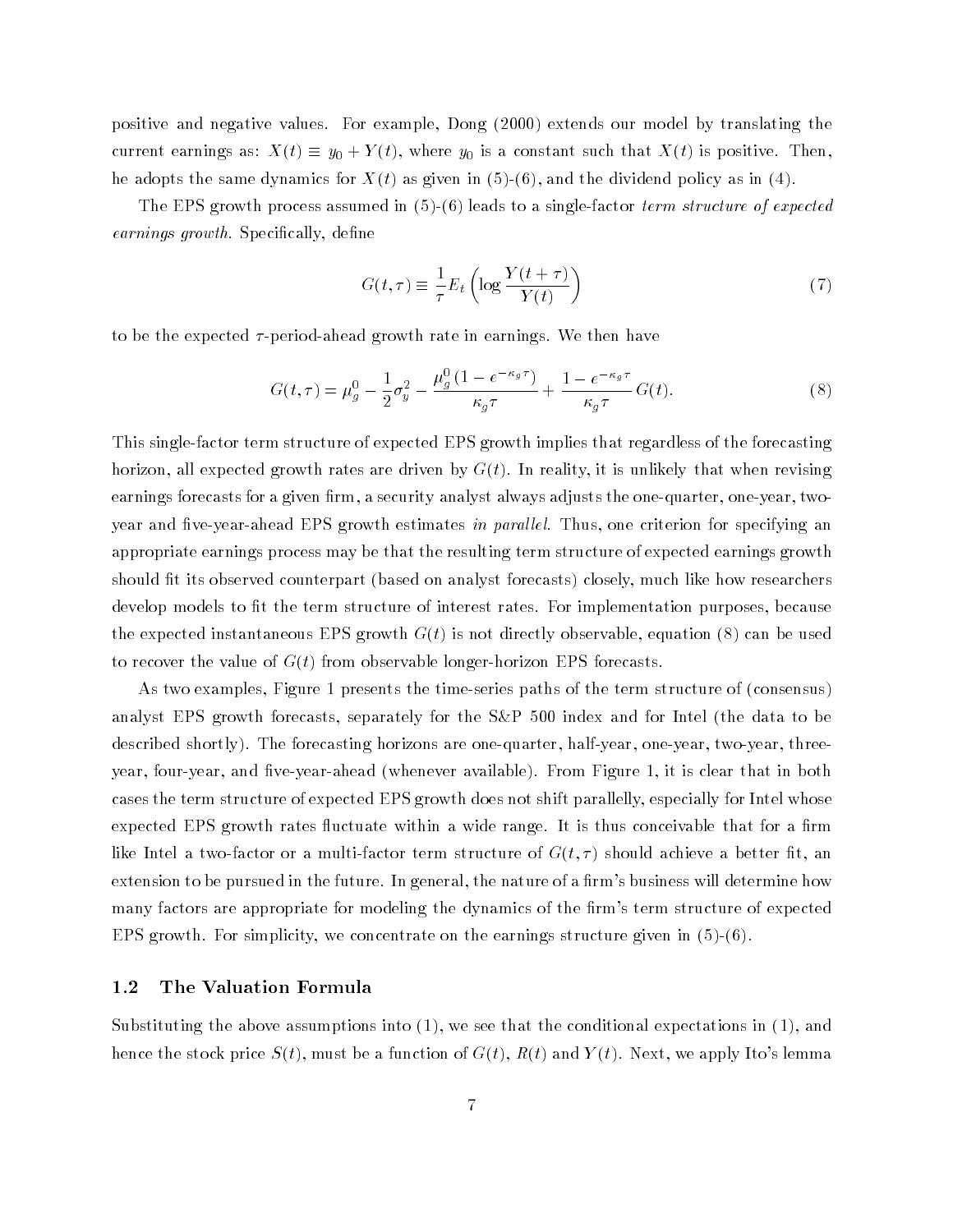to  $S(t)$  and substitute the resulting expression into a risk-return equation. After simplifying the terms, we arrive at a partial differential equation (PDE) for  $S(t)$ :

$$
\frac{1}{2}\sigma_y^2 Y^2 \frac{\partial^2 S}{\partial Y^2} + (G - \lambda_y) Y \frac{\partial S}{\partial Y} + \rho_{g,y} \sigma_y \sigma_g Y \frac{\partial^2 S}{\partial Y \partial G} + \rho_{r,y} \sigma_y \sigma_r Y \frac{\partial^2 S}{\partial Y \partial R} + \rho_{g,r} \sigma_g \sigma_r \frac{\partial^2 S}{\partial G \partial R} +
$$
  
1 -  $\partial^2 S$ 

$$
\frac{1}{2}\sigma_r^2 \frac{\partial^2 S}{\partial R^2} + \kappa_r \left(\mu_r - R\right) \frac{\partial S}{\partial R} + \frac{1}{2}\sigma_g^2 \frac{\partial^2 S}{\partial G^2} + \kappa_g \left(\mu_g - G\right) \frac{\partial S}{\partial G} - R S + \delta Y = 0,
$$
\n(9)

subject to  $S(t) < \infty$ , where  $\lambda_y \equiv \sigma_m \sigma_y \rho_{m,y}$  is the risk premium for the firm's earnings shocks, and  $\mu_g\equiv\mu_g^0+\frac{\sigma_m\sigma_g\rho_{g,m}}{\kappa_g}$  and  $\mu_r\equiv\mu_r^0+\frac{\sigma_m\sigma_r\rho_{m,r}}{\kappa_r}$  are, respectively, the long-run means of  $G(t)$  and  $R(t)$ under the risk-neutral probability measure density measure density measure density  $\mathbf{r}$ , with mass  $\mathbf{r}$ correlation between  $W_m(t)$  and  $W_r(t)$ . In the Appendix, we show that the solution to this PDE is

$$
S(t) = \delta \int_0^\infty s(t, \tau; G, R, Y) d\tau,
$$
\n(10)

where  $s(t, \tau; G, R, Y)$  is the time-t price of a claim that pays  $Y(t + \tau)$  at a future date  $t + \tau$ :

$$
s(t,\tau;G,R,Y) = Y(t) \exp\left[\varphi(\tau) - \varrho(\tau) R(t) + \vartheta(\tau) G(t)\right],\tag{11}
$$

where

$$
\varphi(\tau) = -\lambda_y \tau + \frac{1}{2} \frac{\sigma_r^2}{\kappa_r^2} \left( \tau + \frac{1 - e^{-2\kappa_r \tau}}{2\kappa_r} - \frac{2(1 - e^{-\kappa_r \tau})}{\kappa_r} \right) - \frac{\kappa_r \mu_r + \sigma_y \sigma_r \rho_{r,y}}{\kappa_r} \left( \tau - \frac{1 - e^{-\kappa_r \tau}}{\kappa_r} \right)
$$

$$
+ \frac{1}{2} \frac{\sigma_g^2}{\kappa_g^2} \left( \tau + \frac{1 - e^{-2\kappa_g \tau}}{2\kappa_g} - \frac{2}{\kappa_g} (1 - e^{-\kappa_g \tau}) \right) + \frac{\kappa_g \mu_g + \sigma_y \sigma_g \rho_{g,y}}{\kappa_g} \left( \tau - \frac{1 - e^{-\kappa_g \tau}}{\kappa_g} \right)
$$

$$
- \frac{\sigma_r \sigma_g \rho_{g,r}}{\kappa_r \kappa_g} \left( \tau - \frac{1}{\kappa_r} (1 - e^{-\kappa_r \tau}) - \frac{1}{\kappa_g} (1 - e^{-\kappa_g \tau}) + \frac{1 - e^{-(\kappa_r + \kappa_g)\tau}}{\kappa_r + \kappa_g} \right), \tag{12}
$$

$$
\varrho(\tau) = \frac{1 - e^{-\kappa_r \tau}}{\kappa_r},\tag{13}
$$

$$
\vartheta(\tau) = \frac{1 - e^{-\kappa_g \tau}}{\kappa_g},\tag{14}
$$

sub ject to the transversality condition that

$$
\mu_r - \mu_g > \frac{\sigma_r^2}{2\kappa_r^2} - \frac{\sigma_r \sigma_y \rho_{r,y}}{\kappa_r} + \frac{\sigma_g^2}{2\kappa_g^2} + \frac{\sigma_g \sigma_y \rho_{g,y}}{\kappa_g} - \frac{\sigma_g \sigma_r \rho_{g,r}}{\kappa_g \kappa_r} - \lambda_y.
$$
 (15)

Thus, the model price for a stock is the summed value of a continuum of claims that each pay in the future an amount respectively determined by the earnings process. The presence of an integral in (10) should not hamper the applicability of the model. For applications, one can numerically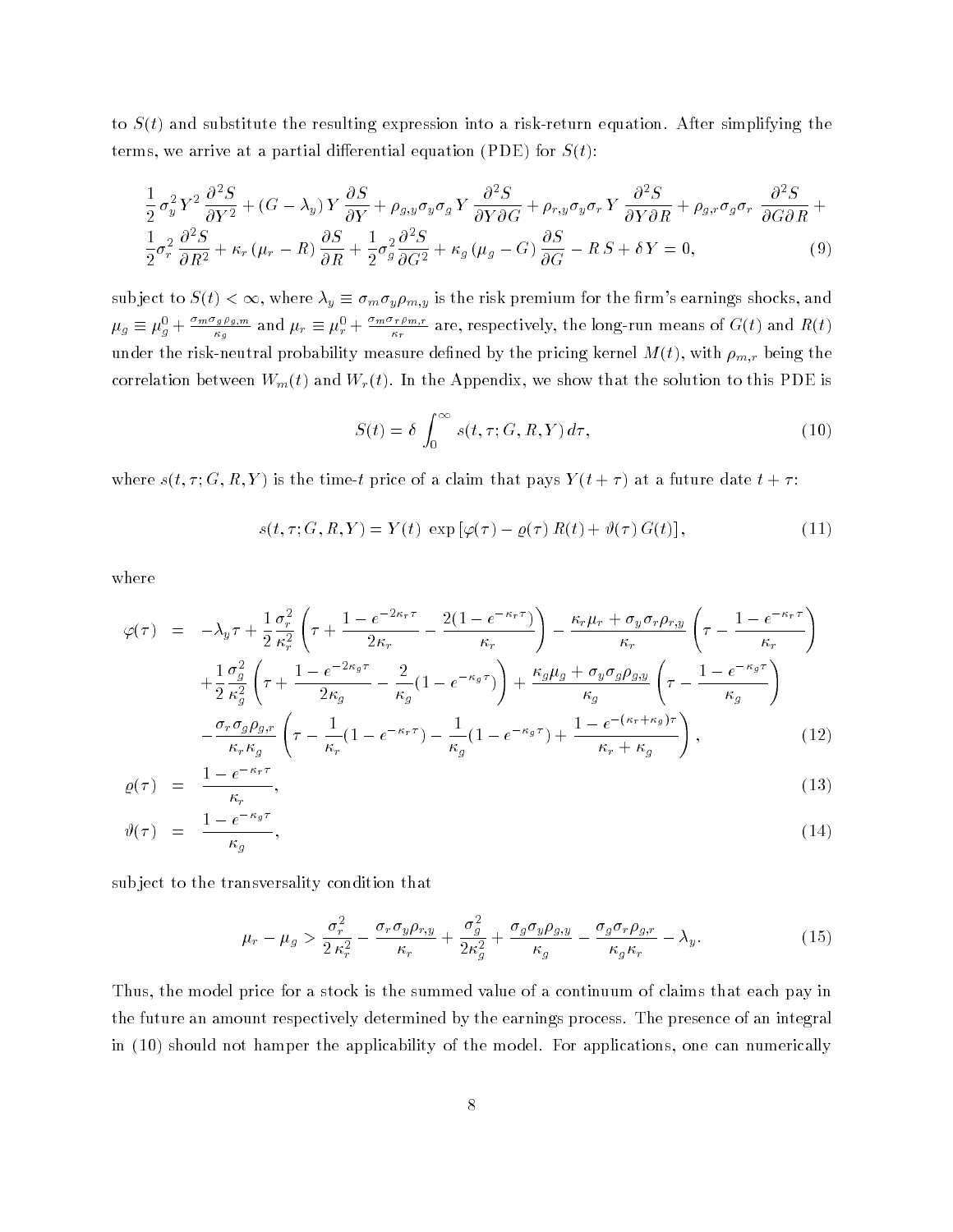compute the integral in the same way as numerical techniques are applied to solve the integral in option-pricing models. Admittedly, the valuation formula in (10) is not as simple to comprehend as the Gordon dividend growth model. But, stock valuation is a complex process in reality, as both discounting and cash
ow forecasts have to simultaneously assessed at the same time.

Note that the valuation formula in (10) is solely a function of time-t variables. As a result, implementation does not require estimating multiple future cashflows or the end-of-horizon stock value (as is commonly done for multi-stage discounted cashflow or residual-income models). This convenient feature is due to the fact that with the parameterized Markov structure for  $Y(t)$ ,  $G(t)$ and  $R(t)$ , all the conditional expectations in (1) are solved in terms of functions of time-t variables.

In deriving the valuation formula, we relied on a CAPM-like risk-return relation to arrive at the PDE in (9). In this sense, our model is consistent with and built upon developments in the risk-return literature. But, as seen, a risk-return equation alone is not sufficient to determine a fair value for a stock since assumptions on the earnings/cashflow processes are also needed.

Three special cases of the **main model** in  $(10)$  are worth noting. The first case is obtained by setting  $R(t)$  to be constant over time, but maintaining the stochastic processes for  $Y(t)$  and  $G(t)$  as in (5) and (6). We refer to the resulting case as the **SG model**, since it allows for stochastic expected EPS growth. For the second case, we set  $G(t)$  to be constant over time, but allow interest rate  $R(t)$  to be stochastic as given in (3). We call this case the **SI model** (i.e., the stochastic-interest-rate model). The corresponding stock valuation formulas are provided in the Appendix for the SG and the SI models.

The third special case is an extended version of the **Gordon model**, in which both  $G(t)$  and  $R(t)$  are constant over time:  $G(t) = g$  and  $R(t) = r$ , for constants g and r. Consequently, both  $M(t)$  and  $Y(t)$  follow a geometric Brownian motion. In this case, we obtain

$$
S(t) = \frac{\delta Y(t)}{r + \lambda_y - g},\tag{16}
$$

provided that  $r + \lambda_y - g > 0$ . In the empirical analysis to follow, we will compare the relative pricing performance by our main model and its nested variants, in order to study the contribution of each assumption.

In equity valuation, a common relative-price yardstick is the price/earnings  $(P/E)$  ratio, partly because  $P/E$  is comparable both across different times for the same firm and among distinct firms. For this reason, we can re-express (10) below:

$$
P(t) \equiv \frac{S(t)}{Y(t)} = \delta \int_0^\infty \exp\left[\varphi(\tau) - \varrho(\tau) R(t) + \vartheta(\tau) G(t)\right] d\tau.
$$
 (17)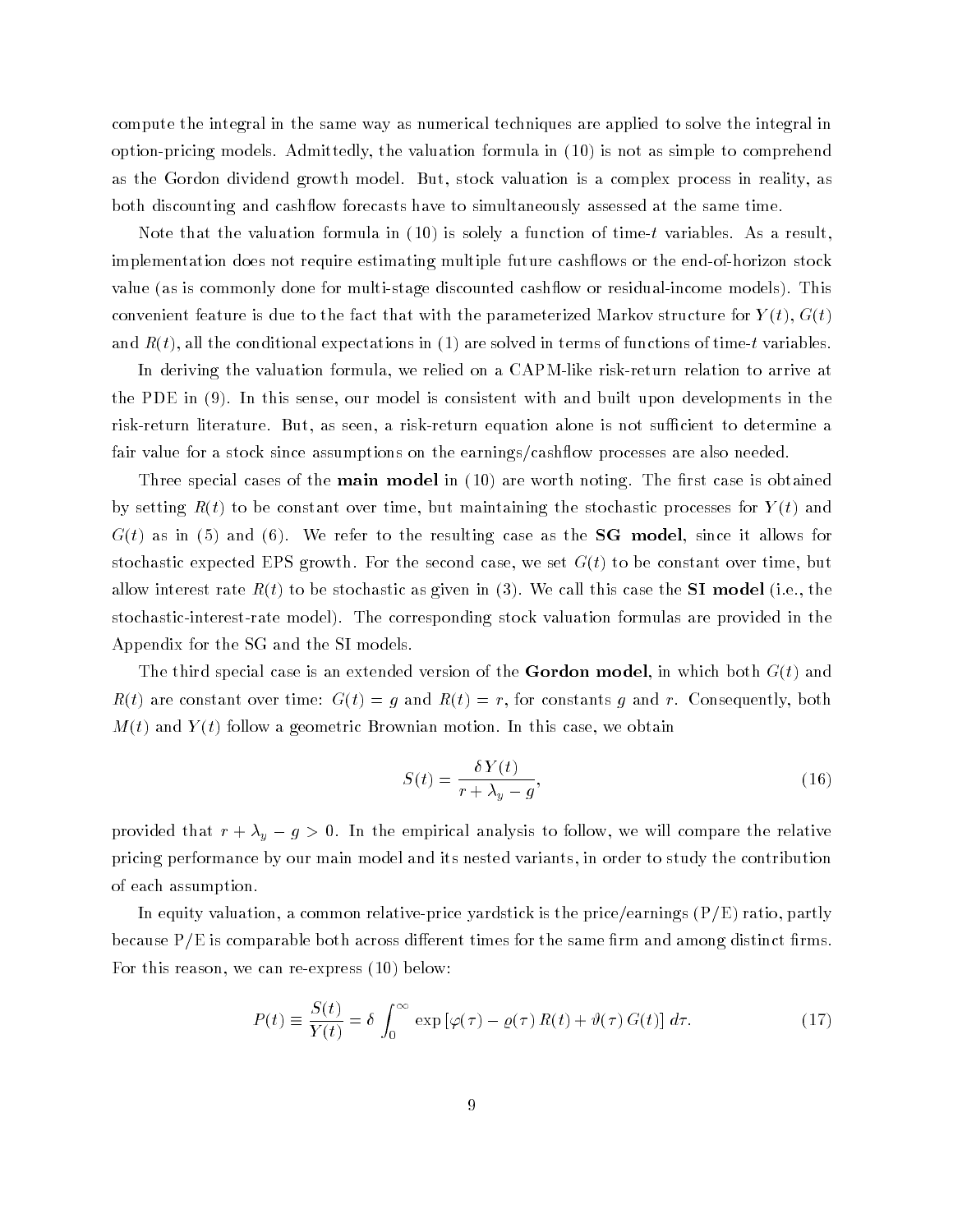Thus, the equilibrium  $P/E$  ratio,  $P(t)$ , is a function of the interest rate, the expected EPS growth, the firm's required risk premium, and the structural parameters governing the earnings and interest rate processes. This implies that two firms with the same  $G(t)$  can have different  $P/E$  ratios if they differ in the parameters of their earnings processes.

#### 1.3 Comparative Statics

To explore the properties of the valuation model in (10), we turn to the comparative statics of the  $P/E$  function,  $P(t)$ . While we can derive the comparative statics explicitly, they are cumbersome. For this reason, we give an example to illustrate how the P/E ratio will respond to any parameter changer. In this example, we set it is a strongly for the first control in the original strongly for the set of  $\kappa_g = 0.87, \sigma_g = 13.74\%, \sigma_u = 24.41\%, \rho_{g,r} = \rho_{r,y} = -0.91, \lambda_y = 0.136, \text{ and } \rho_{g,y} = 1.$  We assume  $R(t) = 7.0\%$  and  $G(t) = 12.0\%$ .

In Figure 2, we first plot the equilibrium  $P/E$  respectively against  $G(t)$  and  $R(t)$ . As expected, the P/E ratio is increasing in  $G(t)$ , but decreasing in  $R(t)$ . The P/E is convex in  $R(t)$ , but virtually linear in  $G(t)$ . From Figure 2, we can also observe that the stock's P/E is monotonically increasing in the long-run mean group in relation in relations in relations in relations in relations of  $\mathbf{u}$ 

To examine the relative sensitivity of the P/E to G(t) and its long-run meaning growth rate such  $\mu$  ,  $\mu$ define  $\Delta_g \equiv \frac{\partial P(t)}{\partial \mu_g} / \frac{\partial P(t)}{\partial G(t)}$ .  $\partial G(t)$  and the stock we obtain  $g$  and the stock  $\partial$   $f$  and the stock  $\partial$  and the stock  $\partial$ price are much more sensitive to g than to G(t). Intuitively, this is true because the spot expected EPS growth G(t) may have a transitory component, whereas a change in g is permanent.

Similar comparison can be made between the impact of R(t) and that of r on the model price. In this case,  $\Delta_r = \frac{\partial F(t)}{\partial \mu_r} / \frac{\partial F(t)}{\partial R(t)} = 14.84$ . Thus, a 1% increase in the long-run interest rate causes the  $P/E$  to change 14.84 times as much as a 1% increase in the spot rate.

As plotted in Figure 3, the faster the spot  $G(t)$  reverts to its long-run mean (i.e., the higher  $\kappa_g$ ), the higher the P/E and the stock price. Therefore, the longer the firm's growth cycle (the lower  $\kappa_g$ ), the lower P/E multiple for its stock. In addition, Figure 3 shows that the slower the spot R(t) reverts to revert to revert to revert for the model P/E increases the model P/E increases the model P/E increases the model P/E increases the model P/E increases the model P/E increases the model P/E increases t monotonically with EPS growth volatility y . The reason is as follows. Given the <sup>Y</sup> (t) dynamics in (5), future EPS flow  $Y(\tau)$ , for any  $\tau > t$ , is convex in the cumulative future shocks,  $W_y(\tau) - W_y(t)$ , assuming y <sup>&</sup>gt; 0. Consequently, the conditional expectations in (10) must be increasing in y (by Jensen's inequality). For the same reason, the model P/E is, as shown in Figure 3, increasing in the volation of expected EPS growth, growth, growth, growth, growth, growth, growth, growth, growth, growth, g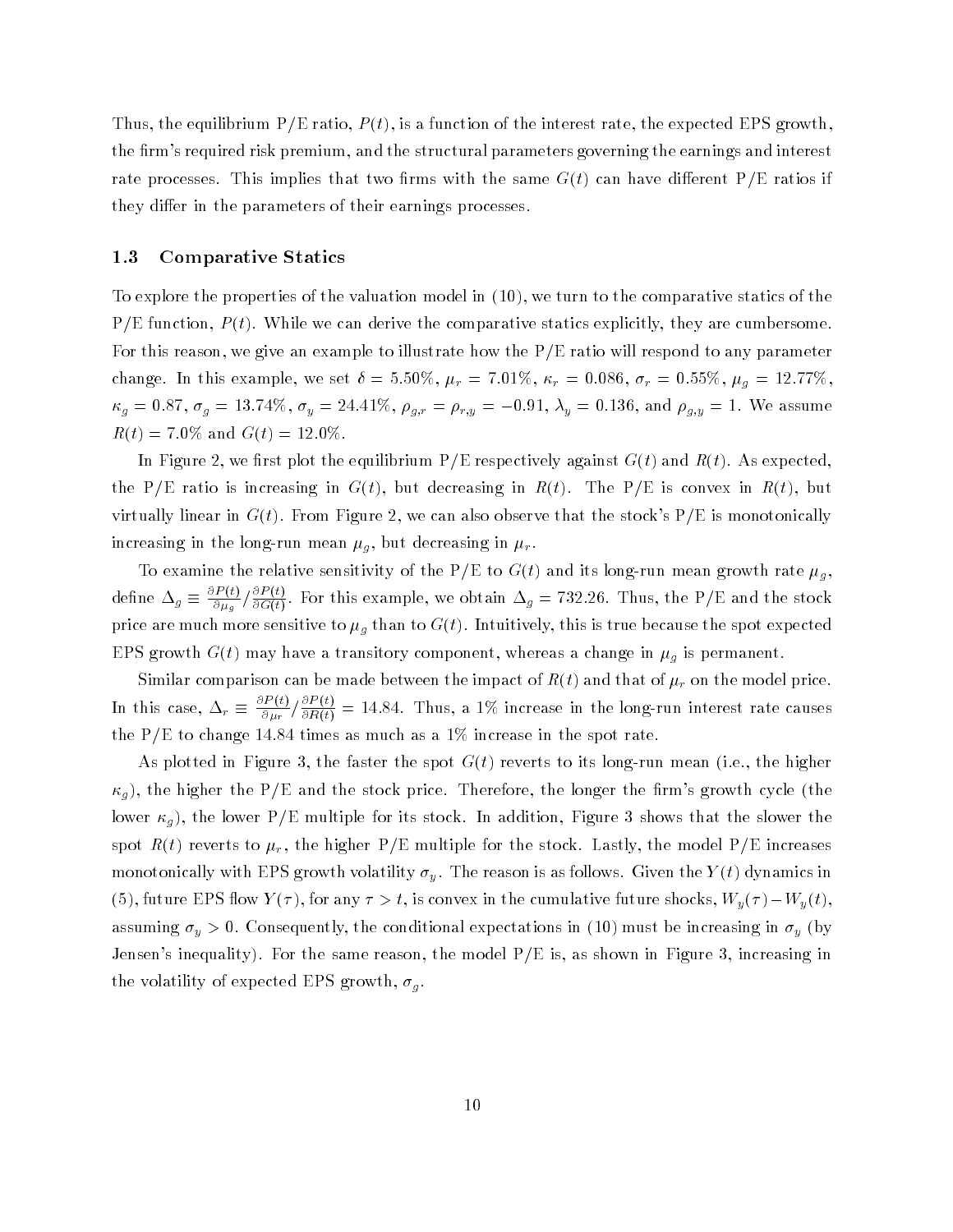#### 2 Data Description and Implementation Considerations

To evaluate the empirical performance of our model, we need to choose a sample of stocks and address several empirical issues. For stock price and earnings data, we use the  $I/B/E/S$  US History File, which contains mid-month observations on reported actual EPS and consensus analyst forecasts of future earnings, plus the contemporaneous stock prices. Since the available stock universe is rather large, we focus on three representative sets of stocks/indices. In the first set, we include all 30 stocks comprising the Dow Jones Industrial Average (hereby, the Dow). The Dow stocks are all large-capitalization blue-chip firms, representing different sectors with distinct growth histories.

The second set contains 20 technology stocks, including firms under tickers ADBE,  $\rm ALTR,$ AMAT, CMPQ, COMS, CSC, CSCO, DELL, INTC, KEAN, MOT, MSFT, NNCX, NT, ORCL, QNTM, STK, SUNW, TXN and WDC. These companies have relatively long trading histories and come from diverse areas of technology. As technology firms face greater future uncertainty and exhibit more earnings volatility, valuing them has been challenging both in theory and in practice. Finally, we include the S&P 500 index in our valuation exercise, because it is the most widely followed benchmark index.

For the S&P 500, I/B/E/S did not collect analyst EPS estimates until January 1982. The I/B/E/S coverage starting date is January 1976 for some individual stocks and later for others. Thus, the sample period differs across the index and individual stocks. In the original sample, there are 7664 observations for all the Dow component stocks, and 3464 observations for all of the 20 technology stocks.

To construct the required data, we need three fundamental variables: current EPS  $Y(t),$ expected EPS growth  $G(t)$  and interest rate  $R(t)$ . In the model, each of the three follows a continuous-time process, whereas all the data counterparts are discretely sampled once each month. In order to narrow the gap between theory and implementation, we can only rely on empirical proxies. First, we use the  $I/B/E/S$  consensus analyst estimate for current-year (FY1) EPS as a proxy for  $Y(t)$  (provided  $Y(t) > 0$ ). In any given month, the FY1 estimate may contain actual quarterly EPS numbers (for the passed quarters of the fiscal year), with the EPS numbers for the remaining quarters being consensus analyst forecasts. Note that for a typical firm, while actual earnings occur continuously over time, accounting earnings are reported only quarterly. Furthermore, most firms' earnings exhibit seasonalities. For this reason, the total EPS over a fiscal year should be a natural proxy for  $Y(t)$ .

In contrast, proxies for  $G(t)$  are harder to identify. For our empirical work, we use the analystexpected EPS growth from the current (FY1) to the next fiscal-year (FY2) as a proxy for  $G(t)$ .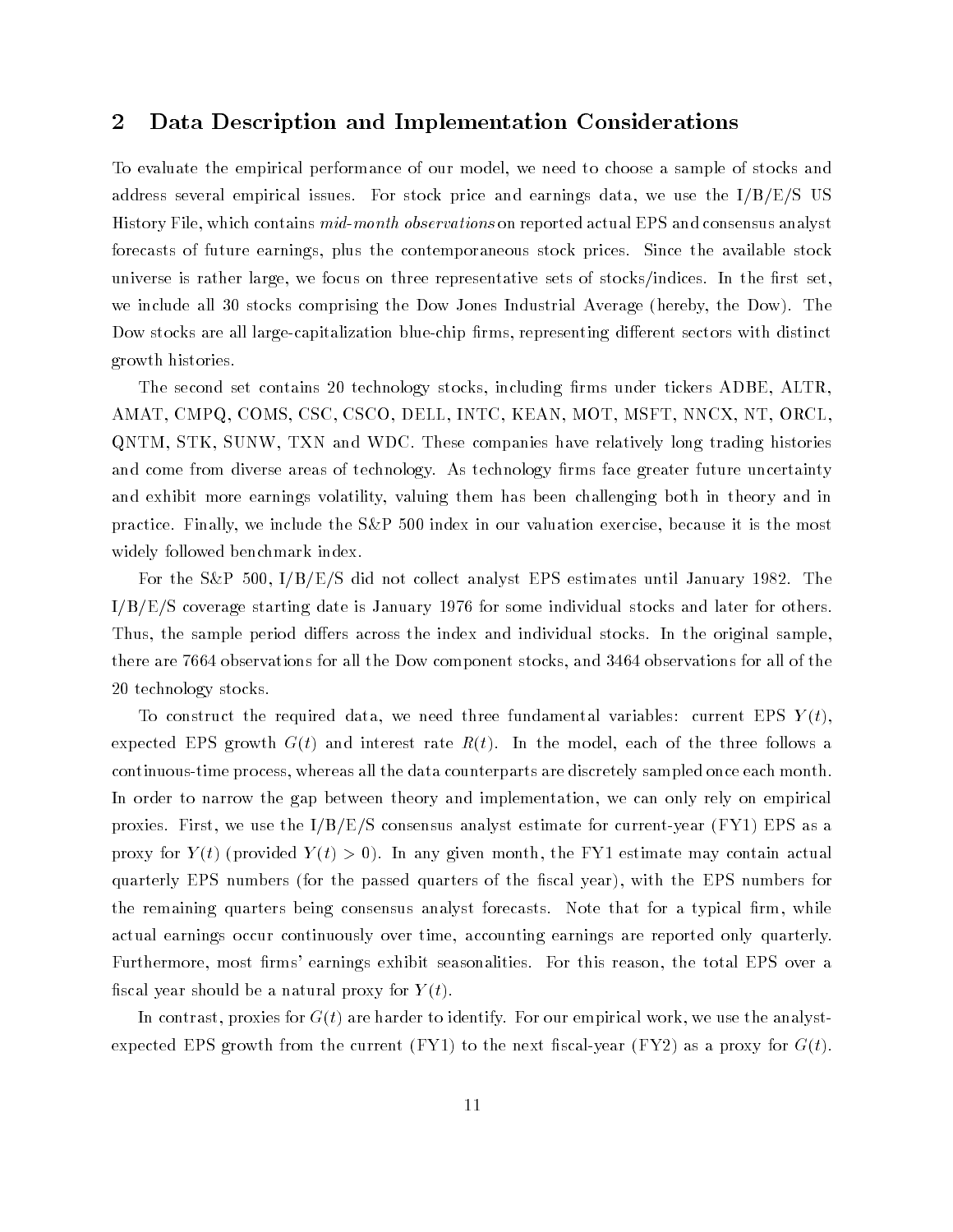This proxy choice is reasonable since the year-over-year EPS growth has been the conventional calculation method in the industry. For instance, quarter-over-quarter and month-over-month (if available) EPS growth rates would not be better proxies for  $G(t)$ , as they would be subject to seasonal biases in earnings and revenue. For robustness, we have also examined two other alternatives. First, we could use the recent 12-month trailing EPS as the current-year EPS and the analyst consensus estimate for the immediate future 12-month EPS as next year's EPS, so that we would determine the expected future EPS growth  $G(t)$  on a monthly rolling basis. But, the I/B/E/S History File has such detailed earnings forecasts going back only to 1984, whereas the FY1 and FY2 estimates are available as early as January 1976. To retain a longer time series, we stay with the consensus FY1 and FY2 EPS estimates. Next, we can back out the instantaneous expected EPS growth  $G(t)$  from forecasts for longer-horizon EPS growth rates, using the relationship in equation (8):

$$
G(t) = \frac{\kappa_g \tau}{1 - e^{-\kappa_g \tau}} \left( G(t, \tau) - \mu_g^0 + \frac{1}{2} \sigma_y^2 + \frac{\mu_g^0 \left(1 - e^{-\kappa_g \tau}\right)}{\kappa_g \tau} \right),\tag{18}
$$

where for  $G(t,\tau)$  we can use the expected one-year-forward growth rate. In Section 4.3, we will implement this alternative and compare the resulting performance.

As there is no established benchmark for the spot rate (Chapman, Long and Pearson (1999)), we employ the 30-year Treasury yield as a proxy. The reasons are as follows. First, in the Vasicek term structure, the yields of different maturities are perfectly correlated with each other and hence interchangeable. Thus, any  $\tau$ -year yield  $R(t, \tau)$  can be used to represent the single factor, with  $R(t)$ backed out from the chosen  $R(t, \tau)$  using the relationship:  $R(t, \tau) = A(\tau) + \kappa_r^{-1} (1 - e^{-\kappa_r \tau}) R(t)$ , rwhere  $A(\tau)$  is a deterministic function. In this sense, within the Vasicek model, choosing either the 30-year yield or any other interest rate should mean the same information. Second, empirically, the 30-year yield is much more closely followed by stock market participants than short-term rates, as the long-term rate is believed to be more relevant for equity valuation.<sup>2</sup> In addition, we have also experimented with the 3-month Treasury bill rate and the 10-year Treasury yield, a topic to be examined in Section 4.3. The source of the monthly interest-rate series is DataStream International, Inc.

 $1$ See Longstaff and Schwartz (1992), where they replace two unobservable state variables with linear functions of two observable interest-rate variables, and Schwartz (1997) for examples of this substitution technique.

<sup>&</sup>lt;sup>2</sup>To substantiate this point we regress the earnings yield of the S&P 500 index on the 30-year Treasury yield (denoted "Long") and the 3-month Treasury bill rate (denoted "Short"):  $Y(t)/S(t) = -0.007 + 0.34 S$ hort(t) + 0.67 Long(t) +  $\tilde{\omega}(t)$ . The t-statistics for both coefficients are significant, with an adjusted  $R^2$  of 89.4%. When the 3-month rate is the sole independent variable, the adjusted  $K^-$  is 79.09%; when the 30-year yield is the explanatory variable, the adjusted  $K^-$  is 86.55%. Our exclusion tests show that the 30-year yield is more significant in explaining the earnings yield of the S&P 500. Similar conclusions hold when we replace the S&P 500 by the Dow stocks.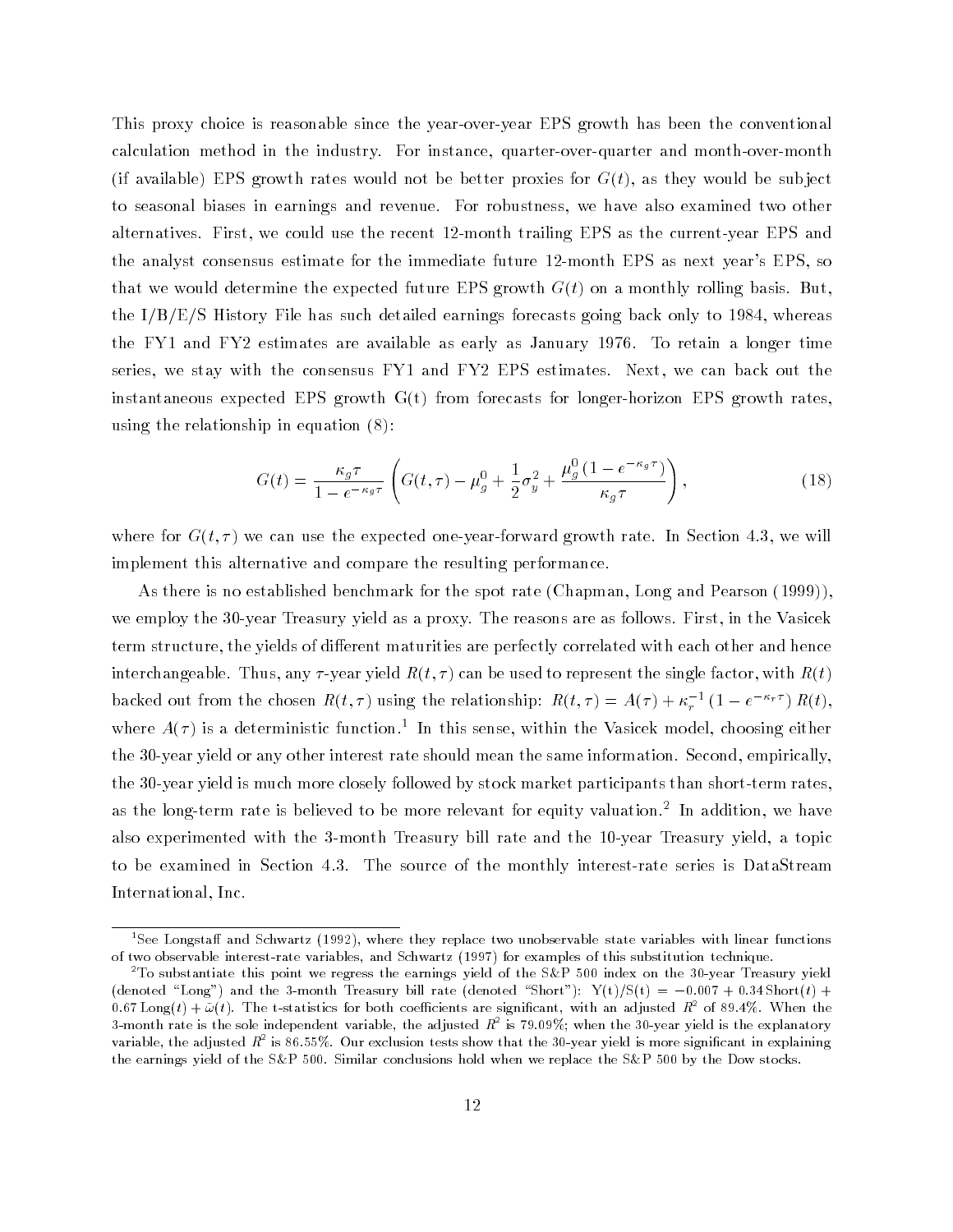Table I presents summary statistics for the stock samples and four individual stocks. The average expected EPS growth over each stock's sample period ranges from 7.81% for Exxon, 10.13% for S&P 500, to 51.59% for Intel. The average expected growth rate for the Dow stocks is  $21.07\%$ , compared to  $49.23\%$  for the 20 technology stocks. Among the four individual stocks, GE has the lowest growth volatility, while Intel's growth is by far the most volatile. Intel has the highest average market  $P/E$ , whereas the slowest-growth Exxon has the lowest average  $P/E$ . The average  $P/E$  is 14.22 for the Dow stocks versus 22.56 for the 20 technology stocks. Furthermore, the cross-sectional variation in stock returns is substantial, especially for the technology stocks. Although not reported, the average 30-year yield is 8.90% with a standard deviation of 2.13%.

#### 3 Parameter Estimation

In this section we use the main model to illustrate our empirical methods. We then discuss the parameter estimates. Two approaches are considered for estimating the parameters in (10):

- 1. Estimate the parameters directly from the individual time-series of  $G(t)$ ,  $Y(t)$  and  $R(t)$ . While the parameters so estimated serve as a useful benchmark, such a procedure ignores how the stock has been valued by the market in the past.
- 2. Estimate all the parameters from historical data (including the stock's past prices), in the same way as one recovers volatility from observed option prices (Bakshi, Cao, and Chen (1997)). This approach is at the center of our empirical estimation, for two reasons. First, parameters so estimated reflect the historical valuation standard applied to the stock by the market. Second, it permits the joint estimation of the risk-neutralized parameters and the risk premium.

To reduce the estimation burden, we preset two parameters:  $\rho_{g,y} = 1$ , and  $\rho \equiv \rho_{g,r} = \rho_{r,y}$ . That is, the actual and expected earnings growth rates are substituted earnings growth rates are substituted earnings growth rates are substituted earnings growth rates are substituted by  $\mathcal{L}(\mathcal{A})$ That is, the actual and expected earnings growth rates are subject to<br>For the main model, there are 10 parameters remaining:  $\Phi = {\mu_a, \kappa_a}$ . For the main model, there are 10 parameters remaining:  $\Phi = {\mu_g, \kappa_g, \sigma_g, \sigma_y, \lambda_y, \rho, \delta, \mu_r, \kappa_r, \sigma_r}.$ The SG and the SI models each have 7 structural parameters to be estimated.

#### 3.1 Parameter Estimates Independent of Stock Prices

We first estimate the parameters under the objective probability measure. To explain the maximumlikelihood method, take the dynamics of  $G(t)$  given in (6) as an example. By solving the backward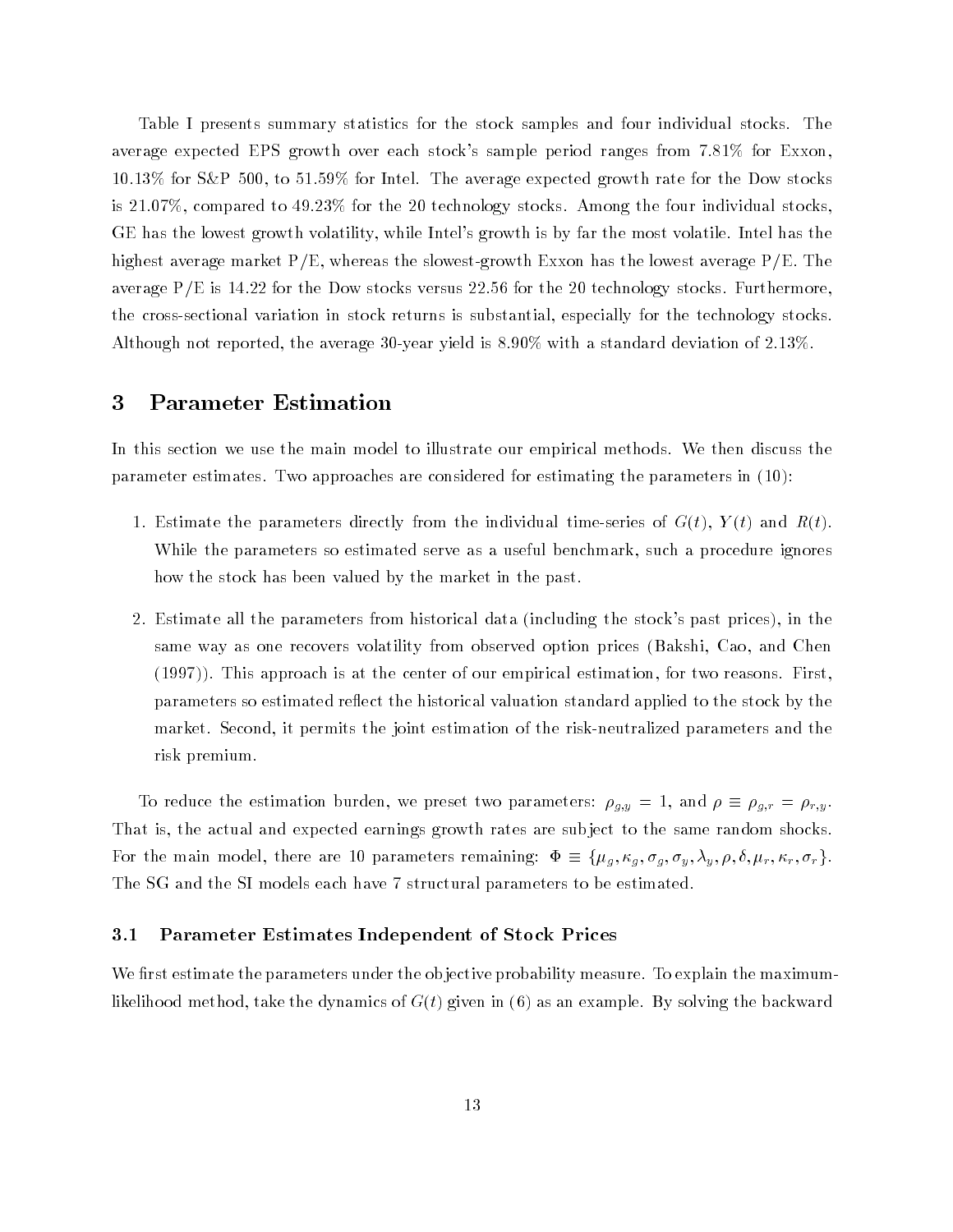equation for the transition density of  $G(t)$ , we obtain the maximum-likelihood criterion function:

$$
\mathcal{L} \equiv \max_{\kappa_g, \mu_g, \sigma_g} \frac{1}{T} \sum_{t=1}^T \log \left( \frac{1}{\pi} \int_0^\infty \text{Re} \left[ F(t, \tau, G(t); u) \times \exp(-i u G(t + \tau)) \right] du \right), \tag{19}
$$

where  $i = \sqrt{-1}$ , T is the number of months in the sample, and  $F(t, \tau, G(t); u)$  is the characteristic function for the density given below:

$$
F(t,\tau,G(t);u) = \exp\left[i u \mu_g^0 \left(1 - e^{-\kappa_g \tau}\right) - \frac{u^2 \sigma_g^2}{4\kappa_g} \left(1 - e^{-2\kappa_g \tau}\right) + i u e^{-\kappa_g \tau} G(t)\right].
$$
 (20)

Based on the monthly time-series for  $G(t)$ , we set  $\tau = \frac{1}{12}$  and report the maximum-likelihood parameter estimates in Table II. Several observations are in order. First, according to the  $\kappa_g$ estimates, the S&P 500 has the longest business cycle (as its  $\kappa_g$  is the lowest) while Intel's business cycle is the shortest. As the  $\kappa_a$ 's of the Dow and technology stocks are comparable, their business cycles are similar in duration. Second, consistent with Table I, the point estimate of long-run growth rate,  $\mu_q$ , is higher for the technology stocks than for the Dow stocks. Third, the volatility of expected EPS growth  $(\sigma_g)$  is about twice as high for the technology stocks as for the Dow stocks. Finally, the mean-reverting process in (6) fits the expected EPS growth process for the Dow stocks better than for the technology stocks (based on the maximized  $\mathcal{L}$ ). Therefore, for technology firms, richer dynamics for  $G(t)$  may be necessary to improve the structural fit.

Using a similar maximum-likelihood procedure, we estimate the interest rate parameters from the 30-year yield time-series. The long-run interest rate,  $\mu_r^*$ , is 7.94% and its volatility,  $\sigma_r$ , is 1.18%, both of which are consistent with their historical counterparts. The estimate for r is 0.107. These estimates are comparable to those reported in Chan, Karolyi, Longstaff, and Sanders (1992, Table III).

In addition, Table II presents (i) the sample correlation between interest rate changes and changes in expected EPS growth,  $\rho$ , and (ii) the dividend-payout ratio,  $\delta$ . The estimate for  $\delta$  is obtained by regressing dividend yield on earnings yield (with intercept constrained to zero). The  $\delta$  estimate ranges from Exxon's 61.79%, the S&P 500's 44.29%, to Intel's 3.39%. The average  $\delta$  across the technology stocks is 3.84%. Moreover, the average  $\rho$  across the Dow (technology) stocks is 0.02 (-0.02). The risk-premium parameter, y  $\alpha$  ,  $\alpha$  ,  $\alpha$  ) of earnings and expected earnings growth, and it can only be backed out from stock prices.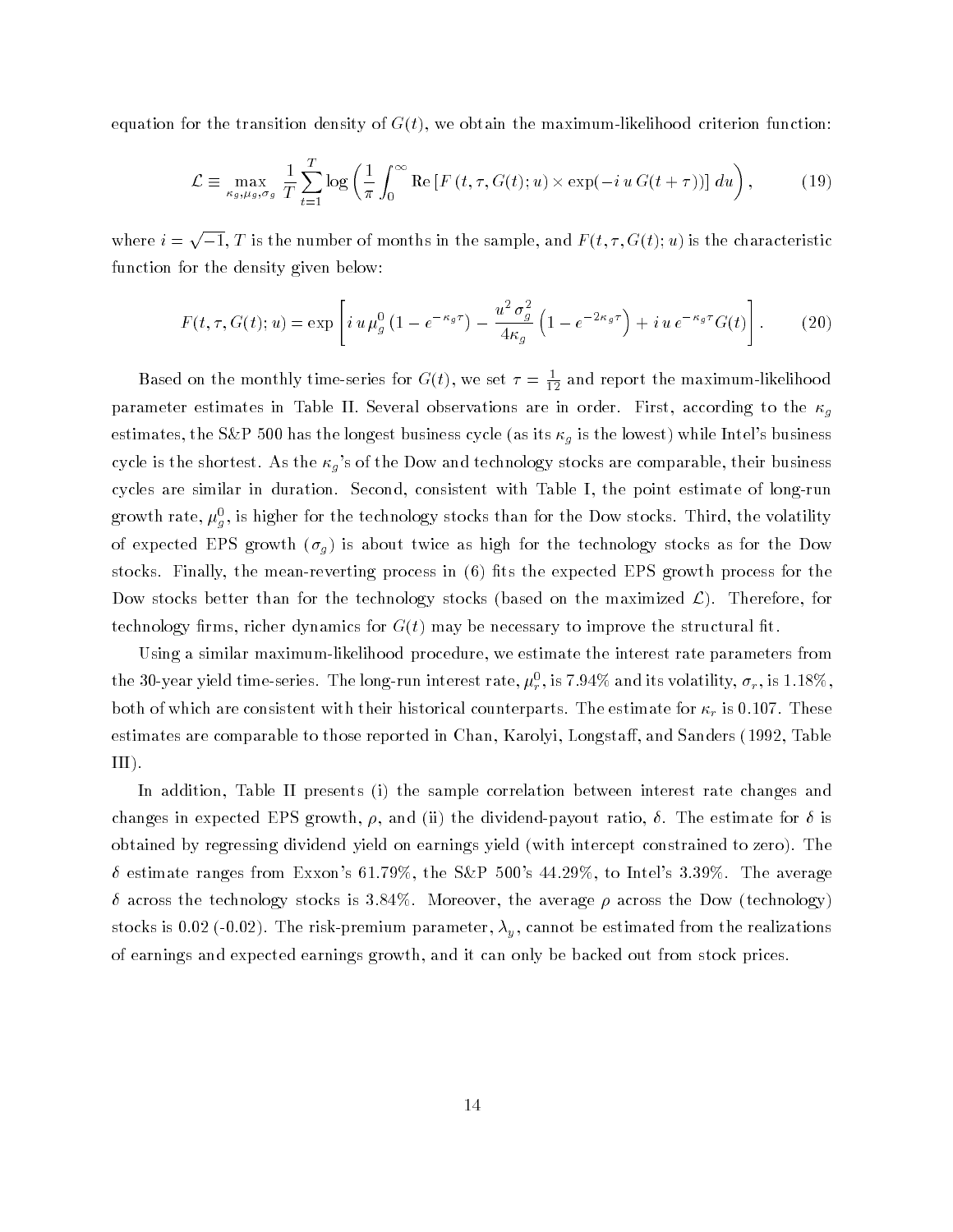#### 3.2 Parameter Estimates Implied by Stock Prices

In order to estimate a model's parameters from observed stock prices, we need to find an appropriate method. Like option pricing formulas, a stock valuation model such as (10) is not a set of moment restrictions on asset prices. Rather, it is an exact restriction on the equity price in relation to the contemporaneous EPS, the expected EPS growth, and the interest rate. For this reason, the generalized method of moments and related econometric techniques may not be applicable.

We follow two estimation methods, one correcting, and the other not correcting, for the serial correlation of the model errors. To describe the first method, let  $\overline{P}(t)$  be its month-t observed  $P/E$  ratio for a stock and define  $\varepsilon(t) \equiv \overline{P}(t) - P(t)$ , where  $P(t)$  is the model P/E determined in (17). Then, the SSE estimation procedure tries to find a  $\Phi$  to solve

RMSE = 
$$
\min_{\Phi} \sqrt{\frac{1}{T} \sum_{t=1}^{T} |\varepsilon(t)|^2}
$$
, (21)

subject to the transversality condition in  $(15)$ . This method seeks to minimize the sum of squared errors between each observed  $P/E$  and the model-determined  $P/E$ .  $P/E$  serves as a normalized price that is comparable across time periods for the same firm. If the objective would be to fit the observed price levels as closely as possible, the estimation procedure would then favor the higher price observations.

The optimized objective function value from  $(21), \mathrm{RMSE},$  is zero only if the obtained  $\Phi$  estimate leads to a perfect fit of each market  $P/E$  by the model. In general, the average in-sample  $P/E$ pricing error (i.e., the mean value of  $\varepsilon(t)$ ) will not be zero because the objective in (21) is to minimize the sum of squared errors, but not the average pricing errors.

One possible drawback of the least-squares method just outlined is that it fails to account for serial correlations of the model pricing errors. To incorporate this feature into our procedure, we assume a first-order autoregressive process for the error:  $\varepsilon(t) = \phi \varepsilon(t-1) + \eta(t)$ , where we assume a first-order autoregressive process for the error:  $\varepsilon(t) = \phi \varepsilon(t-1) + \eta(t)$ , where  $\eta(t) \sim \mathcal{N}\left(0, \sigma_n^2\right)$ . It can be shown that this procedure, referred to as the **AR-1 estimation**, involves modifying (21) to:

$$
-\mathcal{L}^* \equiv \max_{\Phi,\phi,\sigma_{\eta}} -\log\left(\sqrt{2\,\pi\,\sigma_{\eta}^2}\,\right) - \frac{1}{2\sigma_{\eta}^2\,T} \sum_{t=2}^T |\,\varepsilon(t) - \phi\,\varepsilon(t-1)\,|^2 \,. \tag{22}
$$

We will apply the minimization procedures to implement the main, the SG, the SI and the extended Gordon models.

Based on the full sample, we report in Panel A of Table III the parameter estimates for the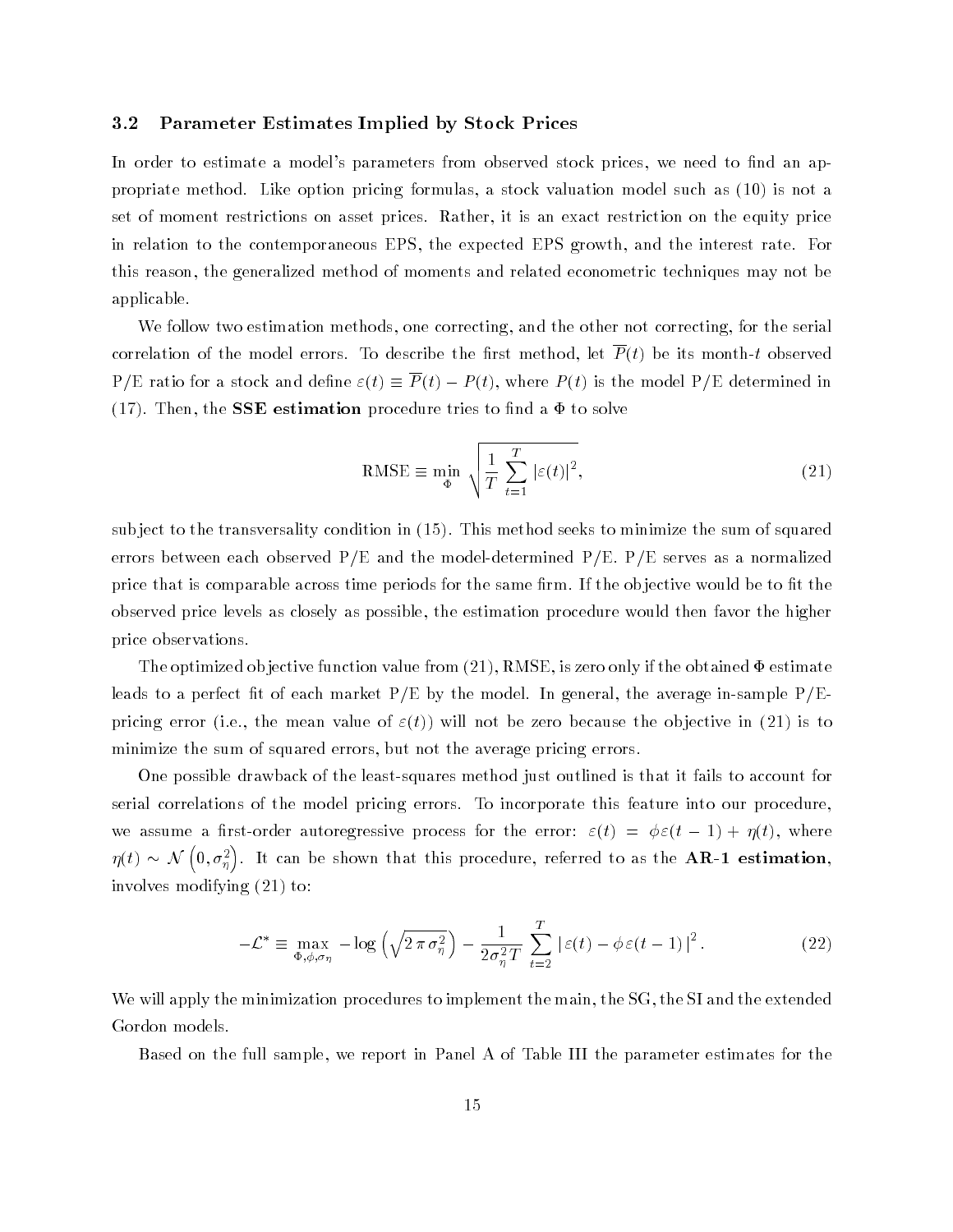main model. First, note that in most cases, the market-implied parameter values in Table III are consistent with their respective independent estimates in Table II. For example, in the case of  $\sigma_g$ the relative estimates are similar between Tables II and III, in that the g for the technology stocks is signicantly higher than for the Dow stocks. However, some dierences exist in the g estimate between the two tables. While the g estimate is comparable for the technology stocks, the marketimplied g for the Dow stocks is lower than its counterpart in Table II. Second, the parameter estimates are generally comparable between the SSE estimation and the AR1 estimation methods. For example, according to the market-implication g , the Dow stocks have an average long-run growth  $\alpha$ of 14.6% under the SSE and 14.7% under the AR1 estimation method. For the technology stocks, the average g is 37.1% under the SSE and 42.8% under the AR1 method. Similar degree of consistency holds between the two methods for other parameters.

The most significant inconsistency between Tables II and III concerns the correlation  $\rho$ : while the historical sample averages suggest a positive (or, slightly negative) correlation between interest rates and expected EPS growth, the market-implied  $\rho$  is significantly negative for all stocks. For instance, the market-implied  $\rho$  is  $-0.409$  (under the SSE), while the historical sample estimate is 0.02 for the Dow stocks. Another inconsistency lies in the dividend-payout ratio  $\delta$ : the historical average payout ratios in Table II are generally lower than their market-implied counterparts in Table III. These differences are indicative of how the market has priced the stocks in the past, that is, the estimates in Table III reflects the parameter values under the risk-neutralized probability.

Table II also gives the market-implicit premium, y , and it discusses risk premium, y , and it discusses the market-implicit premium, y , and it discusses the matrix  $\alpha$ stocks. The average y is order (crease) for the Dow (technology) stocks. Therefore, the Dow stocks generally have lower risk premium than the technology stocks.

Note that the error-term's serial correlation  $\phi$  is strongly positive for both the Dow stocks and the technology stocks. Despite the positive serial correlation in the  $P/E$  pricing errors, the parameters are not overly sensitive to the existence of the AR1 correction term. This implies that the parameters based on the SSE method are relatively robust. Regardless of the estimation method, the average in-sample fitting errors (i.e,  $RMSE$  and  $\mathcal{L}^*$ ) are much worse for the technology stocks than for the Dow stocks.

In Panel B of Table III, we report the parameter estimates based on rolling three-year subsamples. Take Intel as an example. We first apply the least-squares procedure (the SSE method) to the 1976-1978 subperiod (36 monthly observations on Intel and interest rates), to estimate the ten parameters in  $\Phi$ . Next, we use the 1977-1979 subperiod as input to re-estimate the parameters in  $\Phi$ . This rolling process continues for each of the 20 years until 1997, to create a time series of estimates for each parameter. As it does not assume the constancy of the parameters over long intervals, the rolling procedure is attractive from an empirical perspective and these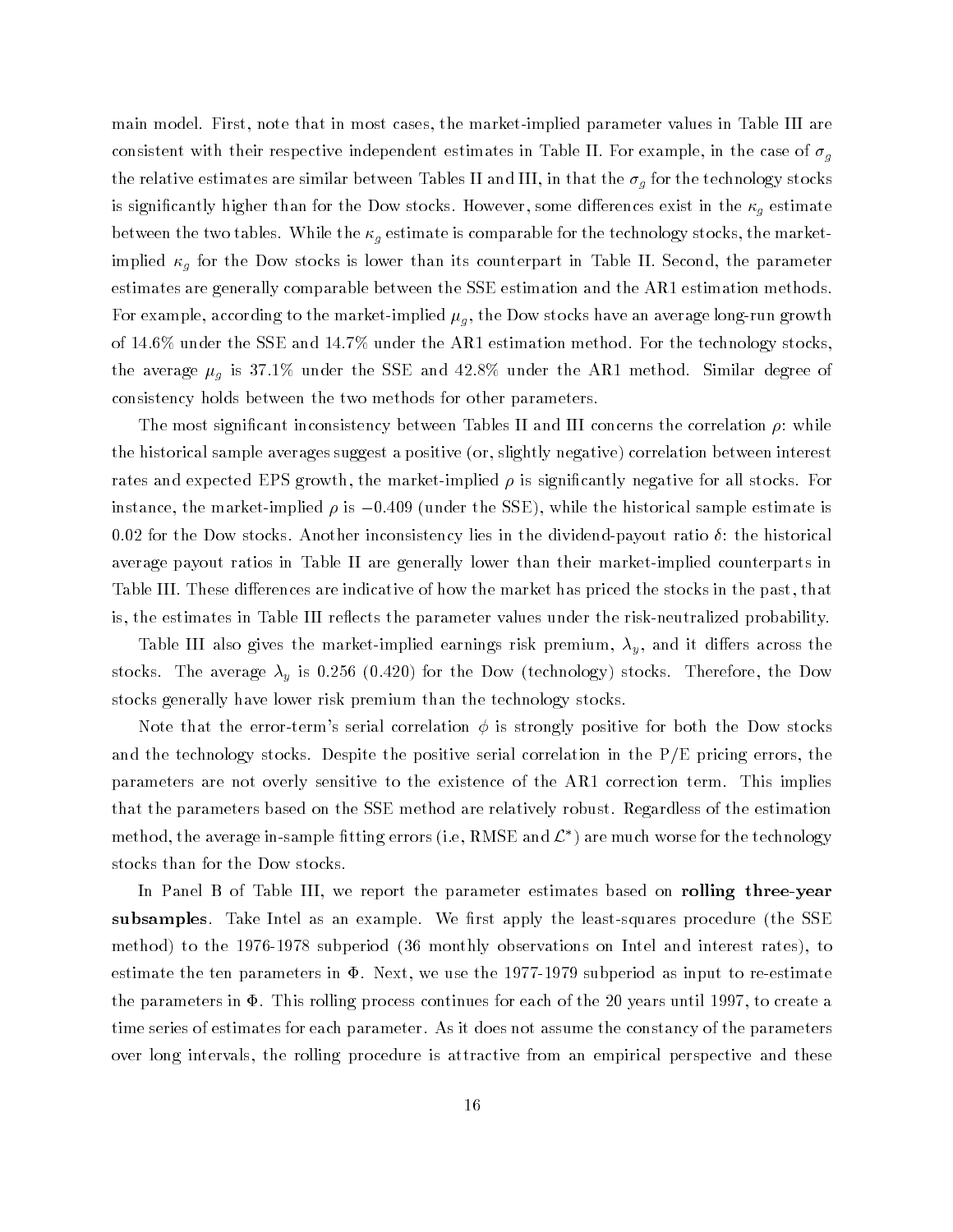subsample-based estimates will be used in our out-of-sample pricing exercise. Panel B reports both the mean and standard error (in parentheses) of each parameter's time series. We do not report any AR1 estimation results for the subsamples as Panel A has established the similarity between the SSE and the AR1 methods.

The three-year-subsamples based estimates in Panel B of Table III are close to their full-sample counterparts in Panel A. This is especially true for g , g , g , g , and all the interest-rate parameters. Since the risk premia are allowed to vary over time, the subsample y estimates appear slightly lower than their full-sample counterparts. As it is easier to fit the shorter subsamples than the full sample, the average RMSE fitting errors are lowered from 1.66 to 1.058 for the S&P 500 index, and from 3.088 to 1.934 for the Dow stocks. Doing the estimations more frequently improves the in-sample fit of the main model considerably.

In summary, the market-implied parameter values are mostly consistent with their historical counterparts, except for a few parameter estimates. These exceptions are indeed challenging from the perspective of model development. If we accept the assumption that the market prices are correct, then the inconsistencies between Tables II and III suggest that the model is misspecied (even though to a lesser degree than the Gordon model and other alternatives, as discussed later). But, economically, how significant is our main model's misspecification? This is the question that we want to address next. The parameter estimates for the other models will be discussed in Section 4.1.

#### 4 Empirical Pricing Performance

While the consistency of market-implied parameter values with their independently estimated counterpart is an important concern for model development, an economic yardstick may be whether a given model provides a "good enough" approximation of the market's implicit valuation process. In this section, we study the in- and out-of-sample pricing performance by our main model and its three special cases. Our task is to address the following points: (i) the relative performance of the models, (ii) the contribution and importance of each modeling feature, (iii) the time-series and cross-sectional properties of model pricing errors, and (iv) sensitivity to the empirical proxies.

A common research issue on stock valuation concerns what constitutes a "good" model. In this regard, we follow Lee, Myers, and Swaminathan (1999) to propose the following perspective. Suppose that at time t both the market and the model try to approximate a stock's unobservable true value process by giving  $S(t)$  and  $S(t)$ , respectively. Let  $\epsilon(t)$  and  $\epsilon(t)$  be their respective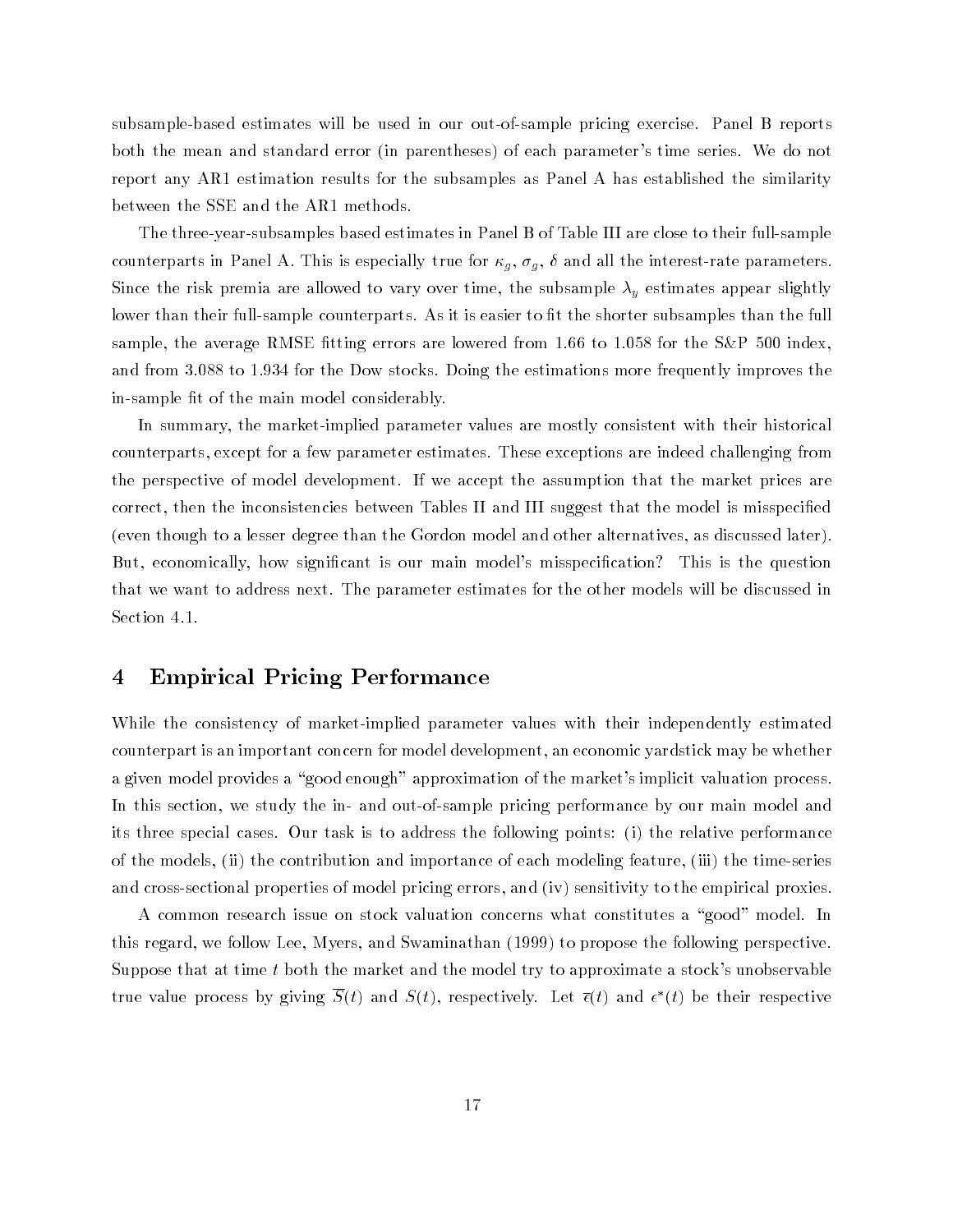approximation errors. The difference in errors is

$$
e(t) \equiv \overline{\epsilon}(t) - \epsilon^*(t) = \overline{S}(t) - S(t). \tag{23}
$$

We can then evaluate the model by examining the pricing-error process  $\{e(t): t \geq 0\}$ , or its market-price-normalized counterpart,  $\{\epsilon(t): t > 0\}$ , where  $\epsilon(t) \equiv \frac{S(t)-S(t)}{S(t)}$ .  $S(t)$  . For a set  $S(t)$  values of  $S(t)$ ation model, the percentage pricing error  $\epsilon(t)$  should first have a zero mean and a low standard deviation over time. Even if the mean of  $\epsilon(t)$  is non-zero, the valuation model will still be empirically acceptable, so long as  $\epsilon(t)$  has little or no variation over time. If the mean and standard deviation of  $\epsilon(t)$  are both zero, it means the model captures the market valuation mechanism perfectly (though the market could still be wrong in approximating the true value). On the other hand, if  $\epsilon(t)$  is large in magnitude, either the model or the market is wrong. For our discussions to follow, we assume that the market fairly prices stocks and we use the statistics of  $\epsilon(t)$  to draw inferences about model misspecifications.<sup>3</sup>

#### 4.1 In-Sample Pricing

We start with in-sample pricing by the four cases: (i) our main model, (ii) the SG model (allowing for stochastic  $G(t)$  but a constant yield curve), (iii) the SI model (accounting for a stochastic yield curve but constant expected EPS growth), and (iv) the extended Gordon model. For the in-sample pricing error in each month, the parameter values estimated from the stock's entire sample period are used as input to compute the model price of the stock. That is, in the case of formula (10), the  $\Phi$  estimate is applied to price the stock in the same time period as the parameter-estimation sample. This calculation is separately done for both the SSE and the AR1 estimation methods.

In Table IV, we present three percentage pricing-error measures, computed by dividing the market-to-model price difference by the market price: (i) the absolute percentage pricing error. denoted by APE, (ii) the mean percentage pricing error, denoted by MPE, and (iii) the standard deviation of the pricing-error time series, denoted by  $\text{STD}$ . The MPE reflects the *average* pricing performance, while the APE reflects the magnitude of the pricing errors as negative and positive errors do not cancel out each other. For convenience, the four models are separated under their respective headings.4

<sup>&</sup>lt;sup>3</sup>Chen and Dong (1999) examine the power of  $\epsilon(t)$  in predicting future returns across a large sample of individual stocks. They take the alternative view that a non-zero  $\epsilon(t)$  process may be indicative of both the model and the market being wrong: the more significant the pricing errors  $\epsilon(t)$  in predicting future returns, the more likely that the errors are due to the market.

<sup>4</sup>Throughout this subsection, the interest-rate parameters are separately estimated and applied for each stock. In theory, the same set of interest-rate parameters should apply to each and every stock in the economy. For this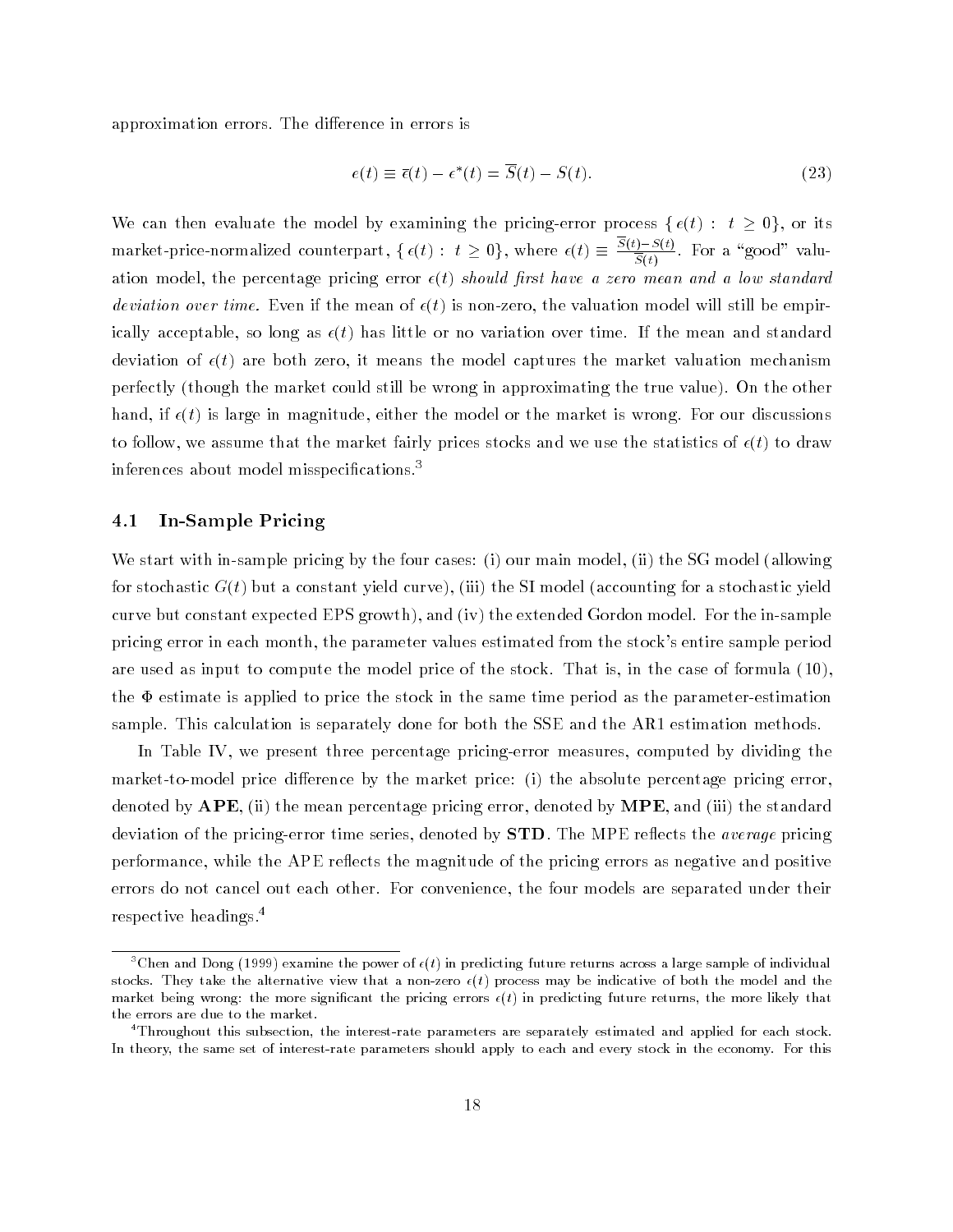First, let us examine the performance by our main model and based on the SSE parameter estimates. According to the pricing-error measures, the model's fit is reasonable across the stocks/indices. The average MPE and average STD are respectively -4.14% and 20.37% for the Dow stocks, and -5.71% and 27.90% for the technology stocks. Given the negative sign of the MPE, the model price is on average higher than the market price. The APE ranges from the S&P 500's 7.78%, to 16.53% for the Dow stocks, and  $22.61\%$  for the technology stocks. All three measures indicate worse performance in pricing the technology stocks than the Dow stocks. This conclusion is reinforced by the fact that the pricing-error STD is 9.78% for the S&P 500, 16.76% for GE, but 33.93% for Intel.

Second, note from Table IV that the pricing performance is slightly worse when the main model is implemented using the AR1 estimation than the SSE method. For the S&P 500, the APE is 8.23% under the AR1 estimation and 7.78% under the SSE estimation. Similarly, the APEs are respectively 17.85% and 16.53% for the Dow stocks, and 22.84% and 22.61% for the technology stocks. While it is theoretically desirable to account for the serial correlation of the pricing errors in parameter estimation, the pricing performance is slightly worse. For this reason, our remaining discussions will rely on the results based on the SSE estimation method.

Compared to the main model, the SG, the SI and the extended Gordon models each provide a much poorer fit. In implementing each of these models, we allow both  $R(t)$  and  $G(t)$  to take their respective currently observed values (even when one or both of them are assumed to be constant in a given model), but restrict each model's parameters according to its assumptions. For example, in the case of the Gordon model, the month-t values used for r and q are still the 30-year yield and the firm's expected EPS growth as of month  $t$  (thus, they both vary over time), but there are only two parameters to be estimated (see equation (see equation (16)):  $a$  . Consequently, this addition (16) treatment should give each special case a favorable bias.

It should be mentioned that several constraints are imposed on the estimation procedure of each model. First, we require  $0 \le \delta \le 99.0\%$ , ensuring that the firm's dividend does not exceed its earnings. Second, in each specific case, the corresponding transversality condition usually puts severe restrictions on its feasible parameter values. For example, in the extended Gordon model,  $\lambda_y$  has to satisfy  $\lambda_y > \max\{G(t) - R(t) : t = 1, \ldots, T\}$ , so that the denominator in (16) would not be zero or negative. For this restriction means that  $\mathbf{u}$  has to take  $\mathbf{u}$  has to take  $\mathbf{u}$ extremely high values (because of the frequently high expected EPS growth rates). Consequently, the Gordon model prices for such stocks are usually extremely low, resulting in extremely high

reason, we have applied the interest-rate parameters estimated from the S&P 500 data to all other stocks/indices and found the pricing performance to be only marginally worse. We thus choose to report the pricing results based on separately estimated interest-rate parameters.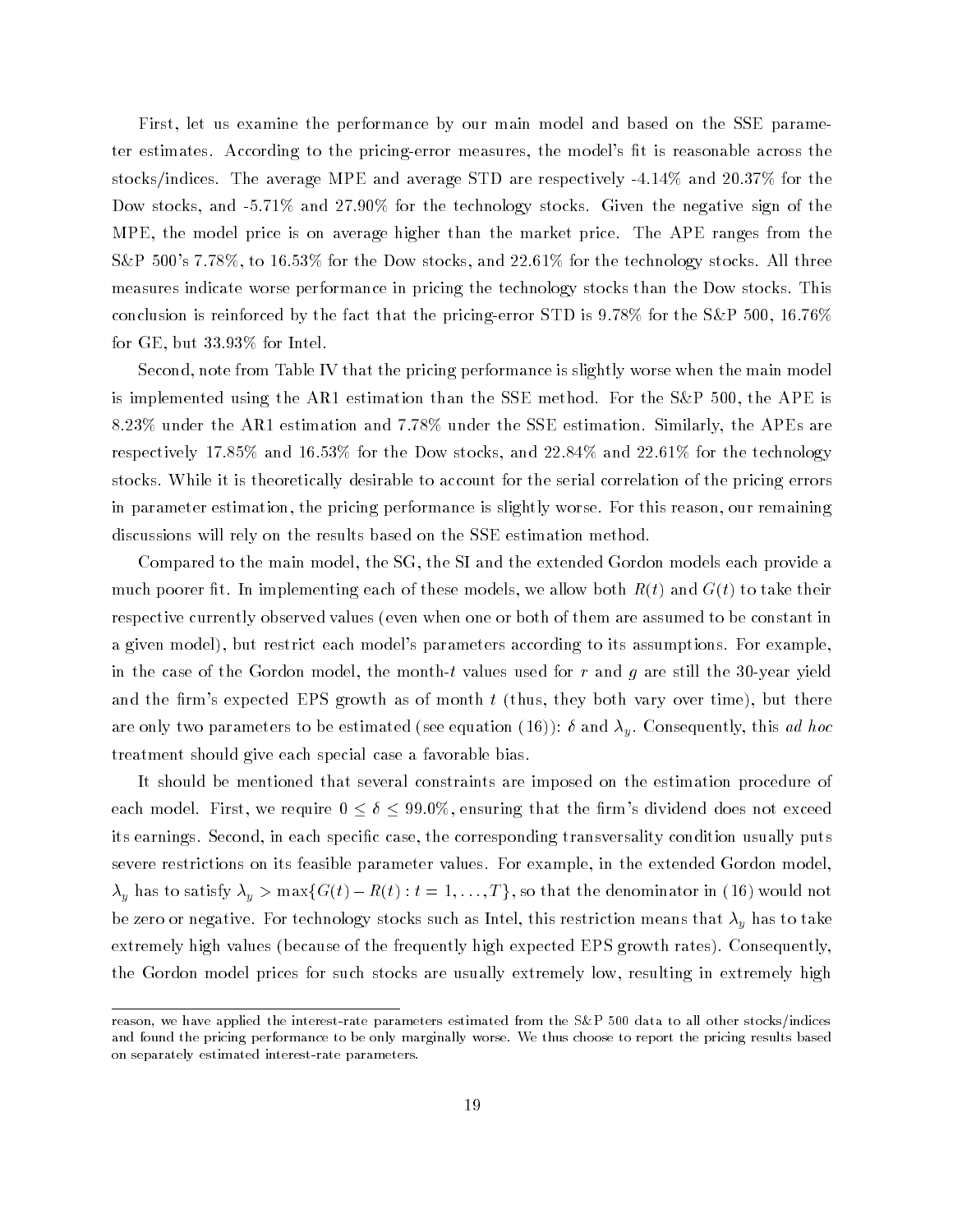pricing errors for the model. To save space, we do not report the parameter estimates for these special-case models. However, we should point out that for all these special cases and for each stock/index, the estimated  $\delta$  always hits the upper bound at 99.0%. That is, for these models to achieve their pricing performance shown in Table IV, the average dividend-payout ratio has to be as high as 99.0%, which is at odds with the dividend-payout ratios given in Tables II and Table II. Furthermore, under the extended Gordon model, for example, the estimate for  $\eta$  is 500% for Intel. Therefore, the SG, the SI and the Gordon models are significantly more misspecified than our main model.

According to the percentage pricing errors in Table IV, our main model is ranked the best, followed by the SG, the SI, and the Gordon model. This relative performance ranking holds regardless of the stock/index being priced and irrespective of the sample period (based on the full sample or the unreported subsamples). For instance, the APE by the Gordon model is 60.40% for the S&P 500 and 98.07% for Intel. For these two stocks, the SI model's APEs are 50.76% and 87.51%, respectively. The fact that the SI model performs better than the Gordon model means that allowing for stochastic interest rates improves the discounting of future cashflow by the model. The percentage improvement in the APE is the highest for the S&P 500. For example, in comparison to the Gordon model, the SI model reduces the pricing errors of the S&P 500 to 50.76%. Thus, going from the Gordon to the SI model, the pricing fit improves for every stock. especially for the S&P 500.

From the Gordon to the SG model, the in-sample pricing-error reduction is even more dramatic. For instance, the APE by the SG is 31.32% for the S&P 500 and 80.67% for Intel, compared to their respective APEs of 60.40% and 98.07% by the Gordon model. Therefore, modeling the expected EPS growth,  $G(t)$ , properly is crucial for stock valuation. Recall that in our implemented Gordon and SI models the g parameter is allowed to assume the current expected EPS growth value (and is hence time-varying), But, even given such a favorable treatment for these two models, the SG model can still improve upon them signicantly, implying that allowing the growth rate to vary over time is not enough and, more importantly, one should parameterize the firm's growth process so that business-cycle aspects of the firm are separately captured.

While modeling stochastic expected EPS growth is of the first importance, adding the stochasticinterest-rate feature leads to further improvement. This conclusion can be drawn from the lower pricing errors achieved by the main model relative to the SG model. For example, the APE for the Dow stocks is 16.53% by the main model versus 43.82% by the SG model. Similarly, the APE and MPE for the S&P 500 are respectively 31.32% and 29.32% by the SG model, but reduce to 7.78% and -0.86% by the main model. In summary, the proper parameterization of both the discounting structure and the earnings process is key to the improved performance by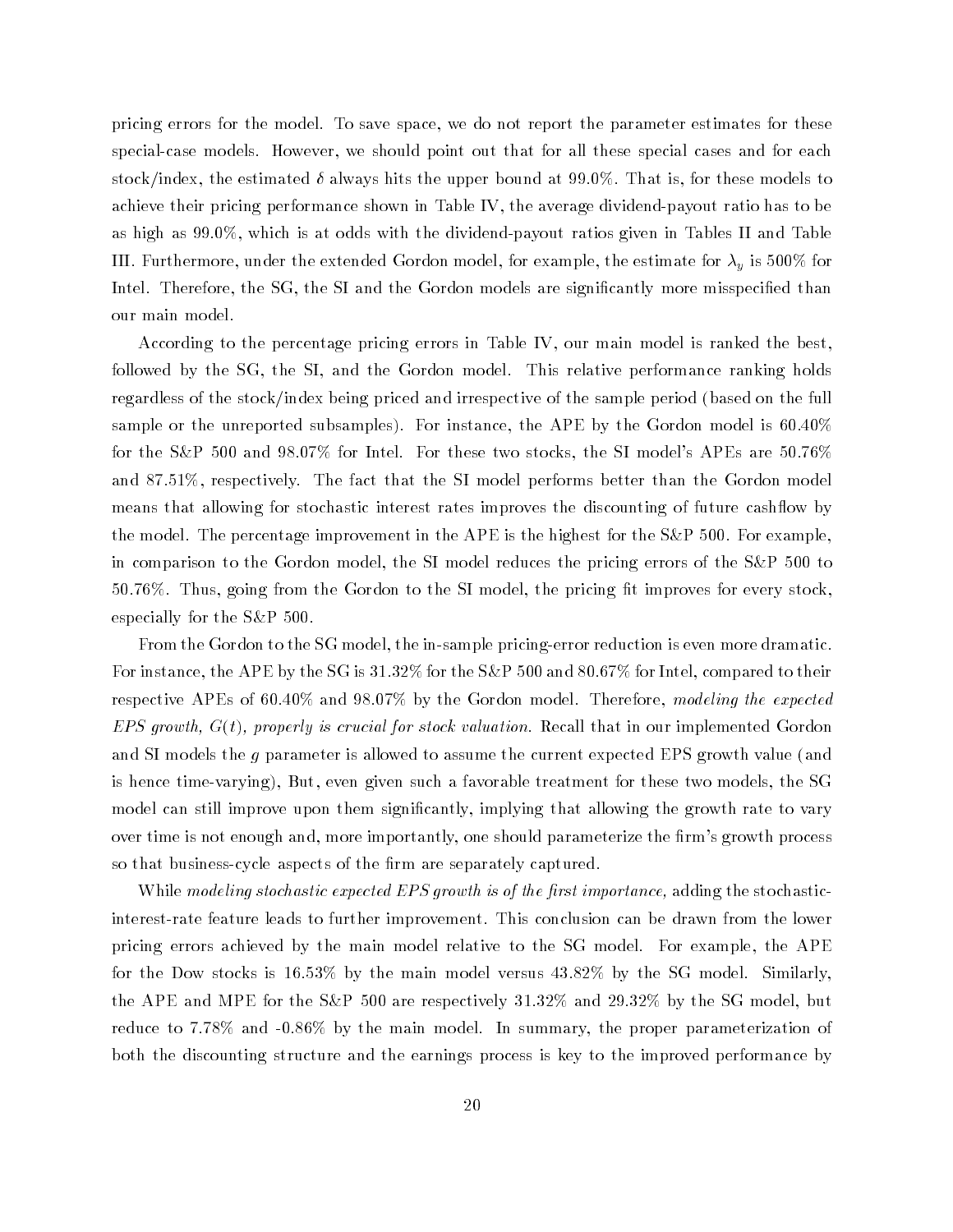the main model. However, even under the main model, the magnitude of the APE, the MPE and the pricing-error standard deviation is still quite high, especially for the technology stocks. This means that further improvement is warranted.

It is worth noting that under the extended Gordon model, both the APE and MPE are 98.07% for Intel. As noted in the preceding section, this high level of pricing errors is mostly due to the transversality condition that the risk premium estimate y must be high enough to ensure  $r + \lambda_y - g > 0$ . Given the frequently high growth rates of Intel, the resulting  $\lambda_y$  is over 500% for Intel, which works to discount Intel's future EPS extremely aggressively and yield a low Gordon model price for the stock. Therefore, it is the model's internal parameterization that causes the high pricing errors.

We have also implemented each of the three special cases using the AR1 estimation method. As displayed in Table IV, the AR1 estimation-based pricing errors are generally higher than their SSE estimation-based counterpart. To save space, we do not report the performance statistics based on the dollar pricing errors by each model. But, the dollar pricing errors support the same conclusions about the models' relative performance as the percentage pricing errors.

As a final point, we can examine the model's relative performance from the following regression specification  $(\tilde{\omega}(t))$  is regression disturbance):

$$
\overline{P}(t) = \beta_0 + \beta_1 P(t) + \tilde{\omega}(t),\tag{24}
$$

where  $\overline{P}(t)$  is the market P/E in month t and  $P(t)$  the counterpart determined by the model under consideration. If a given model perfectly fits a stock's  $P/E$  variations over time, we should obtain  $\beta_1 = 1$ , with a regression  $R^2$  of 100%. The regression results are presented in Table V for each pricing model. According to the  $\kappa^{\text{-}}$ , the SI model is not uniformly better than the extended Gordon model. Judged on both the  $\beta_1$  and  $R^2$  values, the main model performs by far the best: it can account for 83.35% of the S&P 500's P/E fluctuations and 59.53% of Intel's P/E variations. For the main model, all the  $\beta_1$  estimates are close to one. The SG model's fit is significantly better than both the Gordon and the SI model, re-affirming our conclusion that allowing the expected EPS growth to be stochastic is the most important for equity valuation. The relative pricing results in Table V demonstrate that having more parameters in a stock valuation model does not guarantee better performance: it is the structural t provided by the model that is more crucial.

#### 4.2 Out-of-Sample Pricing

For the remainder of this paper, we concentrate on the main model for three reasons. First, the relative performance ranking among the main model and its special cases remains unchanged,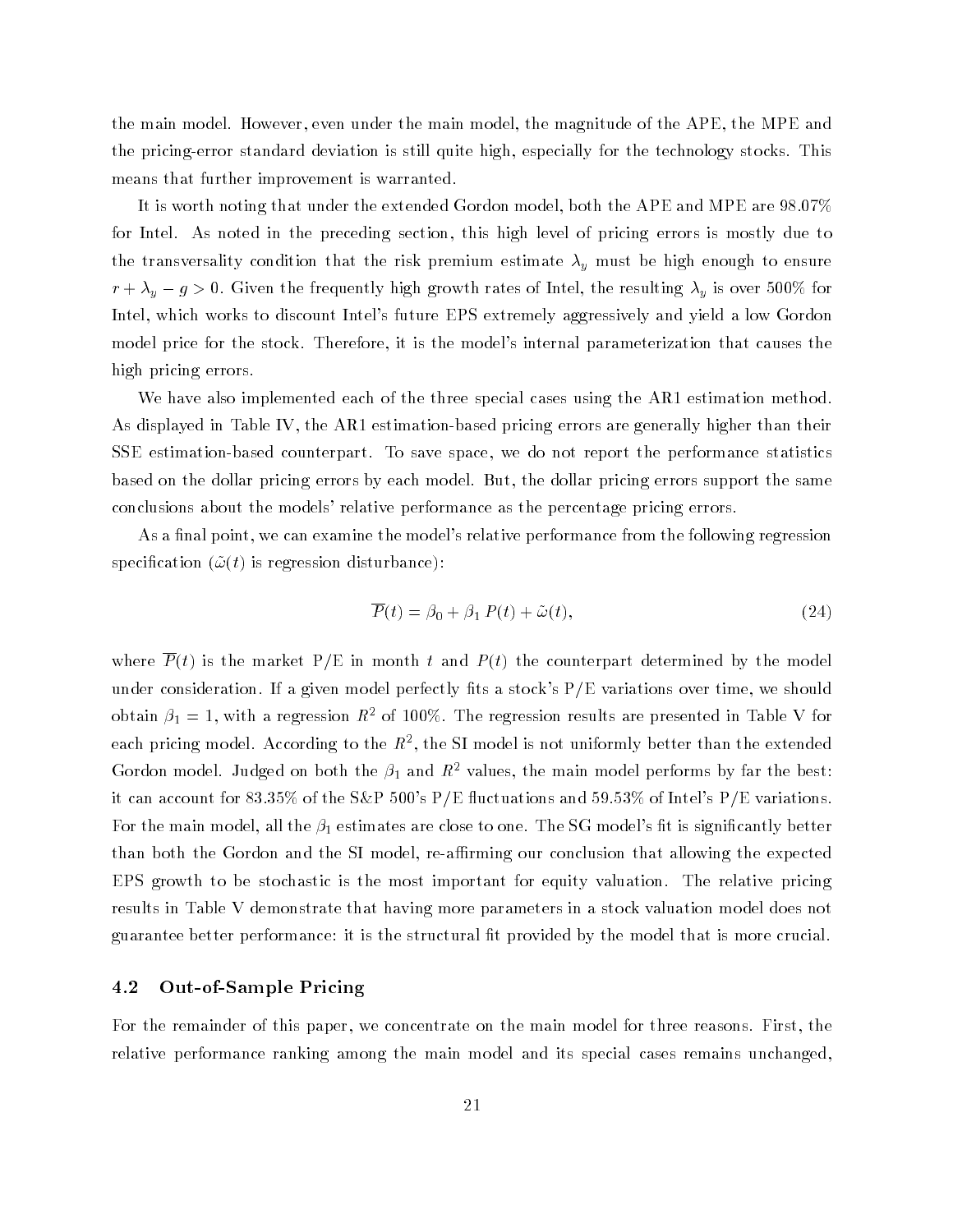whether it is based on in- or out-of-sample pricing results. Second, it allows us to conduct a detailed examination of robustness issues and gauge their sensitivity to empirical proxies. Finally, it helps us stay within space constraints.

For out-of-sample pricing, suppose that we intend to price the stock for each month of year  $t$ . First, we take as input the parameter values estimated from the 3 years prior to year  $t$ , and apply them to each month of year t. Next, we substitute these estimates and the current-month values of  $G(t)$ ,  $R(t)$  and  $Y(t)$  into the formula to determine the current-month model price. Then, we proceed to year  $t+1$  to get a new trailing 3-year subsample, and apply the re-estimated parameters to each month of year  $t + 1$ . This procedure continues until 1998. Since the initial three years of data (from  $1976:01$  through  $1978:12$ ) is required to determine the first set of out-of-sample pricing errors, all out-of-sample results are based on the 1979:01-1998:7 sample period. Thus, there are at most 235 observations of pricing errors for any stock. Table VI consolidates the out-of-sample results for two model error series: the percentage and the dollar pricing errors.

Consider first the statistics for out-of-sample percentage pricing errors: the average absolute value (APE), the mean (MPE), and the standard deviation (STD). Typically, the out-of-sample errors are slightly worse than their in-sample counterpart in Table IV. For example, the S&P 500's APE is now 8.17%, compared to its in-sample counterpart of 7.78%. The average APEs across the Dow stocks and the technology stocks are respectively 17.00% and 22.91% out-of-sample, versus their in-sample counterpart of 16.53% and 22.61%. Given that the APEs are generally higher for the technology stocks, the main model is considerably more misspecied when applied to growth stocks.

Based on the MPE statistic, the main model underprices the S&P 500, while it overprices the Dow stocks and the technology stocks on average. The average MPE is -1.15% for the Dow stocks, and -2.58% for the technology stocks. Despite the low MPEs, the pricing-error standard deviations are large: the average STD is 21.38% across the Dow stocks and 28.26% across the technology stocks. Therefore, there is substantial variation, both over time and across stocks, in the ability of the model to track stock prices. In general, there is a high correlation between the in-sample and out-of-sample error statistics.

Table VI also reports the average absolute dollar pricing error (denoted by ADE), the mean dollar pricing error (MDE), and the standard deviation of dollar pricing errors (STDD). The average ADE is \$4.75 for the Dow stocks versus \$3.89 for the technology stocks. The ADE and MPE are respectively \$41.99 and \$22.78 for the S&P 500. We should note, however, that most firms' EPS and their stock prices tend to go up over time, so that even if a firm's percentage pricing error stays within a range over time, the dollar pricing errors for more recent months can dominate earlier errors. Since more expensive stocks are likely to have higher dollar errors, the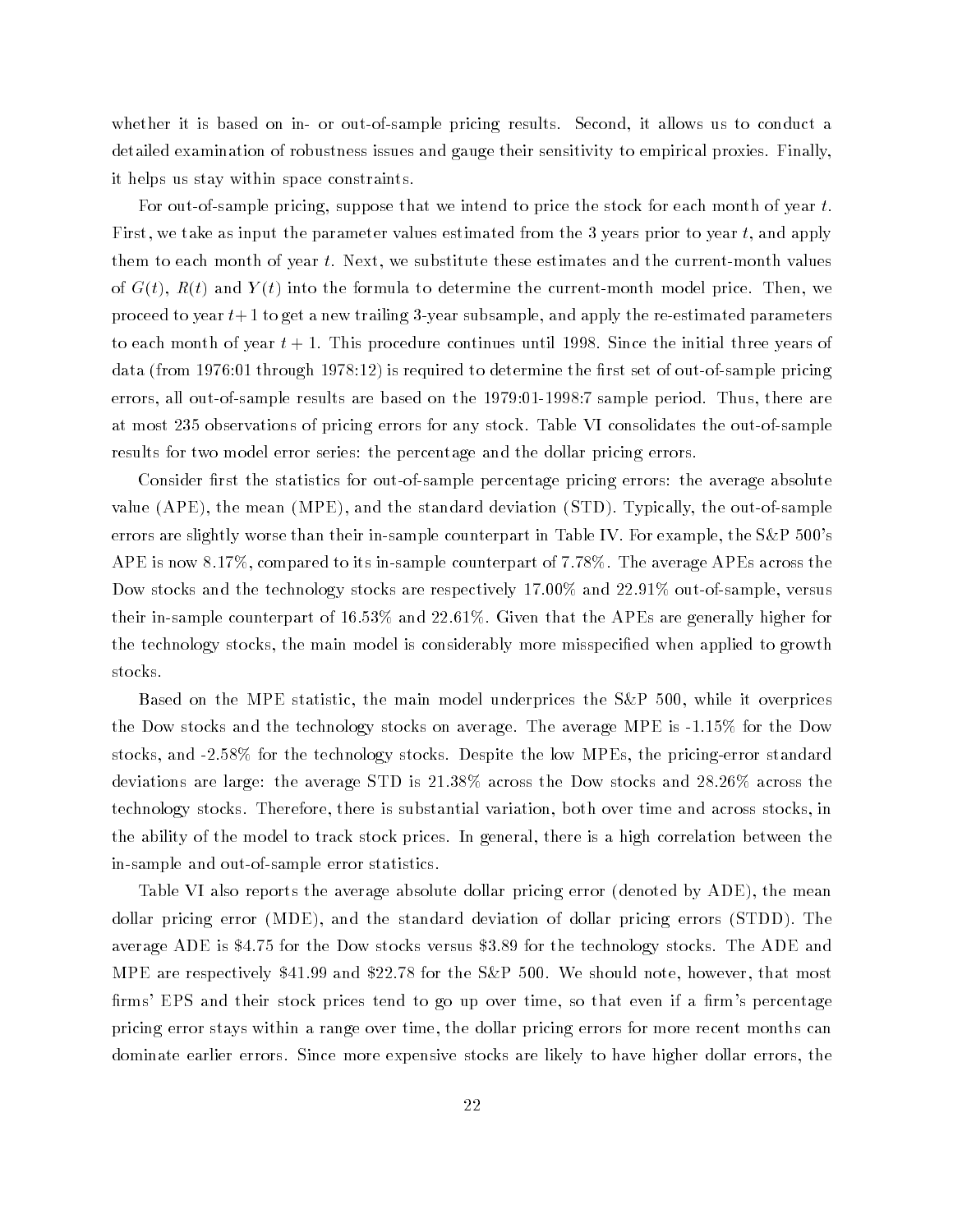dollar pricing errors are not directly comparable across stocks.

We can also analyze the model mispricing patterns by combining Table VI with Figure 4, where we plot separately for the  $S\&P$  500 and Intel: (i) the actual versus the out-of-sample model price path, and (ii) the percentage pricing-error path. For the most part, the main model tracks the actual S&P 500 index reasonably well, except for a few short periods. For instance, in the case of the S&P 500 the pricing error was more than 10% several times (in early 1985, early through October 1987, early 1991, September 1996 through December 1997, and most recently in 1998). These past periods were each time followed by a downward movement in the S&P 500. As of July 1998, the model pricing error was 17.06%. On the other hand, there have also been periods where the market price was lower than the model price. This is true for much of 1986 and 1988, from mid-1993 to mid-1994, and lastly in early 1996. As the graph demonstrates, these periods were followed by a substantial rise in the S&P 500, giving a mean-reversion character to the out-of-sample percentage pricing errors.

In the case of Intel, the model's pricing-error path is highly volatile and it has three ma jor periods. From January 1979 through October 1987, the pricing errors were mostly positive, with an average error of 21.7%. Early in this period, Intel underwent ma jor product transitions with its EPS ranging between \$0.03 and \$0.20, while its stock was trading between \$2.00 and \$4.00. This made Intel's  $P/E$  ratio both high and volatile, leading to large model fitting errors. For this period the pricing-error standard deviation was 30.23%. For the next ma jor period from November 1988 to April 1995, the model pricing errors were mostly negative, with an average of -20.1%. In fact, this period was associated with the two most severe pricing errors of -110.7% and -93.9%, respectively in November and December 1988. In November 1988, the market price of Intel was \$2.84, whereas the model price was \$5.98. Note that the market price was relatively depressed, even though Intel's EPS increased from \$0.23 to \$1.98. Finally, during the remaining years in the sample after May 1995, the pricing errors were mostly positive again with an average of 20.6%. During this period, Intel's EPS was more than doubled from \$2.09 to \$4.47, while its stock price appreciated from \$14.7 to a high of \$96.38.

The fact that the model pricing errors would go through periods of high and low levels (especially for stocks like Intel) re-enforces our earlier conclusion that for high-tech firms, the singlefactor earnings dynamics in (5)-(6) may be too simple and not rich enough. To reduce the extent of such systematically recurring pricing errors, one may include other firm-specific growth factors that are important for the market's valuation.

To further study the model's properties, we can look at both the autocorrelation and crossstock correlations of the out-of-sample pricing errors. Table VII shows the autocorrelations at lags of up to 36 months. At the 1-month lag, the autocorrelations range from 0.73 to 0.94 for the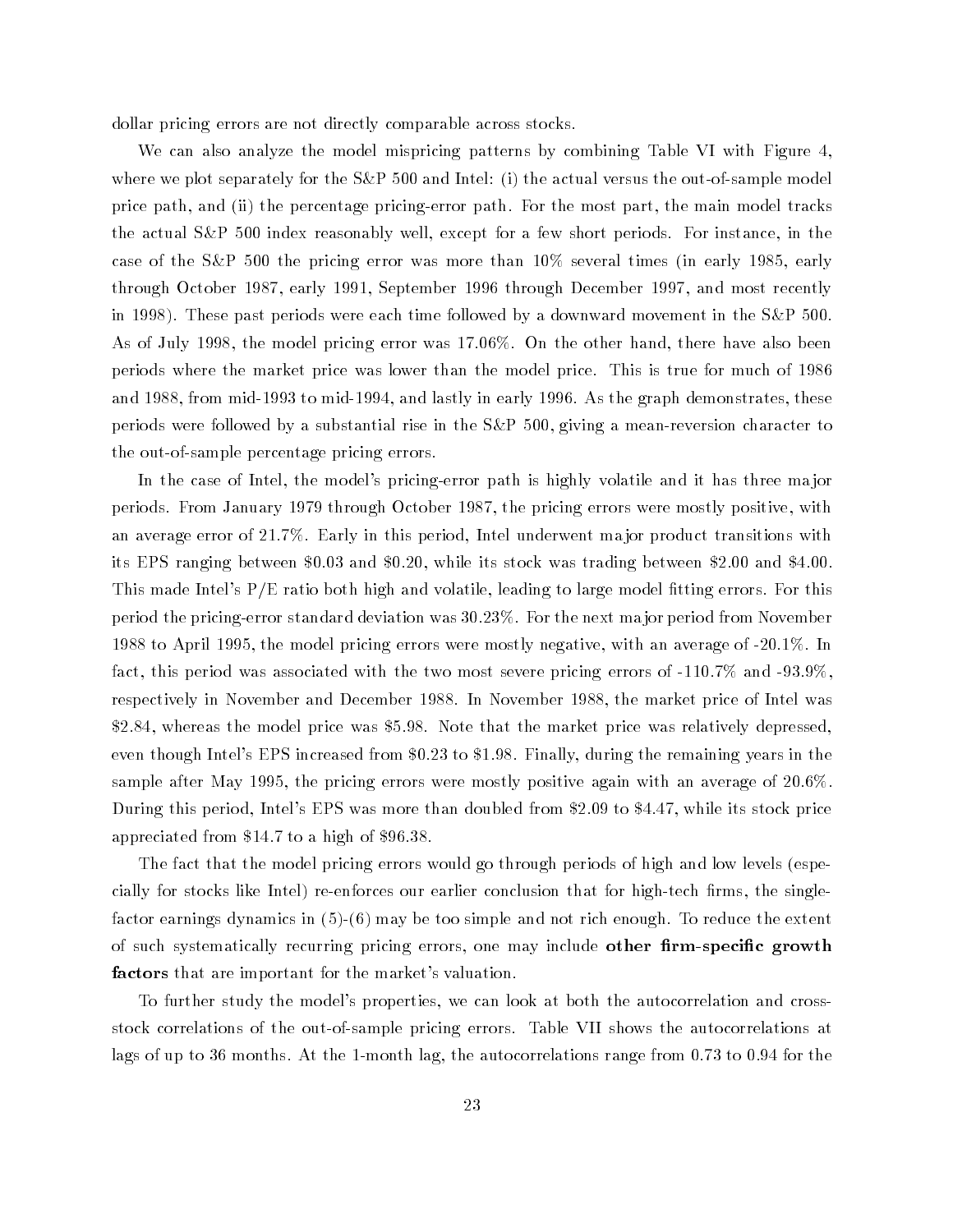Dow stocks, and from 0.50 to 0.90 for the technology firms. At the 12-month lag, they go down to about  $0.20$ . As the lag increases to 24 months and 36 months, more firms in our sample start to have negative autocorrelations. The Ljung-Box Q-statistic also suggests that the null hypothesis for the absence of autocorrelation is overwhelmingly rejected (see  $Q(24)$  and the corresponding p-values for the  $\chi^+$  test). Thus, the pricing errors are highly persistent within several months but mean-revert at longer horizons, particularly for the blue-chip Dow stocks. For the technology stocks, the persistence level is slightly lower as these stocks are generally more volatile.

Table VIII presents the levels of covariation in pricing errors across stocks. Specically, we run the time-series regression below:

$$
\epsilon_n(t) = a_n + b_n \epsilon^*(t) + \tilde{\omega}_n(t), \qquad n = 1, \cdots, N,
$$
\n(25)

where  $\epsilon_n(t)$  is the percentage pricing error of stock n in month t and  $\epsilon$  (t) is the percentage pricing error of either the S&P 500 or Motorola (arbitrarily selected for comparison). We report the b coefficient estimate, its associated p-value and adjusted  $R^+$ . For most of the stocks, the  $\theta$ estimates are significant, with  $R^2$  values as high as 80.41% (when the S&P 500's pricing error is the explanatory variable) and 43.79% (when MOT is the independent variable). Based on this 50 stock sample, the pricing errors appear to be signicantly positively correlated across stocks. For instance, with the S&P 500, the average slope coefficient, b, is  $0.997$  across the Dow stocks and 1.004 across the technology stocks. Therefore, a 1% model pricing error in the S&P 500 from one month to the next causes the model pricing errors for an average stock to rise or fall in the same proportion.

These results on pricing-error persistence and correlations indicate that there must be **market**wide factors missing from the model. First, although the model is separately estimated for each stock, the pricing errors are contemporaneously correlated across stocks, implying the existence of some "systematic state variable" that is important in the market's valuation but missing from our model. Second, since the out-of-sample model price for a stock is based on the parameters estimated from the stock's recent 3-year history, the model valuation represents \where the stock should be traded today if the market would price the stock in the same way as in the past 3 years," that is, the model price captures the market's recent valuation standard for the stock. When the pricing errors persist, it means that the model is persistently behind and cannot "catch up" with the changing market. Again, there may be state variables (possibly firm-specific) that are absent in our model.<sup>5</sup>

 $5T$ o reduce the level of persistence, the parameter estimation procedure can further correct for autocorrelations in the pricing errors, as is done in our AR1 estimation method. But, as we learned in the previous section, such a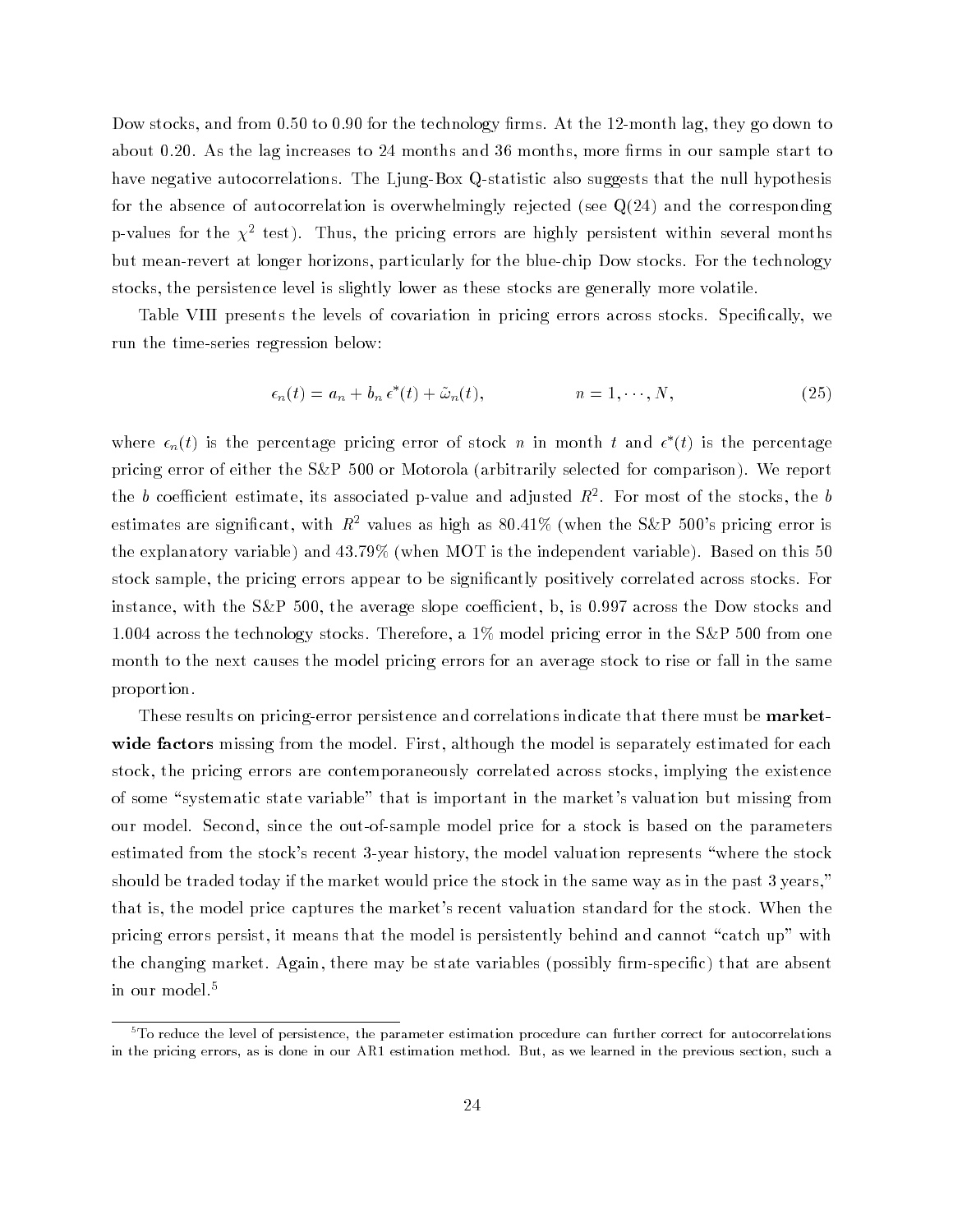In light of the above discussion, we can examine whether our model pricing errors are related to four known systematic factors: (1) the default spread between Baa-rated and Aaa-rated corporate bonds (DEF), (2) the term spread between the 10-year Treasury yield and the 1-month T-bill rate (SLOPE), (3) the Fama-French (1996) size premium (SMB), and (4) the Fama-French value premium (HML). For each stock/index, we perform the following regression:

 $\epsilon(t) = c_0 + c_1 \text{HML}(t-1) + c_2 \text{SMB}(t-1) + c_3 \text{DEF}(t-1) + c_4 \text{SLOPE}(t-1) + \tilde{\omega}(t),$  (26)

where  $\epsilon(t)$  represents the month-t percentage pricing error of a stock. Since the market and model prices are mid-month values, we use the prior-month value of each factor to avoid any look-ahead bias. Several conclusions emerge for our sample of stocks. First, the average adjusted- $R^-$  for the  $\pm$ technology stocks is 15.4% versus 8.6% for the Dow stocks, implying that the pricing errors of the technology stocks are more predictable using these factors. Second, the pricing errors are unrelated to the Fama-French HML factor: the coefficient on the HML is statistically insignificant for 50 out of the 51 stocks (based on the Newey-West estimator). Third, the size premium SMB has explanatory power for the pricing errors of the technology stocks, but not for the Dow stocks. In particular, the SMB coefficient is positive and significant for a majority of the technology stocks. That is, periods of high size premium coincide with high pricing errors, and vice versa. Third, the interest-rate factors are potentially important. For example, the DEF coefficient is significant for 30 stocks, whereas the SLOPE coefficient is so for 21 stocks. This exercise supports our earlier assertion that a multi-factor term structure model or a pricing kernel with multiple risk factors may be required to reduce model misspecication.

#### 4.3 Robustness and Sensitivity to Empirical Proxies

To investigate the robustness and sensitivity of our results to empirical proxies for  $G(t)$  and  $R(t)$ . we use the 30 Dow stocks as the focus, with the understanding that similar conclusions hold for the other stocks. Furthermore, to save space, we confine the discussion to out-of-sample pricing errors.

First, in Panel A of Table IX, we divide the full sample into the 1979:01-1989:12 and the 1990:01-1998:07 subsamples. An important point to note is that the performance of the main model is roughly consistent across the two subsamples. For instance, the average out-of-sample APE and STD for the Dow stocks are only slightly worse in the second than in the first subsample. The difference in the average MPE is more significant: the average MPE is -2.39% in the 1990's

statistical correction may produce worse pricing performance. Thus, a more desirable alternative may be to search for better model specifications (rather than more statistical corrections).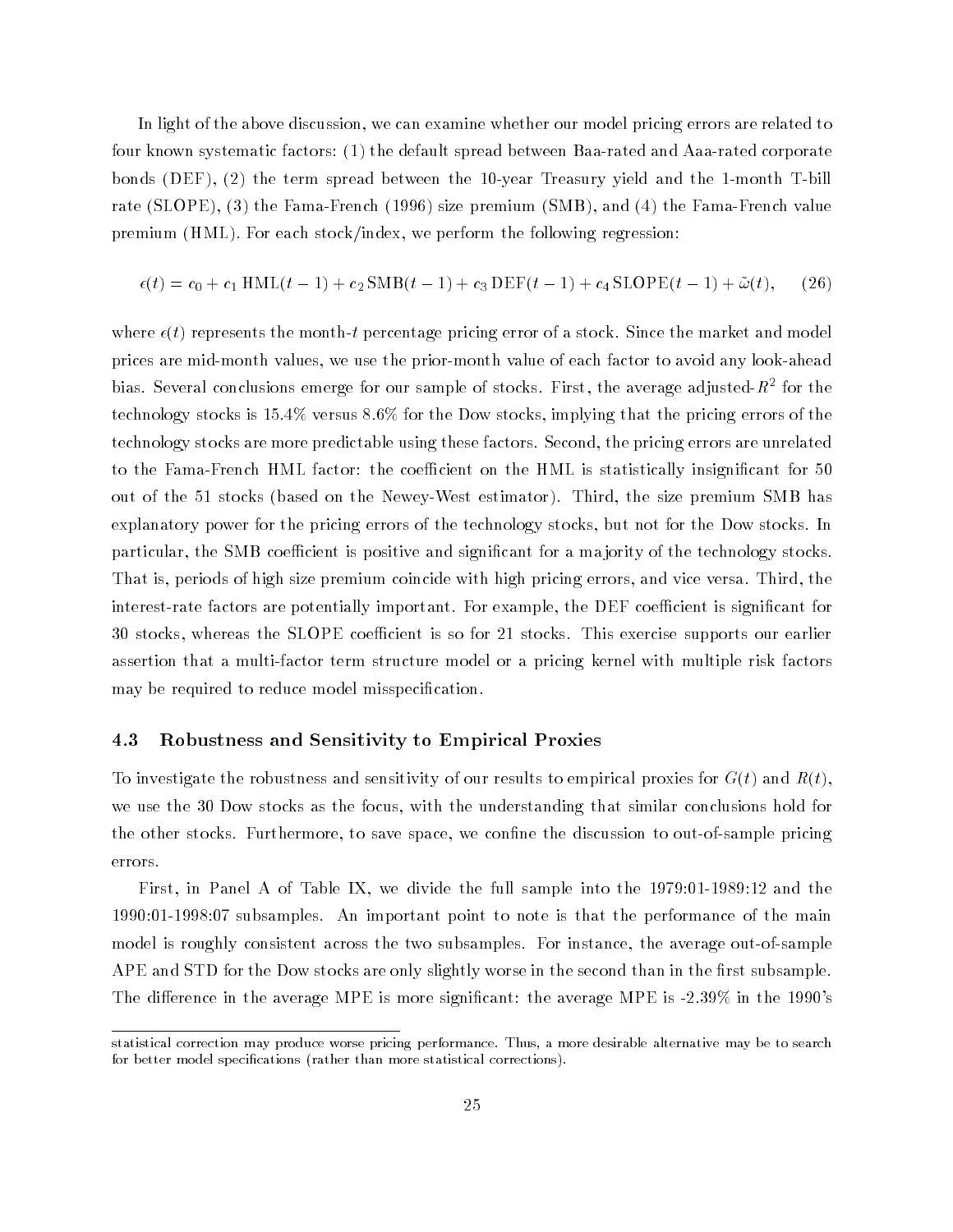versus -0.28% in the 1980's. These numbers are also comparable to their counterpart in Table VI for the full sample. The statistics for the dollar pricing errors differ substantially between the two subsamples, mainly because the Dow stocks went up a lot from the 1980's to the 1990's.

Up until now, we have employed the analyst-expected EPS growth from FY1 to FY2 as a proxy for  $G(t)$ . To investigate an alternative proxy, we analytically substitute the  $G(t)$  expression from (18) into the valuation model (10)-(11), where  $G(t, \tau)$  is taken to be the analyst-expected one-year forward EPS growth and  $\tau = 1$ . Following the same procedure as in (21), we re-estimate the parameters on a rolling basis by fitting the model  $P/E$  to the market  $P/E$ . In each estimation, we internally recover  $G(t)$  from the expected one-year-ahead EPS growth as described in (18). We then use the parameter estimates and the  $G(t)$  estimate so obtained to price the stock out of sample. This substitution technique has the potential advantage of simultaneously determining the earnings parameters and  $G(t)$  within a unified empirical framework. The resulting out-of-sample pricing errors are reported in Panel B of Table IX. They show that this substitution technique does not mitigate the model's misspecifications and it actually makes the pricing errors larger. For example, comparing Tables VI and IX, we see that for the full sample the average APE for the Dow stocks is now 18.67% versus the previous 17%, and the average STD is now 22.70% versus the previous 21.38%. Similar increases are obtained for the two subsamples from the previous to the current implementation. The average MPE experiences the largest increase in magnitude from Table VI to Panel B of Table IX. Therefore, while our conclusions based on the APE and STD are largely intact, this alternative choice for  $G(t)$  makes the overall pricing fit worse.

Next, we assess the sensitivity of out-of-sample pricing errors to the proxy choice of  $R(t)$ . In this experiment, we re-estimate the parameters as before, except that we replace the 30-year Treasury yield by the 3-month Treasury bill rate. Panel C of Table IX presents the pricing-error statistics for the full sample and the two subsamples. With this interest rate proxy, the average APE for the Dow stocks is 24.02%, over 7% higher than its counterpart in Table VI, while the average MPE is now 20.80% (versus the previous -1.15%). Similarly substantial increases in both APE and MPE occur for the two subsamples. The worse pricing fit is also true based on the dollar pricing errors. Therefore, the 3-month Treasury rate is a worse proxy than the 30-year Treasury yield. As we discussed before, a possible reason is that the 30-year yield is better for discounting equity shares because stocks have an infinite-maturity date. For equity pricing considerations, our exercise thus supports the choice of the 30-year yield.

In our last robustness checks, we hold the interest rate parameters constant across individual stocks. As noted from  $(2)$  and  $(3)$ , this amounts to fixing the pricing kernel for all the stocks. There are two steps in the implementation process. First, we back out the interest rate parameters from the S&P 500 data (jointly with the 30-year yield data). Then, pre-fixing the interest rate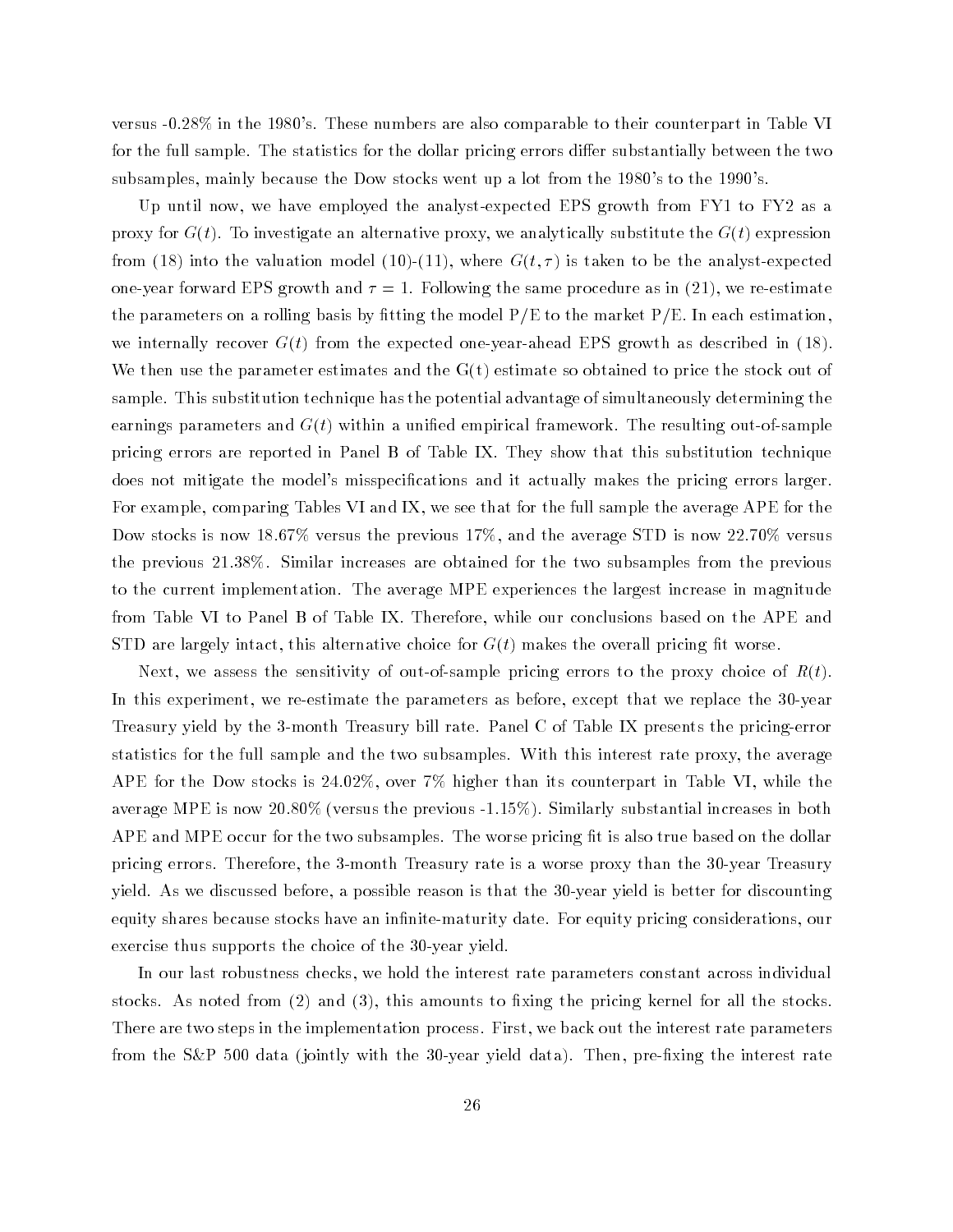parameters according to the  $S\&P$  500-based estimates, we re-estimate the firm-specific parameters on a rolling basis using the trailing 3 years of data (as for Table VI, re-estimate once every year from 1979 through 1997). The out-of-sample pricing errors so obtained for the Dow stocks are displayed in Panel D of Table IX. This modication only increases the average APE to 17.83% for the full sample period, from the previous 17.00% in Table VI. Slight increases in pricing errors are also observed for the subsamples (comparing Panels A and D of Table IX). Therefore, the said implementation does not affect our results in any noticeable way.

In another modification, we first estimate the interest rate parameters completely from the Treasury STRIPS, where the 1985:01-1998:03 sample data is from the Lehman Brothers Fixed Income Database. That is, we fit the Vasicek bond valuation model each month and obtain these average estimates:  $r$   $\mu$   $\mu$  = 0:098,  $\mu$  = 0:0779 and r  $\mu$  = 0:077. In the case parameter values into  $\mu$  $(10)-(11)$ , we re-estimate the remaining firm-specific parameters on a rolling basis as in the above paragraph. In this case, the out-of-sample pricing errors are similar to the ones reported in Panel D of Table IX. Our conclusion above is still robust.

#### $\mathbf 5$ 5 Market-Implied Earnings Expectations

In the options literature, implied volatility is often viewed as capturing the market's assessment of the implicit future uncertainty in the underlying stock. In stock valuation, we can ask a similar question: given a stock's historical valuation, what is the implicit expected EPS growth necessary to support the current stock price? This question is relevant not only because the market-implied EPS growth provides a distinct way of assessing the stock's price, but also because security analysts are sometimes slower than the market in responding to new information. Each security analyst is typically responsible for a few firms, and normally he/she has to conduct a lengthy research before revising an EPS estimate. On the other hand, it can be said that investors are generally faster in reacting to new information, causing the stock price to reflect information more quickly. As a result, the prevailing stock price may convey more up-to-date information about the growth potential of a stock. That information can be recovered from the stock price via a stock valuation model.<sup>6</sup>

 ${}^6$ One might say that the stock price itself is a sufficient signal about the firm's future. But, this reasoning does not necessarily hold because a higher stock price may also reflect a favorable interest rate environment.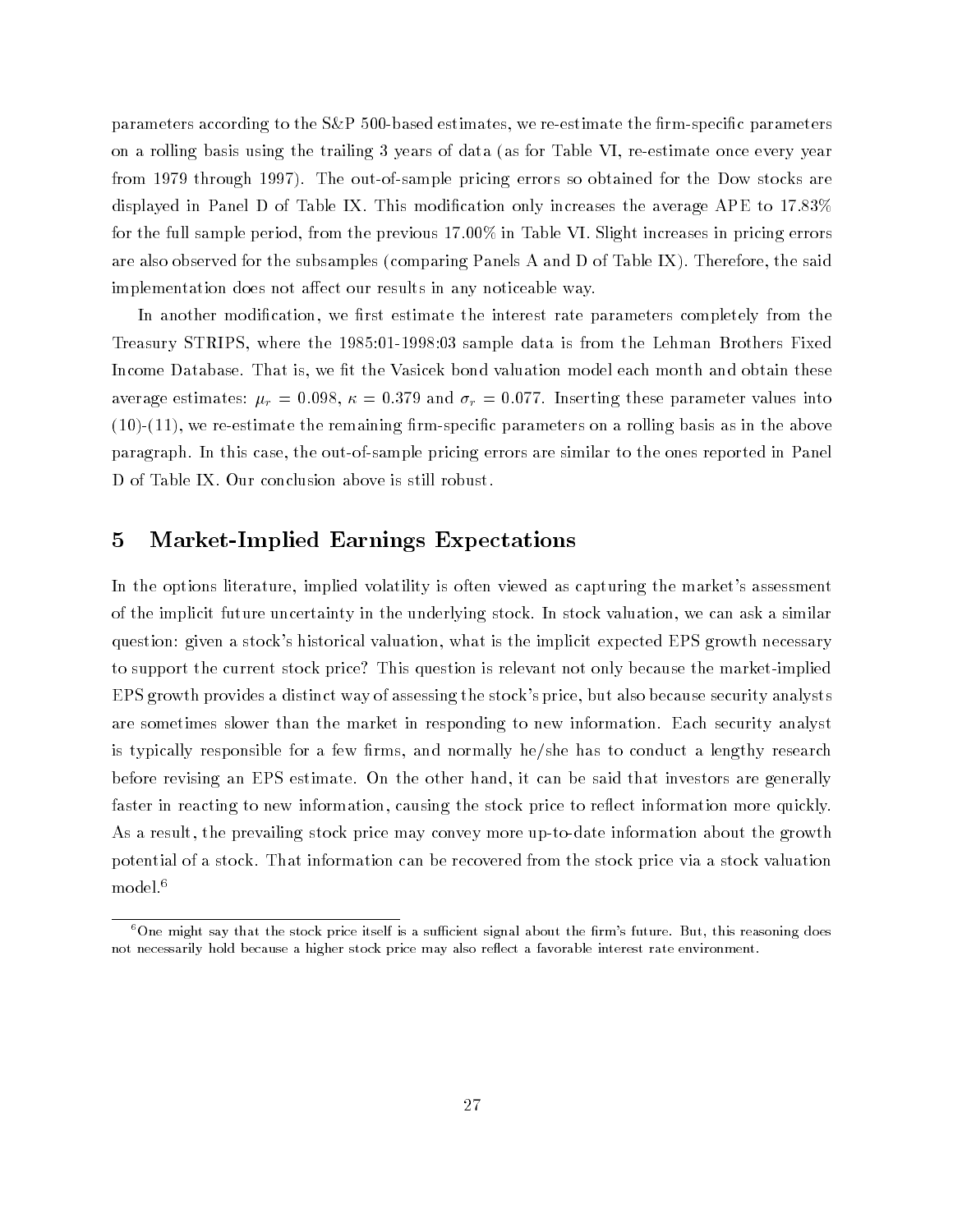#### 5.1 Implied Expected Earnings Growth

Based on our main model, the theoretical price is monotonically increasing in  $G(t)$ . Thus, it allows us to invert the value of expected EPS growth from the stock's market price,  $\overline{S}(t)$ . Denote the implied ETS growth rate by  $G(t)$ . That is, substituting the observed  $S(t)$ ,  $R(t)$ ,  $I(t)$  and the  $\Psi$ estimates from Panel B of Table III (the rolling parameter estimates), we numerically solve the following equation for  $G(t)$  (one for each month  $t$ ).

$$
0 = \overline{S}(t) - \delta Y(t) \int_0^\infty \exp \left[ \varphi(\tau) - \varrho(\tau) R(t) + \vartheta(\tau) \widehat{G}(t) \right] d\tau, \tag{27}
$$

where  $\varphi(\tau)$ ,  $\varrho(\tau)$  and  $\vartheta(\tau)$  are as given in (12)-(14).

Figure 5 plots the implied expected EPS growth against the consensus analyst growth forecast, separately for the S&P 500 and Intel. In both cases, the average market-implied growth is higher than the analyst estimates: they are respectively 0.1310 versus 0.0939 for the S&P 500 and 0.5619 versus 0.5243 for Intel. On the other hand, the analyst estimates are far less volatile than the market-implied forecasts. In the case of the S&P 500, the standard deviation is 0.1014 for the  $G(t)$  series and 0.0495 for the analyst expected  $G(t)$  series. The respetive standard deviations are 0.9286 and 0.6530 for Intel. Comparing Figures 4 and 5, we can also note that periods of positive (negative) pricing errors generally coincide with periods of market-implied forecasts being higher (lower) than analyst estimates. Therefore, pricing errors and the relative position of the market-implied versus analyst forecasts convey related information.

To further investigate the relationship, we can regress the market-implied  $G(t)$  on the analyst estimate  $G(t)$ . For example, for the S&P 500 index and Intel, we obtain the following:

**S&P 500:** 
$$
\hat{G}(t) = 0.04 + 0.97 \, \text{G}(t) + \tilde{\omega}(t), \quad R^2 = 22\%
$$
\n**Intel:**  $\hat{G}(t) = -0.02 + 1.12 \, \text{G}(t) + \tilde{\omega}(t), \quad R^2 = 62\%$ .

The slope coefficients are near unity, so the market-implied and analyst estimates co-move strongly (especially for the S&P 500). Although not shown, the divergence between the market-implied and the analyst estimates is larger for both the Dow stocks and the technology stocks, with their respective average slope coefficients at 1.44 and 1.22. Based on the Newey-West procedure, most of the slope coefficients are also statistically significant. Overall, the fit of the above regressions is reasonable with an average adjusted- $R^2$  of about 32%.

It should be cautioned that the usefulness of the market-implied EPS forecast depends on the model's extent of misspecification. If the model is completely misspecified, the implied forecast may reflect the model noise more than any true information embedded in the market. Since every valuation model is expected to be misspecied, the resulting market-implied EPS forecast will,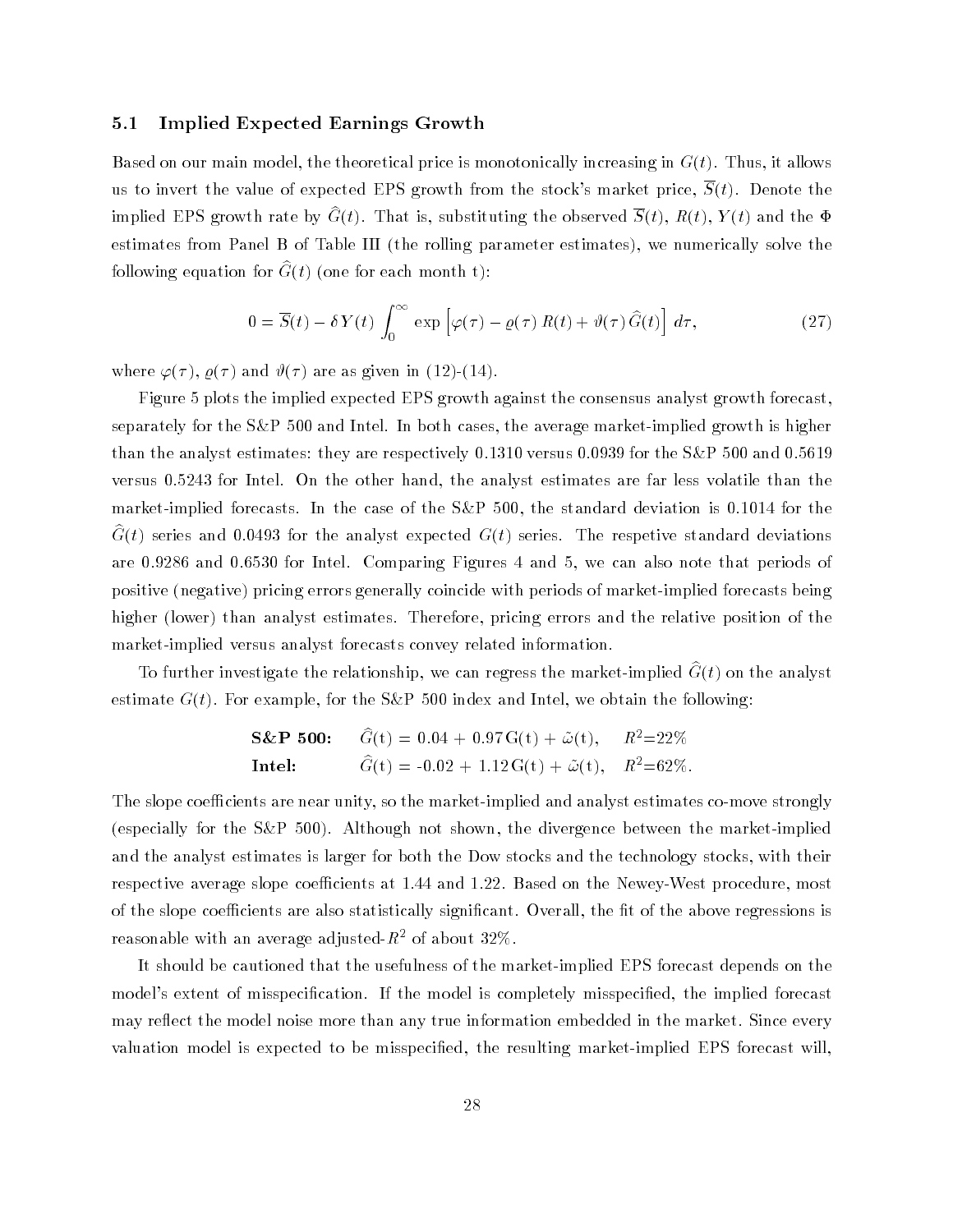like the Black-Scholes implied volatility, be a combination of noise and true information.

#### 5.2 Pricing Stocks Using Market-Implied Earnings Expectations

In this subsection, we give an example in which the market-implied forecast is applied to price the stock out of sample. If the market is faster in incorporating new information than analysts, we should then expect the market-implied forecast to improve the model's pricing performance. For this exercise, we again focus on our main model. Specically, for each stock/index and at each month  $\iota$  we hist back out  $G(\iota)$ , as outlined in (27). Next, we use this market-implied  $G(\iota)$ , together with the parameter estimates and the observed  $R(t+1)$  and  $Y(t+1)$ , to price the stock in month  $(t + 1)$ . This valuation process continues until the end of the sample period. The resulting out-of-sample percentage and dollar pricing errors are reported in Table X.

Comparing Tables VI and X, we see that the market-implied forecasts lead to consistently lower pricing errors than the analyst estimates. This is true for every stock/index and according to every pricing-error metric. For instance, the APE, STD and MPE for the S&P 500 are respectively 8.17%, 9.8% and 3.4% based on the analyst estimates, whereas they are 3.81%, 5.66% and 0.05% based on the market-implied. The ADE, STDD and MDE for Intel's dollar pricing errors are \$3.33, \$7.38 and \$1.93 based on the analyst estimates, but they are only \$1.38, \$3.67 and \$0.09 based on the market-implied, respectively. Thus, incorporating market-implied growth rates into the model reduces both the magnitude and dispersion of the pricing errors.

This pricing improvement can be interpreted in two different ways. First, as documented in Table VII, the pricing errors for a given stock are highly persistent from month to month. As the market-implied forecasts and pricing errors are closely related, the expected EPS growth implied by this month's market price should then fit next month's stock price better than the analyst estimates. The second interpretation is that analysts may indeed perform worse than the market in forecasting future EPS. As a result, we should pay more attention to the market-implied EPS forecasts. However, which of the two interpretations is closer to truth can only be determined through further research.

#### 6 Concluding Remarks

In this paper, we separate the stock valuation problem from the firm's production, dividend and financial policies. While this partial equilibrium approach leaves out important corporate issues, it does afford us a more focused problem: that is, we only need to value an exogenous stochastic cashflow stream. Under this framework, the task is to search for the appropriate specifications of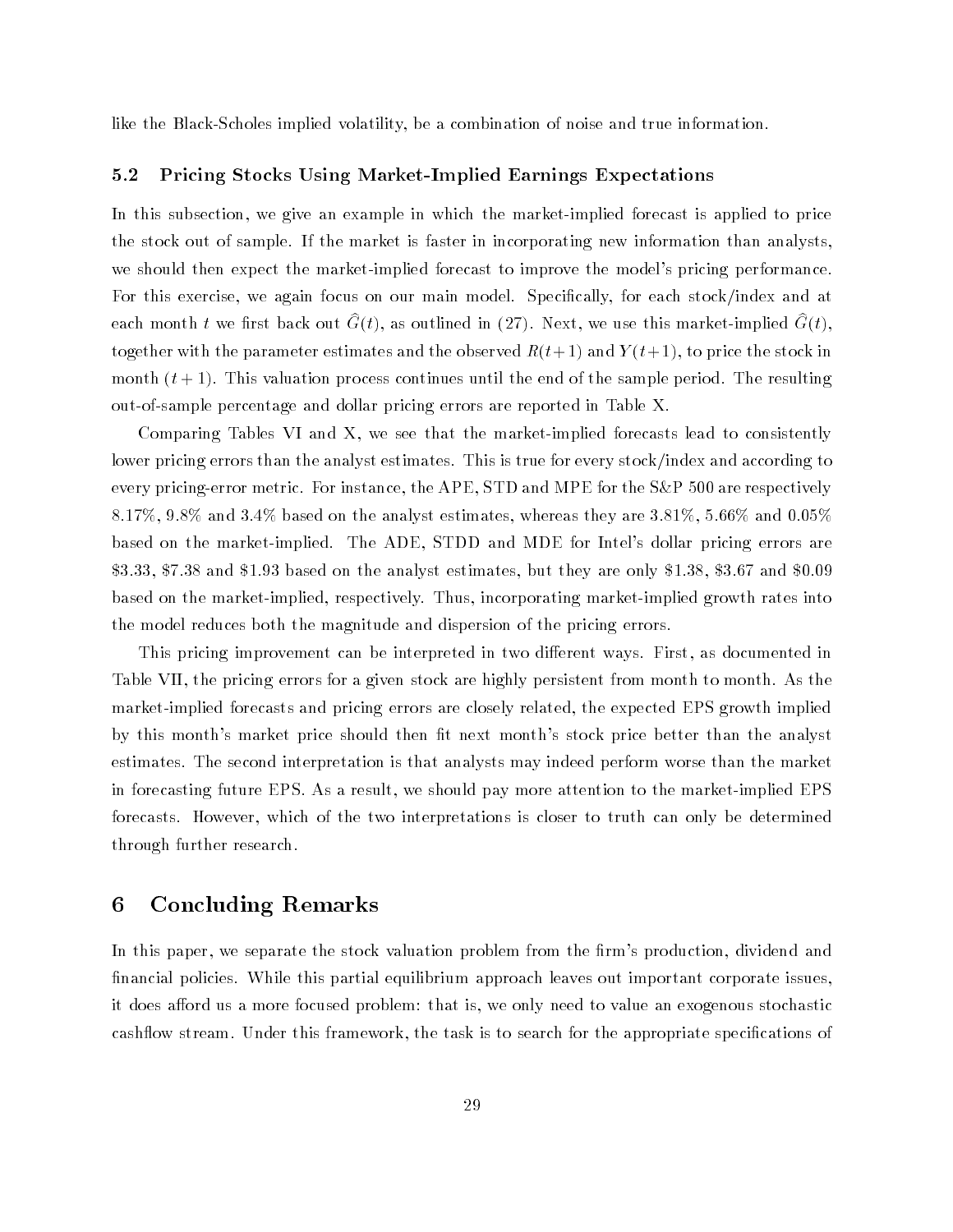the pricing-kernel and the earnings processes. In our main model, the parameterization of these processes embeds a stochastic term structure for both interest rates and expected EPS growth.

Our empirical work demonstrates that modeling the earnings growth properly has a first-order impact: omitting the stochastic EPS growth feature considerably worsens the pricing performance of the valuation model. Adding a stochastic yield curve to the framework further improves the pricing fit. The performance of our valuation model is significantly better than its variants, with its average (out-of-sample) absolute pricing errors ranging from 8.17% to 23.87%. Our pricing-error metrics reveal worse model performance for growth-oriented technology stocks than for blue-chip stocks. We also show that the pricing errors are serially correlated and often experience long cycles of high/low errors, suggesting missing state variables from the model's earnings dynamics. Furthermore, within our sample of stocks the pricing errors are highly correlated across stocks, implying the existence of systematic factors that are important in the market's valuation but excluded from our model.

The empirical findings suggest several research directions. First, one can introduce richer earnings dynamics that lead to a multi-factor term structure of expected earnings growth. For technology stocks, additional variables may be required to match the short and the long-end of the expected-growth curve. Second, one can consider earnings processes that can take both negative and positive values (e.g., Dong (2000)). Similarly, it may be empirically desirable to examine jump-diffusion processes for earnings and/or expected earnings growth rates. Third, we can look for other specications for the pricing kernel and the term structure of interest rates. Our empirical exercise indicates that including the term-premium and default-premium factors will likely produce better performance. Since our model is based on a single-beta risk premium, a pricing kernel that incorporates multiple risk factors may also yield performance improvement. Lastly, one can compare the empirical performance of our model with discounted cashflow models (such as the residual-income model) and evaluate their relative performance.

Many applications can be pursued with our valuation approach. For example, Chen and Dong (1999) adapt our model to study how the model valuation can be combined with traditional stock selection methods to produce better investment strategies. Chen and Jindra (2001) apply this model to re-examine stock-market seasonalities, while Jindra  $(2000)$  and Brown and Cliff  $(2000)$ use our model to shed new light on seasoned equity offerings and investor sentiment, respectively. With a better specified stock valuation model, we can clearly ask new questions and re-address old ones.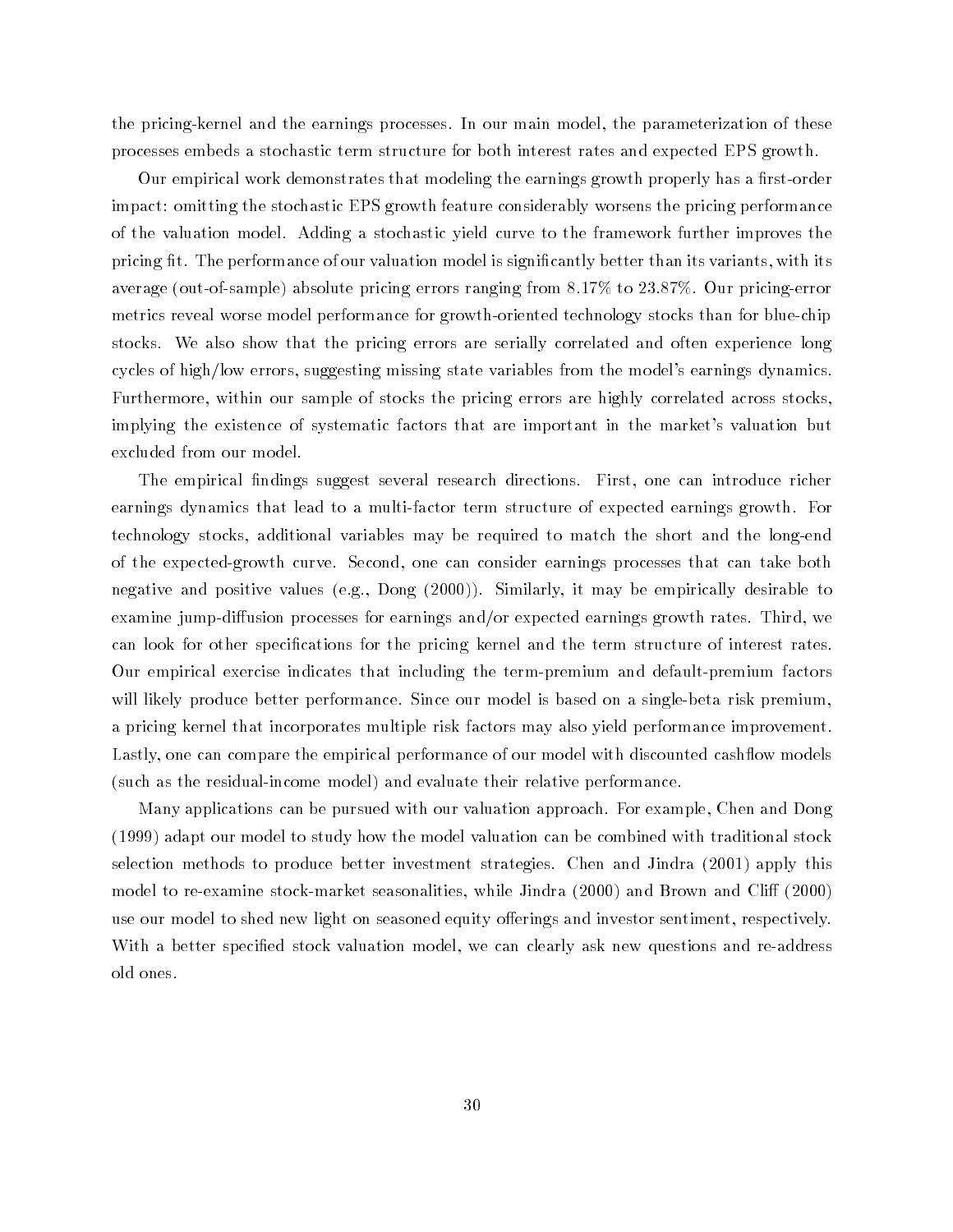#### Appendix: Proof of the Equity Pricing Model in (10)

Conjecture that the solution to the PDE (9) is of the form (10). Solving the resulting valuation equation and the associated Ricatti equations subject to the boundary condition  $s(t + \tau; 0)$  =  $Y(t + \tau)$  yields (10)-(11).

A special case of the main model is obtained by setting r <sup>=</sup> r <sup>=</sup> r = 0 in (9). This parametric case has constant interest rate r, but stochastic expected earnings growth  $G(t)$ . In this case, we get:

$$
s(t, \tau; G, Y) = Y(t) \exp \left[\varphi(\tau) + \vartheta(\tau) G(t)\right],\tag{28}
$$

where:

$$
\varphi(\tau) = -\lambda_y \tau - r\tau + \frac{1}{2} \frac{\sigma_g^2}{\kappa_g^2} \left( \tau + \frac{1 - e^{-2\kappa_g \tau}}{2\kappa_g} - \frac{2}{\kappa_g} (1 - e^{-\kappa_g \tau}) \right) + \frac{\kappa_g \mu_g + \sigma_y \sigma_g \rho_{g,y}}{\kappa_g} \left( \tau - \frac{1 - e^{-\kappa_g \tau}}{\kappa_g} \right),
$$
  

$$
\vartheta(\tau) = \frac{1 - e^{-\kappa_g \tau}}{\kappa_g},
$$

subject to  $r - \mu_q > \frac{g}{2\kappa^2}$  +  $\frac{\sigma_{\bar{g}}}{2\kappa_g^2} + \frac{\sigma_g \sigma_y \rho_{g,y}}{2\kappa_g} - \lambda_y$ . We refer to this special case as the **SG Model**.

 $N$  in a constant let g  $N$  in (9), which leads to a constant expected earnings growth growth growth growth growth growth growth growth growth growth growth growth growth growth growth growth growth growth growth growth g Solving this model results in

$$
s(t, \tau; R, Y) = Y(t) \exp \left[\varphi(\tau) - \varrho(\tau) R(t)\right],\tag{29}
$$

with

$$
\varphi(\tau) = -\lambda_y \tau + g\tau + \frac{1}{2} \frac{\sigma_r^2}{\kappa_r^2} \left( \tau + \frac{1 - e^{-2\kappa_r \tau}}{2\kappa_r} - \frac{2(1 - e^{-\kappa_r \tau})}{\kappa_r} \right) - \frac{\kappa_r \mu_r + \sigma_y \sigma_r \rho_{r,y}}{\kappa_r} \left( \tau - \frac{1 - e^{-\kappa_r \tau}}{\kappa_r} \right),
$$
  

$$
\varrho(\tau) = \frac{1 - e^{-\kappa_r \tau}}{\kappa_r},
$$

subject to  $\mu_r - g > \frac{\sigma_r}{2 \kappa_r^2} - \frac{\sigma_r \sigma_y \rho_{r,y}}{\kappa_r} - \lambda_y$ . We call this special case the SI Model.  $\Box$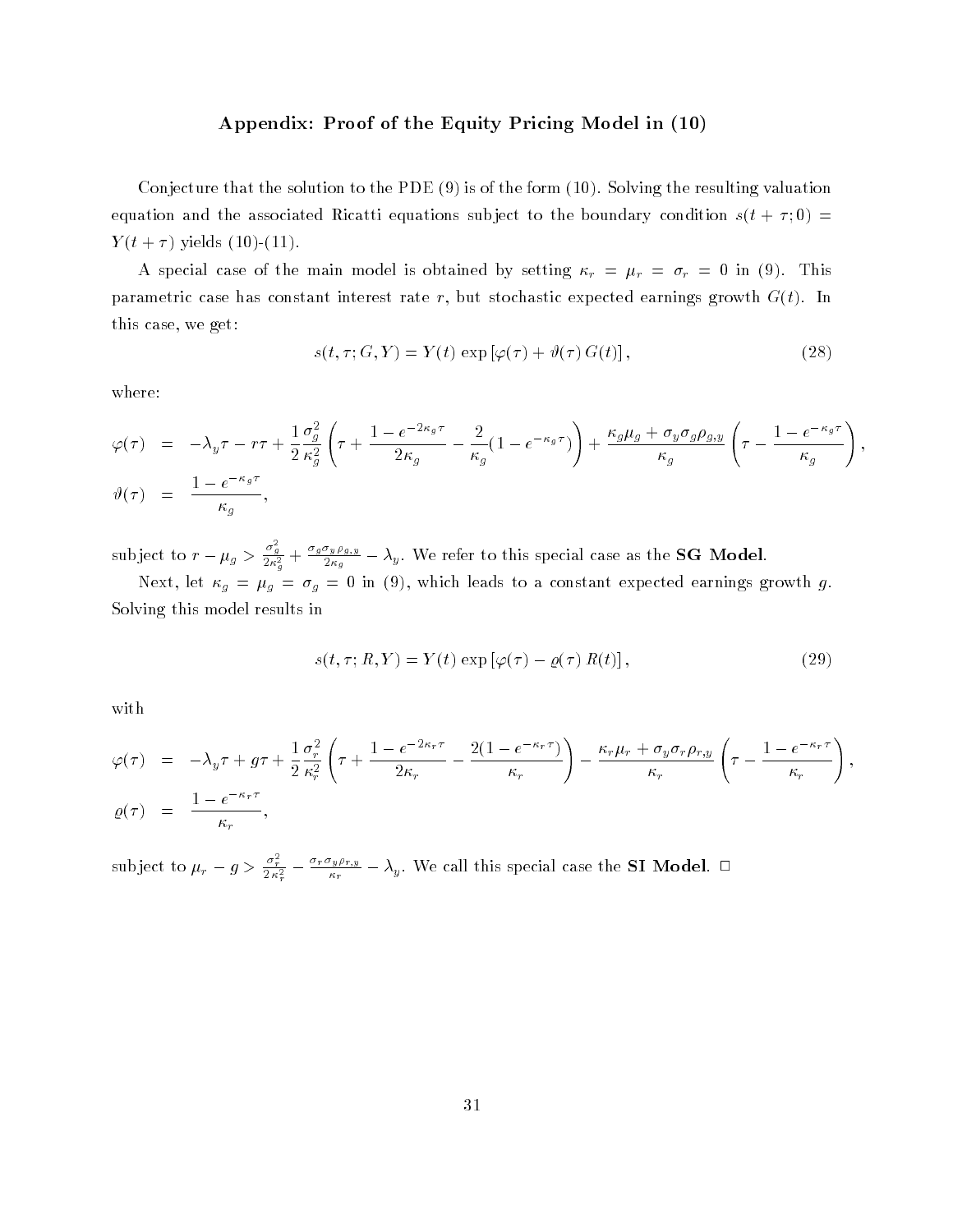#### References

Ang, Andrew, and Jun Liu, 1999, A generalized earnings model of stock valuation, Review of Accounting Studies, forthcoming.

Bakshi, Gurdip, Charles Cao, and Zhiwu Chen, 1997, Empirical performance of alternative option pricing models, Journal of Finance 52, No. 5, 2003-2049.

Bakshi, Gurdip, and Zhiwu Chen, 1996, Inflation, asset prices and the term structure of interest rates in monetary economies, Review of Financial Studies 9, No. 1, 241-275.

Bakshi, Gurdip, and Zhiwu Chen, 1997, An alternative valuation model for contingent claims, Journal of Financial Economics 44, 123-165.

Bekaert, Geert, and Steve Genadier, 2000, Stock and bond pricing in an affine equilibrium, mimeo, Columbia University.

Berk, Jonathan, Richard Green, and Vasant Naik, 1999, Optimal investment, growth options and security returns, Journal of Finance 54, 1553-1607.

Black, Fisher, and Myron Scholes, 1973, The pricing of options and corporate liabilities, Journal of Political Economy 81, 637-659.

Bossaerts, Peter, and Richard Green, 1989, A general equilibrium model of changing risk premia, Review of Financial Studies 4, 467-493.

Brennan, Michael, and Eduardo Schwartz, 1979, A continuous time approach to the pricing of bonds, Journal of Banking and Finance 3, 133-156.

Brown, Gregory, and Michael Cliff, 2000, Sentiment and the stock market, *mimeo*, University of North Carolina.

Campbell, John, and Robert Shiller, 1988a, Stock prices, earnings, and expected dividends, Journal of Finance 38, 661-676.

Campbell, John, and Robert Shiller, 1988b, The dividend-price ratio and expectations of future dividends and discount factors, Review of Financial Studies 1, 195-228.

Chan, K.C., Andrew Karolyi, Francis Longstaff, and Anthony Sanders, 1992, An empirical comparison of alternative models of the short-term interest rate, Journal of Finance 47, 1209-1227.

Chapman, David, John Long, and Neil Pearson, 1999, Using proxies for the short rate: When are three months like an instant?, Review of Financial Studies 12, No. 4, 763-806.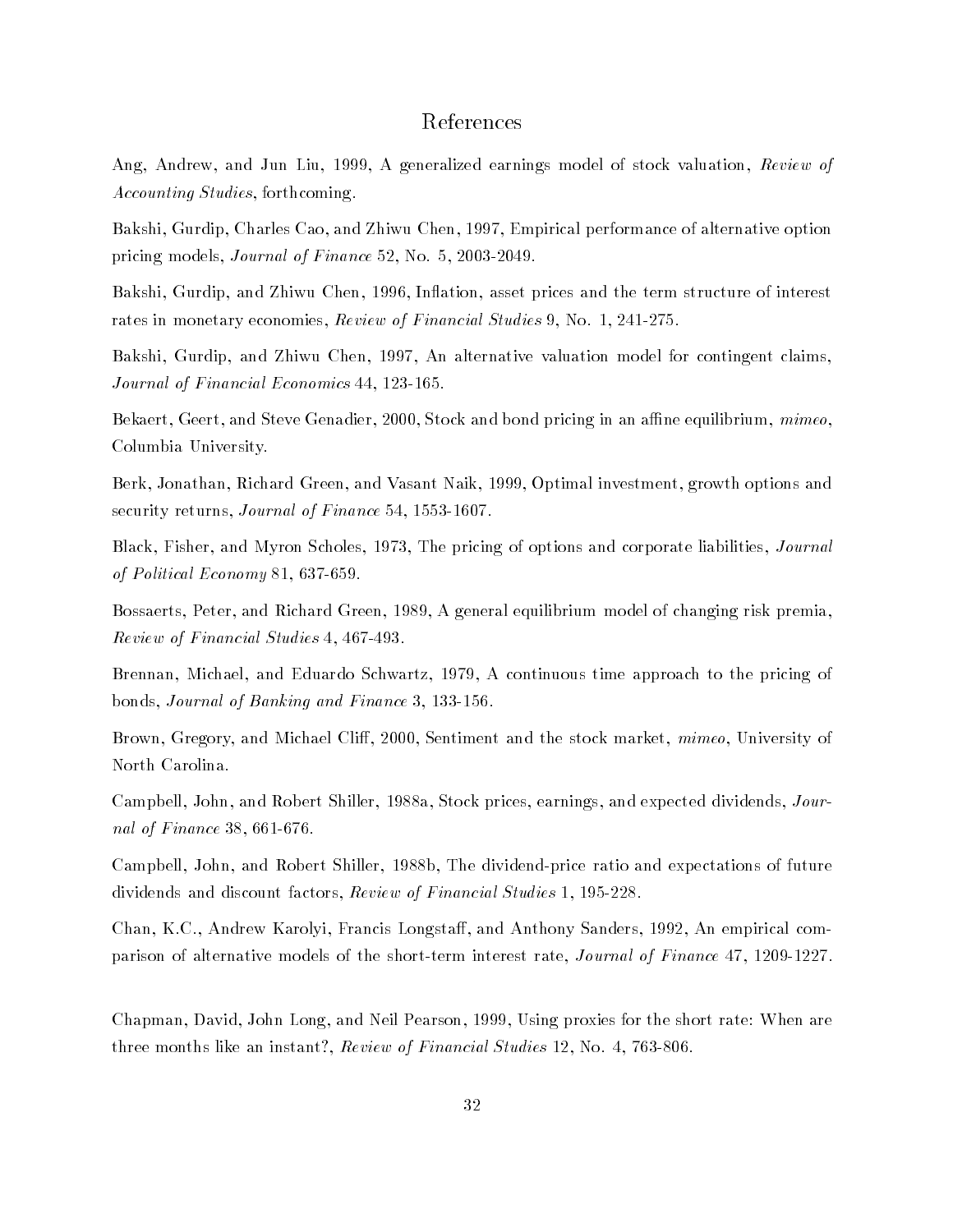Chen, Zhiwu and Ming Dong, 1999, Stock valuation and investment strategies, Yale School of Management Working Paper.

Chen, Zhiwu and Jan Jindra, 2000, A valuation study of stock-market seasonality and firm size, mimeo, Yale School of Management.

Constantinides, George, 1992, A theory of the nominal term structure of interest rates, Review of Financial Studies 5, 531-552.

Cox, John, Stephen Ross, and Mark Rubinstein, 1979, Option pricing: A simplied approach, Journal of Financial Economics 7, 229-263.

Cox, John, Jonathan Ingersoll, and Stephen Ross, 1985, A theory of the term structure of interest rates, Econometrica 53, 385-408.

Dong, Ming, 2000, A general stock valuation model, *mimeo*, York University.

Fama, Eugene, and Kenneth French, 1996, Multi-factor explanations of asset pricing anomalies, Journal of Finance 51, 55-84.

Fama, Eugene, and Kenneth French, 2001, Disappearing dividends: changing firm characteristics or lower propensity to pay? Journal of Financial Economics 60, 3-43.

Fetham, Gerald, and Ohlson, James, 1999, Residual earnings valuation with risk and stochastic interest rates, Accounting Review 72, No. 2, 165-183.

Gordon, Myron, 1962, The investment, financing and valuation of the corporation, Homewood, IL: Irwin.

Hansen, Lars, and Kenneth Singleton, 1982, "Generalized instrumental variable estimation of nonlinear rational expectations models, Econometrica 50, 1269-1286.

Heath, David, Robert Jarrow, and Andrew Morton, 1992, Bond pricing and the term structure of interest rates: A new methodology for contingent claims valuation, Econometrica 60, 77-105.

Jindra, Jan, 2000, "Seasoned equity offerings, overvaluation, and timing," mimeo, Cornerstone Research.

Lee, Charles, James Myers, and Bhaskaran Swaminathan, 1999, What is the intrinsic value of the Dow?, Journal of Finance 54, 1693-1741.

Longstaff, Francis, and Eduardo Schwartz, 1992, Interest rate volatility and the term structure: A two-factor general equilibrium model, Journal of Finance 47, 1259-1282.

Marsh, Terry, and Robert Merton, 1987, Dividend behavior for the aggregate stock market, Journal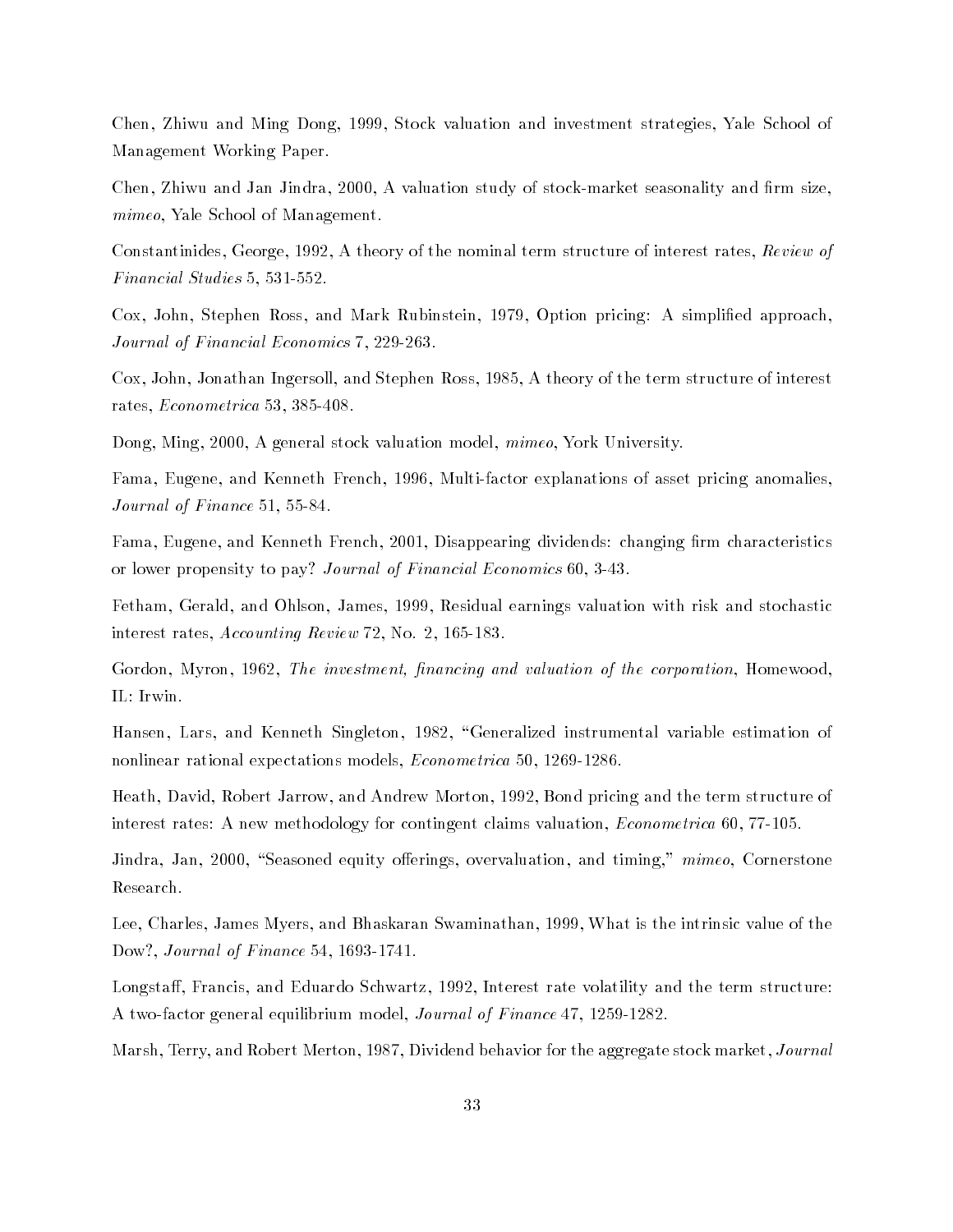of Business 60, 1-40.

Ohlson, James, 1990, A synthesis of security valuation and the role of dividends, cash flows, and earnings, Contemporary Accounting Research 6, 648-676.

Ohlson, James, 1995, Earnings, book values, and dividends in equity valuation, Contemporary Accounting Research 11, 661-687.

Schwartz, Eduardo, 1997, The stochastic behavior of commodity prices: Implications for valuation and hedging, Journal of Finance 52, 923-973.

Vasicek, Oldrich, 1977, An equilibrium characterization of the term structure, Journal of Financial Economics 5, 177-188.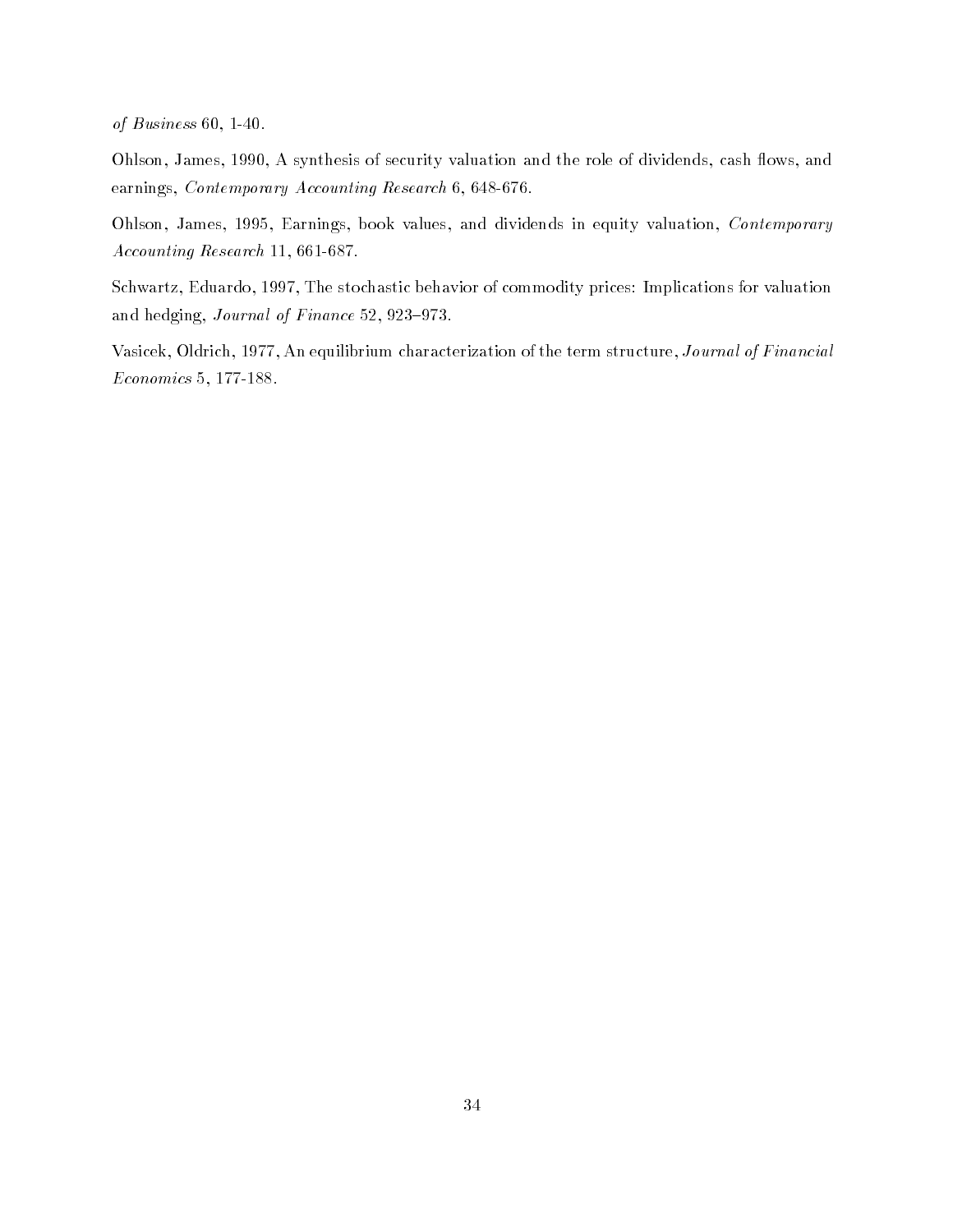### Table I: Summary Statistics for the StockSample

We adopt two exclusion criteriain. constructingthe<br> stock sample. First, $\equiv$ the<br> earnings data is missing for over three months, the entire year is omitted for $t_{\rm{last}}$  stock. There are 7664 observations across $\overset{\mathtt{p}}{=}%$  theප Dow stocks, and 3464 observations across the 20 technology stocks. Second, $\lessapprox$  delete observations with negative earnings. Therefore, 68 observations0.89%)<br>(70.89%)<br>596 and in. the Dow, and $\approx$  observations (2.25%)in. the technology stock sample are deleted. This leaves a nal sample $\Xi$  7596دي<br>33 monthly observations, respectively for the Dow and tech stocks. The expectedEPS growth,  $G(t)$  is the consensus $\stackrel{\text{EB}}{\text{EB}}$ forecast for $5\lambda$  divided $\mathcal{S}$  $\thinspace$  for FY1, minus 1; the P/E ratio is the current price normalized $\mathcal{S}$  FY1 EPS.≶<br>ক report the average, the standard deviation, the maximum, andthe<br> mimimum for each variable. The20 technology stocksin. the sample are: ADBE, ALTR, AMAT, CMPQ, COMS, CSC, CSCO, DELL, INTC, KEAN, MOT, MSFT, NNCX, NT, ORCL, QNTM, January STK, SUNW, TXN and WDC. For most DOW stocks, $\rm S/H/H$  started reporting monthly analystEPS forecastsin. 1976. The $\Omega_{\rm{S}}$ <u>0م</u> index sample beginsin. January 1982. The nal month for the sample is $\mathop{\rm Im}\nolimits\Gamma$  1998. The summary statistics a<br>T reported for S&P 500, GE (General Electric), XON (Exxon), $0\,\mathrm{LNI}$  (Intel), and MOT(Motorola).

| S&P 500                                                                                                                             | $\mathbb{E}$                                                          | XON                                               | <b>INTC</b>                         | <b>NOT</b>                                      | 30 Dow<br>ТV                                                                                                                  |
|-------------------------------------------------------------------------------------------------------------------------------------|-----------------------------------------------------------------------|---------------------------------------------------|-------------------------------------|-------------------------------------------------|-------------------------------------------------------------------------------------------------------------------------------|
|                                                                                                                                     |                                                                       |                                                   |                                     |                                                 | <b>Stocks</b>                                                                                                                 |
| 199                                                                                                                                 | $U\overline{C}$                                                       | $U\overline{C}$                                   | $\mathbb{Z}^7$                      | 22                                              | 9692                                                                                                                          |
|                                                                                                                                     |                                                                       |                                                   |                                     |                                                 |                                                                                                                               |
|                                                                                                                                     |                                                                       | $4.81$                                            |                                     |                                                 |                                                                                                                               |
|                                                                                                                                     | 33.47                                                                 | 25.05                                             | 121.78                              |                                                 | $\begin{array}{c} 14.22 \\ 3.24 \\ 23.47 \end{array}$                                                                         |
| 7.24                                                                                                                                | 7.25                                                                  | 4.23                                              | 8.34                                | 8.1<br>┙                                        | $0.09\,$                                                                                                                      |
|                                                                                                                                     |                                                                       |                                                   |                                     |                                                 |                                                                                                                               |
|                                                                                                                                     |                                                                       |                                                   |                                     |                                                 |                                                                                                                               |
|                                                                                                                                     |                                                                       |                                                   |                                     | √                                               | $\begin{array}{c} 0.2107 \\ 0.1093 \\ 0.5547 \end{array}$                                                                     |
|                                                                                                                                     | 1720.0                                                                | -0.0722                                           | 0096.0                              | $-0.013$                                        | 1820.0                                                                                                                        |
|                                                                                                                                     |                                                                       |                                                   |                                     |                                                 |                                                                                                                               |
| 0.0126                                                                                                                              | 1710.0                                                                | 0.0104                                            | 0.0248                              | 0.014                                           |                                                                                                                               |
| 0.0403                                                                                                                              | 8990.0                                                                | 0.0448                                            | 0.1099                              |                                                 |                                                                                                                               |
| 12910                                                                                                                               | 0.2423                                                                | 09710                                             | 0.3275                              | 0.330                                           | $\begin{array}{c} 0.0122 \\ 0.0053 \\ 0.0283 \\ 0.0004 \end{array}$                                                           |
| -0.1955                                                                                                                             | $+0.2014\,$                                                           |                                                   |                                     |                                                 |                                                                                                                               |
| Max.<br>Min.<br>Std. Dev.<br><b>NOBS</b><br>Min.<br>Max.<br>Std. Dev.<br>Average<br>Average<br>Min.<br>Max.<br>Std. Dev.<br>Average | 6000°0<br>0.2616<br>0.1013<br>0.0531<br>$\frac{4.13}{26.48}$<br>15.10 | $0.1218\,$<br>0.2321<br>0.0311<br>13.62<br>$4.89$ | 0.2514<br>1820.0<br>0.0483<br>11.27 | 00003<br>8962.0<br>0.5159<br>23.17<br>$18.10\,$ | T61192<br>-0.3821<br>$-0.349$<br>5.166<br>0.390<br>0.309<br>$0.0141$<br>0.0922<br>$\frac{18.72}{157.33}$<br>$\infty$ $\infty$ |

ينې<br>آب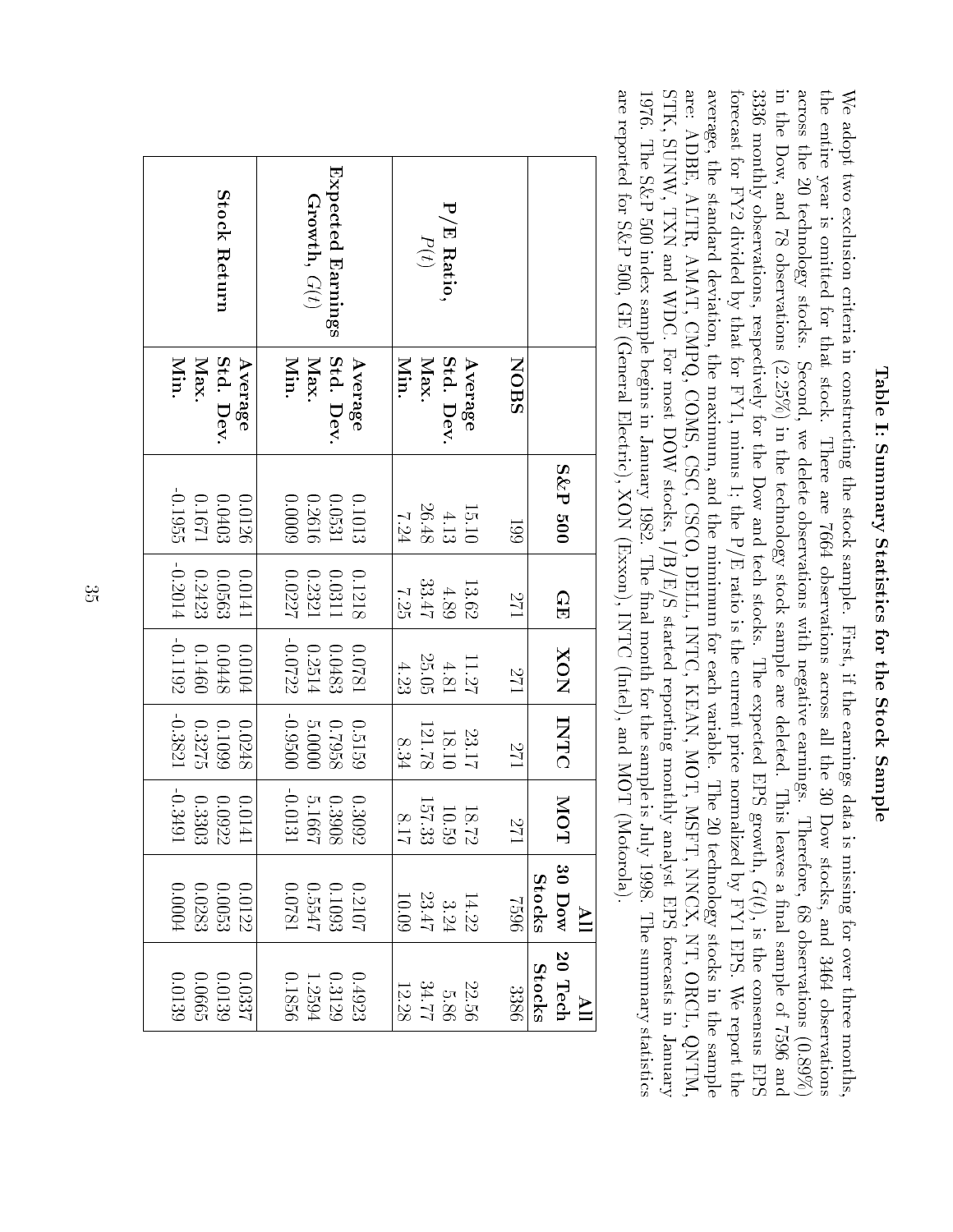#### Table II: Parameter Estimates under the Ob jective Probability Measure

The reported structural parameters for the **expected growth rate** process are based on the maximum-likelihood estimation of the transition density function:

$$
\mathcal{L} \equiv \max_{\kappa_g, \mu_g^0, \sigma_g} \frac{1}{T} \sum_{t=1}^T \log \left( \frac{1}{\pi} \int_0^\infty \text{Re} \left[ \exp(-i u G(t+\tau)) \times F(t,\tau,G(t);u) \right] d\phi \right),
$$

where  $i = \sqrt{-1}$ ,  $\tau = \frac{1}{12}$  (for monthly sampled observations) and the characteristic function, denoted  $\cdots$   $\cdots$   $\cdots$   $\cdots$ 

$$
F(t,\tau,G(t);u) = \exp\left[i u \mu_g^0 \left(1 - e^{-\kappa_g \tau}\right) - \frac{u^2 \sigma_g^2}{4 \kappa_g} \left(1 - e^{-2\kappa_g \tau}\right) + i u e^{-\kappa_g \tau} G(t)\right].
$$

The asymptotic p-values are recorded in square brackets and the (cross-sectional) standard errors in parenthesis. The maximum likelihood estimation of the interest rate process leads to  $\mu_r^* = 0.0794,$ rreported the report of  $\{f\}$  and  $f$  is the reported in the correlation coefficient between dreds(t); and dG(t); and  $\delta$  is obtained by regressing dividend yield on the earnings yield (without a constant). Average dividend divided by average net-earnings per share yields a similar  $\delta$ . Among the technology stocks, only six firms paid any cash dividends (ADBE, CMPQ, INTC, MOT NT, and TXN).

| Parameter     | <b>S&amp;P 500</b> | GE      | <b>XON</b> | <b>INTC</b> | <b>MOT</b> | All<br>30 Dow    | All<br>20 Tech    |
|---------------|--------------------|---------|------------|-------------|------------|------------------|-------------------|
|               |                    |         |            |             |            | <b>Stocks</b>    | <b>Stocks</b>     |
| $\mu_g^0$     | 0.084              | 0.115   | 0.074      | 0.227       | 0.298      | 0.169            | 0.296             |
|               | [0.000]            | [0.000] | [0.050]    | [0.000]     | [0.040]    | (0.022)          | (0.044)           |
| $\kappa_g$    | 0.010              | 2.120   | 2.438      | 3.284       | 1.508      | 2.613            | 2.688             |
|               | [0.030]            | [0.000] | [0.040]    | [0.000]     | [0.050]    | (0.771)          | (0.485)           |
| $\sigma_g$    | 0.053              | 0.056   | 0.098      | 1.367       | 0.163      | 0.200            | 0.425             |
|               | [0.000]            | [0.000] | [0.020]    | [0.000]     | [0.040]    | (0.049)          | (0.083)           |
| $\mathcal{L}$ | 2.388              | 2.554   | 2.195      | $-0.206$    | 1.318      | 1.629<br>(0.138) | 0.776<br>(0.156)  |
| $\rho$        | 0.02               | 0.09    | 0.16       | $-0.04$     | 0.00       | 0.02<br>(0.01)   | $-0.02$<br>(0.02) |
| $\delta$      | 44.29%             | 41.48%  | 61.79%     | 3.39%       | 18.07%     | 36.31%           | 3.84\%            |
|               | [0.00]             | [0.00]  | [0.00]     | [0.00]      | [0.00]     | (2.34)           | (1.57)            |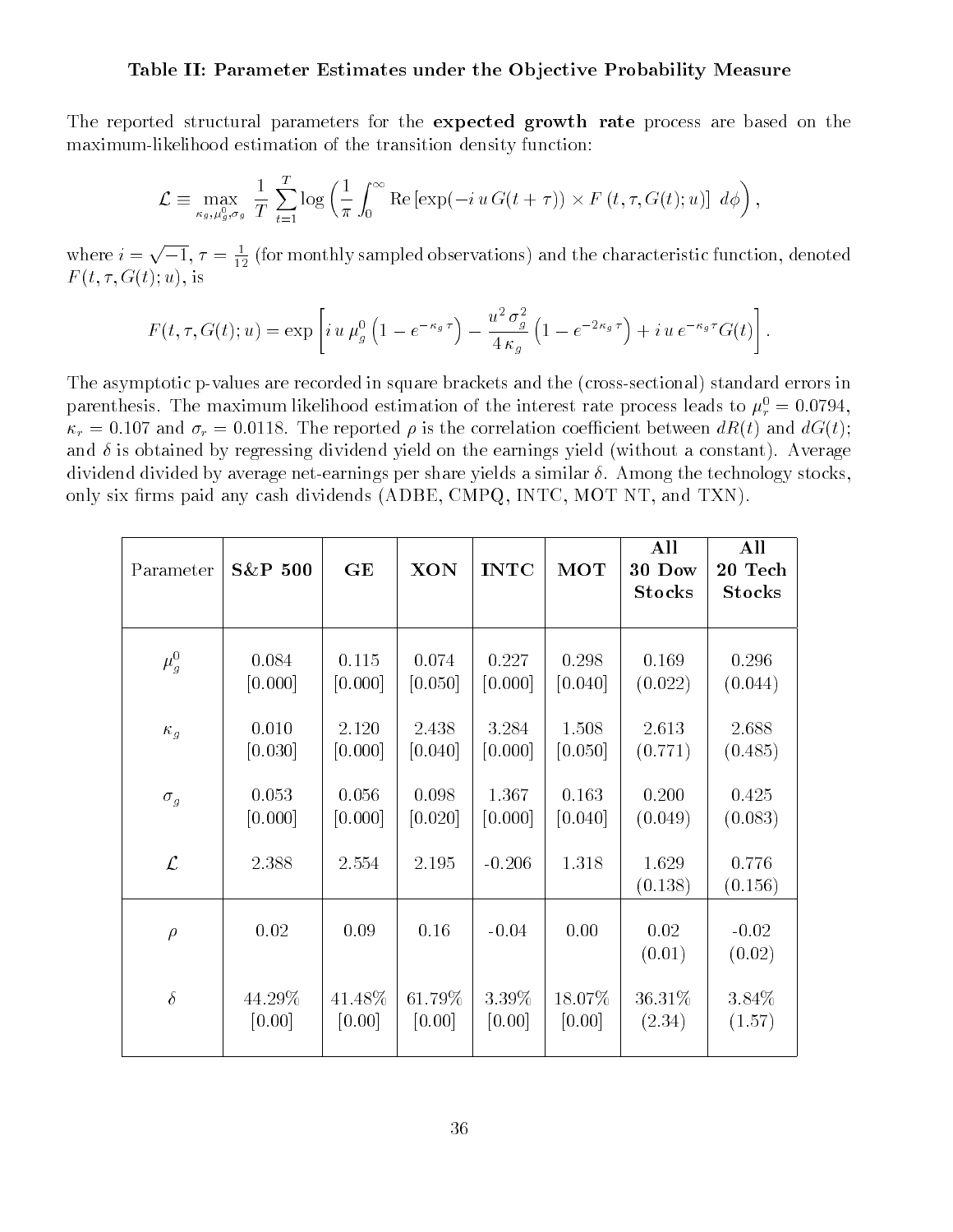# Table III: Market{Implied ParameterEstimates

For each stock/index, the structural parameters are estimated either using the $\Xi$  sample (reported under  $\rm{``E}$ stimates Based on Full $\operatorname{Sample}")$ or the 3-year subsamples (reportedbaran<br>Under  $\rm \Omega$  . Estimates Based on 3-Year Rolling Subsamples"). For the former, the reported parametersare<br>J reported.rately c<br>Wherev based separately on theSS<br>E and the AR-1 estimation methods (as describedin. the text), while for the latter only theSS<br>E estimation results are er applicable, the standard error for the parameter isin. parentheses. The square root $\Omega$  the minimized sum $\Omega$ squared errors<br>slog-likelihood er<br>errors between observed and model P/E ratios is, after being normalized $\mathcal{S}_{\mathbf{Q}}$  the number $\Omega$  observations, given under RMSE and the averageਬ ਛ L. For the 3-year rolling subsamples, the reported coecient estimates are averages across the respectivesamples.

| <b>RMSE</b><br>$\phi$ $\theta_{\mu}$<br>$\mathcal{L}^*$         | $\sigma_r$                          | ŕ۴<br>Ή                                                                                                                                                                                                                                                                                             | $\stackrel{\sim}{\sim}$ |                                     | $\mathcal{C}_{\mathcal{D}}$ | $\theta_{\,O}$    | $\mathcal{E}_{\mathcal{U}}$<br>κg                        |                                  |            |                                    |
|-----------------------------------------------------------------|-------------------------------------|-----------------------------------------------------------------------------------------------------------------------------------------------------------------------------------------------------------------------------------------------------------------------------------------------------|-------------------------|-------------------------------------|-----------------------------|-------------------|----------------------------------------------------------|----------------------------------|------------|------------------------------------|
| SSE<br>ARI<br>ARI                                               | AR1<br>SSE<br>$\overline{\text{A}}$ | <b>SSE</b><br>AR1                                                                                                                                                                                                                                                                                   | AR1<br>SSE              | ARI<br>SSEI<br>SSEI<br>SSEI<br>SSEI | AR1<br>SSE                  | <b>SSE</b><br>AR1 | <b>AR1</b><br><b>SSE</b><br><b>GSE</b>                   |                                  |            |                                    |
| $\begin{array}{c} 1.660 \\ 1.165 \\ 0.750 \\ 0.774 \end{array}$ |                                     |                                                                                                                                                                                                                                                                                                     |                         |                                     |                             |                   |                                                          | $58P$ 500                        |            |                                    |
| $\begin{array}{c} 2.444 \\ 1.660 \\ 0.734 \\ 1.272 \end{array}$ |                                     |                                                                                                                                                                                                                                                                                                     |                         |                                     |                             |                   |                                                          | ු<br>ල                           |            | Panel A:                           |
| $\begin{array}{c} 2.522 \\ 1.132 \\ 0.880 \\ 0.751 \end{array}$ |                                     |                                                                                                                                                                                                                                                                                                     |                         |                                     |                             |                   |                                                          | XON                              | <b>GSE</b> | Estimates                          |
| $\frac{7.123}{3.205}$<br>$\frac{0.830}{3.500}$                  |                                     |                                                                                                                                                                                                                                                                                                     |                         |                                     |                             |                   |                                                          | <b>INTC</b>                      | and AR1    | Based on                           |
| $\begin{array}{c} 4.816 \\ 2.412 \\ 0.733 \\ 2.500 \end{array}$ |                                     |                                                                                                                                                                                                                                                                                                     |                         |                                     |                             |                   |                                                          | LOM                              |            | <b>Tull</b>                        |
| $\begin{array}{c} 3.088 \\ 1.876 \\ 0.745 \\ 1.542 \end{array}$ |                                     | $\begin{array}{l} 0.113 \\ 0.113 \\ 0.012 \\ 0.000 \\ 0.000 \\ 0.000 \\ 0.000 \\ 0.000 \\ 0.000 \\ 0.000 \\ 0.000 \\ 0.000 \\ 0.000 \\ 0.000 \\ 0.000 \\ 0.000 \\ 0.000 \\ 0.000 \\ 0.000 \\ 0.000 \\ 0.000 \\ 0.000 \\ 0.000 \\ 0.000 \\ 0.000 \\ 0.000 \\ 0.000 \\ 0.000 \\ 0.000 \\ 0.000 \\ 0.$ |                         |                                     |                             |                   |                                                          | Dow<br>$\mathbf{30}$             |            | Sample                             |
| $\begin{array}{c} 6.033 \\ 3.107 \\ 2.634 \end{array}$          |                                     | $\begin{array}{l} 0.373 \\ 2.443 \\ 2.5443 \\ 2.65444 \\ 2.66544 \\ 2.67544 \\ 2.67544 \\ 2.67544 \\ 2.67544 \\ 2.67544 \\ 2.67544 \\ 2.67544 \\ 2.67544 \\ 2.67544 \\ 2.67544 \\ 2.67544 \\ 2.67544 \\ 2.67544 \\ 2.67544 \\ 2.67544 \\ 2.67544 \\ 2.67544 \\ 2.67544 \\ 2.67544 \\ 2$             |                         |                                     |                             |                   | 0.37.                                                    | ${\rm Tech}$<br>$\mathfrak{g}_0$ |            |                                    |
| (0.131)<br>$1.058\,$                                            |                                     | $\begin{array}{c} (0.00330)\\ (0.00000)\\ (0.00000)\\ (0.0000)\\ (0.0000)\\ (0.0000)\\ (0.0000)\\ (0.0000)\\ (0.000)\\ (0.000)\\ (0.000)\\ (0.000)\\ (0.000)\\ (0.000)\\ (0.000)\\ (0.000)\\ (0.000)\\ (0.000)\\ (0.000)\\ (0.000)\\ (0.000)\\ (0.000)\\ (0.000)\\ (0.000)\\ (0.000)\\ (0$          |                         |                                     |                             |                   | $\begin{array}{c} 0.050 \\ (0.001) \\ 0.001 \end{array}$ | S&P 500                          |            | Panel B: Esti                      |
| $1.514\atop 0.149$                                              |                                     |                                                                                                                                                                                                                                                                                                     |                         |                                     |                             |                   |                                                          | $\mathbb{E}$                     |            | mates                              |
| (0.172)<br>1.248                                                |                                     | $\begin{array}{l} 0.0000 \\ 0.0001 \\ 0.0000 \\ 0.0000 \\ 0.0000 \\ 0.0000 \\ 0.0000 \\ 0.0000 \\ 0.0000 \\ 0.0000 \\ 0.0000 \\ 0.0000 \\ 0.0000 \\ 0.0000 \\ 0.0000 \\ 0.0000 \\ 0.0000 \\ 0.0000 \\ 0.0000 \\ 0.0000 \\ 0.0000 \\ 0.0000 \\ 0.0000 \\ 0.0000 \\ 0.0000 \\ 0.0000 \\ 0.00$         |                         |                                     |                             |                   |                                                          | XON                              |            |                                    |
| (0.920)<br>5.615                                                | (0.001)                             | $\begin{array}{l} 0.000000\\[-4pt] 0.0000\\[-4pt] 0.0000\\[-4pt] 0.0000\\[-4pt] 0.0000\\[-4pt] 0.0000\\[-4pt] 0.0000\\[-4pt] 0.0000\\[-4pt] 0.0000\\[-4pt] 0.0000\\[-4pt] 0.000\\[-4pt] 0.0000\\[-4pt] 0.000\\[-4pt] 0.000\\[-4pt] 0.000\\[-4pt] 0.000\\[-4pt] 0.000\\[-4pt] 0.000\\[-4pt] 0$       |                         |                                     |                             |                   |                                                          | <b>INTC</b>                      | SSE Only   |                                    |
| (0.292)<br>3.046                                                | (0.000)                             |                                                                                                                                                                                                                                                                                                     |                         |                                     |                             |                   |                                                          | <b>NOT</b>                       |            |                                    |
| (0.133)<br>1.934                                                | (0.001)                             | $\begin{array}{l} (0.01015)\\[-4pt] 0.0103\\[-4pt] 2.880\\[-4pt] 2.820\\[-4pt] 2.830\\[-4pt] 2.830\\[-4pt] 2.830\\[-4pt] 2.830\\[-4pt] 2.830\\[-4pt] 2.830\\[-4pt] 2.830\\[-4pt] 2.830\\[-4pt] 2.830\\[-4pt] 2.830\\[-4pt] 2.830\\[-4pt] 2.830\\[-4pt] 2.830\\[-4pt] 2.830\\[-4pt] 2.830\\[-4pt]$   |                         |                                     |                             |                   | 0.132                                                    | $_{\rm{pow}}$<br>ဗွ              |            | Based on 3-Year Rolling Subsamples |
| (0.428)<br>4.409                                                | (0.001)                             | $\begin{array}{c} 0.333\\ 0.0032\\ 0.0033\\ 0.0003\\ 0.0000\\ 0.0000\\ 0.0000\\ 0.0000\\ 0.0000\\ 0.0000\\ 0.0000\\ 0.0000\\ 0.0000\\ 0.0000\\ 0.0000\\ 0.0000\\ 0.0000\\ 0.0000\\ 0.0000\\ 0.0000\\ 0.0000\\ 0.0000\\ 0.0000\\ 0.0000\\ 0.0000\\ 0.0000\\ 0.000$                                   |                         |                                     |                             |                   |                                                          | Tech<br>$\mathbb{S}^0$           |            |                                    |

 $\frac{2}{3}$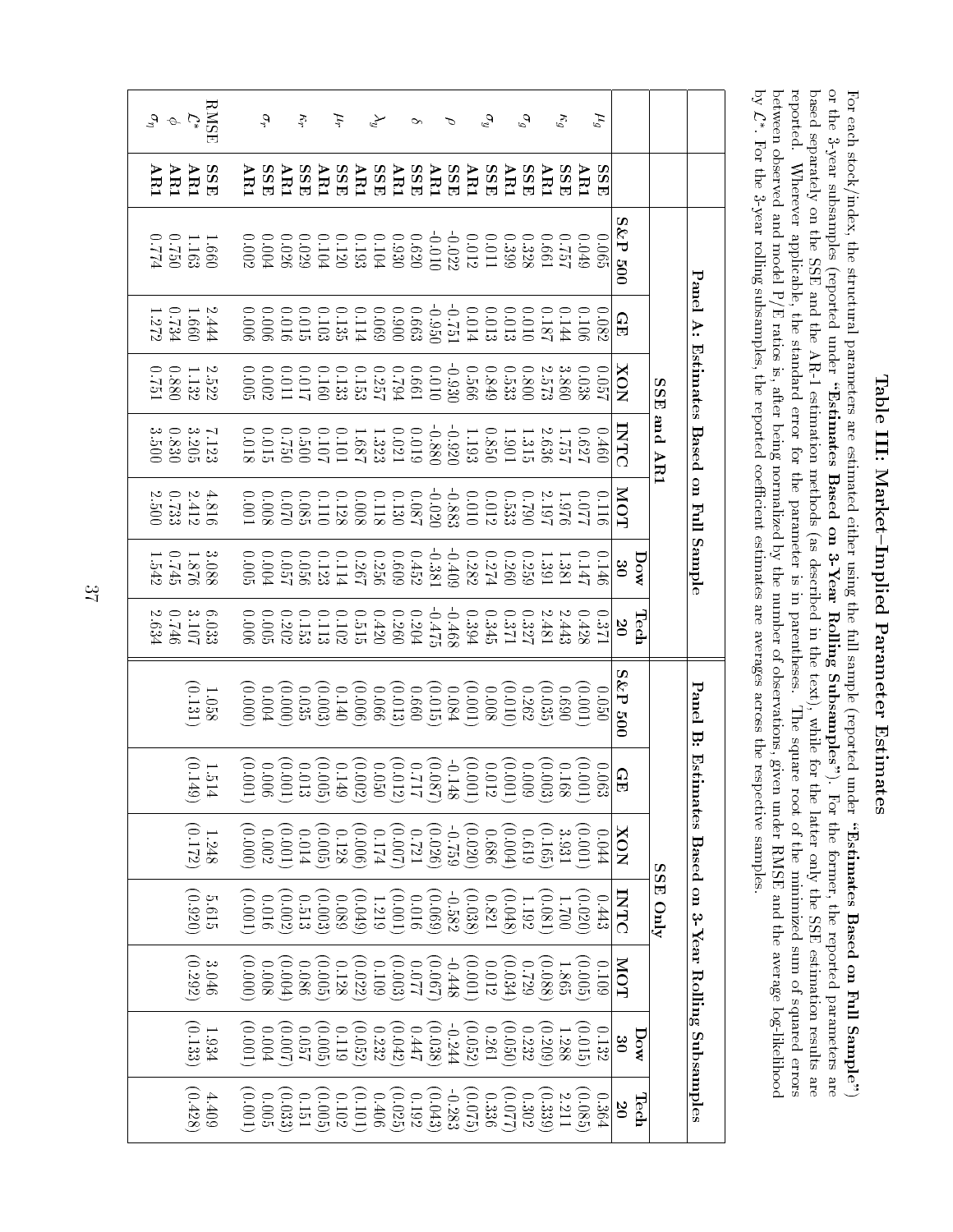# Table IV: In-SamplePercentagePricing Errors of Each Model

For each stock/index,its<br>its full sample is used $\overline{\mathbb{S}}^*$  estimate the structural parameters. For the SSE method, $\frac{\omega}{\Box}$  parameters for each model are searched correct together to minimize the sum $\Omega$  squareddifferences between the stock's observed and model P/E ratios.E, the AR-1 estimation method,≶<br>∂ for the serial correlationq the model errors (see the procedure describedin. the text). Using the respective parameter values so estimated as input,ສ<br>ລິ compute for each stock and for every month the model pricere des $\frac{1}{(1, e_{\cdot}, \delta)}$ 고 금 전<br>기 국 동 프 1 in the text). Us<br>  $s(t, \tau; G(t), R(t)),$  $\prec$  E.1  $\widehat{\mathbb{G}}$ le resp $\Phi$ C<br>UH<br>AFA Main model and its three special casesnput, we<br>cases are<br>constant compared: the stochastic-expected-earnings-growth model with constant interest rates (the SG), the stochastic-interest-rates model withexpected earnings growth (the SI), and the extended price (r.e.<br>odel with<br>Gordon model. For each model and every stock,≫<br>G generate three pricing-error measures $\widehat{\Xi}$  is the average absolute percentage pricingexten<br>error (denoted APE), $\widehat{\Xi}$  the standard deviation $\Omega$  the percentage pricing errors (denoted  $\frac{\partial}{\partial \mathbf{T}}\mathbf{D},$ and (iii) the average percentage pricingg<br>error<br>error r.<br>r (denot<br>(denoted MPE). The sample period is 1976 through July1998.

|         | Model      | Gordon |              |            | Model<br>IS |         | Model      | SG    |            | Model      | Main      |                                   |                                |
|---------|------------|--------|--------------|------------|-------------|---------|------------|-------|------------|------------|-----------|-----------------------------------|--------------------------------|
| MPE     | <b>STD</b> | APE    | $_{\rm NPE}$ | <b>STD</b> | APE         | MPE     | <b>STD</b> | APE   | MPE        | <b>STD</b> | APE       |                                   |                                |
| 59.00   | 19.99      | 0.40   | 44.82        | 30.24      | 92.05       | 29.32   | 18.92      | 31.32 | $-0.86\%$  | 82.6       | 2/87.7    | <b>S&amp;P</b><br>00 <sub>2</sub> |                                |
| 23.83   | 30.94      | 31.18  | 12.49        | 35.41      | 27.55       | 18.42   | 15.76      | 20.77 | $0.54\%$   | $16.76\%$  | $13.51\%$ | 요<br>면                            |                                |
| 31.53   | 52.92      | 44.95  | 26.10        | 60.38      | 43.92       | $-0.80$ | 27.53      | 24.45 | 5.48%      | 25.18%     | 19.97%    | XON                               |                                |
| 70.89   | 0.00       | 10.86  | 87.42        | 16.33      | 87.51       | 80.32   | 16.11      | 79.08 | $-13.39\%$ | 33.93%     | 29.63%    | INTC                              | <b>Based on SSE Estimation</b> |
| 62.59   | 8.38       | 197.64 | 00.08        | 8.58       | 89.01       | 17:29   | 10.09      | F19   | 757%       | 28.55%     | 22.03%    | <b>NOT</b>                        |                                |
| 96.81   | 16.71      | 76.32  | 03.60        | 20.79      | 69.42       | $07.04$ | 17.35      | 43.82 | 4.14%      | 20.37%     | 16.53%    | $_{\rm{DOW}}$<br>ဗိ               |                                |
| 91.39   | 13.51      | 60.09  | 83.86        | 14.73      | 29.67       | 57.91   | 23.01      | 60.64 | 2.71%      | 27.90%     | 22.61%    | Tech<br>20                        |                                |
| 73.42   | 7.86       | 73.42  | 73.82        | 16.43      | $0 + 1$     | 28.39   | 15.51      | 29.05 | $2.06\%$   | $10.56\%$  | 8.23%     | $5\&$ F 500                       |                                |
| 81.31   | 4.86       | 81.31  | 67.54        | $10.85\,$  | 91.19       | 26.98   | 12.85      | 27.35 | $2.84\%$   | $15.14\%$  | 2.30%     | 요<br>면                            |                                |
| 77.62   | 99.6       | 79.77  | 72.27        | 44.32      | 57.25       | -11.69  | 30.53      | 26.97 | 10.47%     | 29.88%     | 26.02%    | XON                               | Based on AR-1 Estimation       |
| 96'66   | $0.02\,$   | 96'66  | 82.84        | 20.61      | 84.76       | 76.22   | 80.6       | 76.22 | 11.22%     | 37.63%     | 32.23%    | <b>INTC</b>                       |                                |
| $98.88$ | $4.81$     | 98.88  | 85.31        | 9.52       | 85.32       | 48.52   | 13.10      | 48.52 | $-10.63\%$ | 31.27%     | 24.45%    | <b>NOT</b>                        |                                |
| F9.78   | 5.09       | 19.78  | 84.12        | 12.27      | 84.86       | 36.75   | 14.93      | 40.15 | $3.85\%$   | 20.76%     | 17.85%    | Dow<br>ဗိ                         |                                |
| 95.02   | 4.58       | 35.02  | 69.03        | $22.93\,$  | $12.91\,$   | 53.47   | 17.90      | 55.17 | $6.53\%$   | 27.95%     | 22.84%    | ${\rm Tech}$<br>$\overline{c}$    |                                |

 $\frac{3}{8}$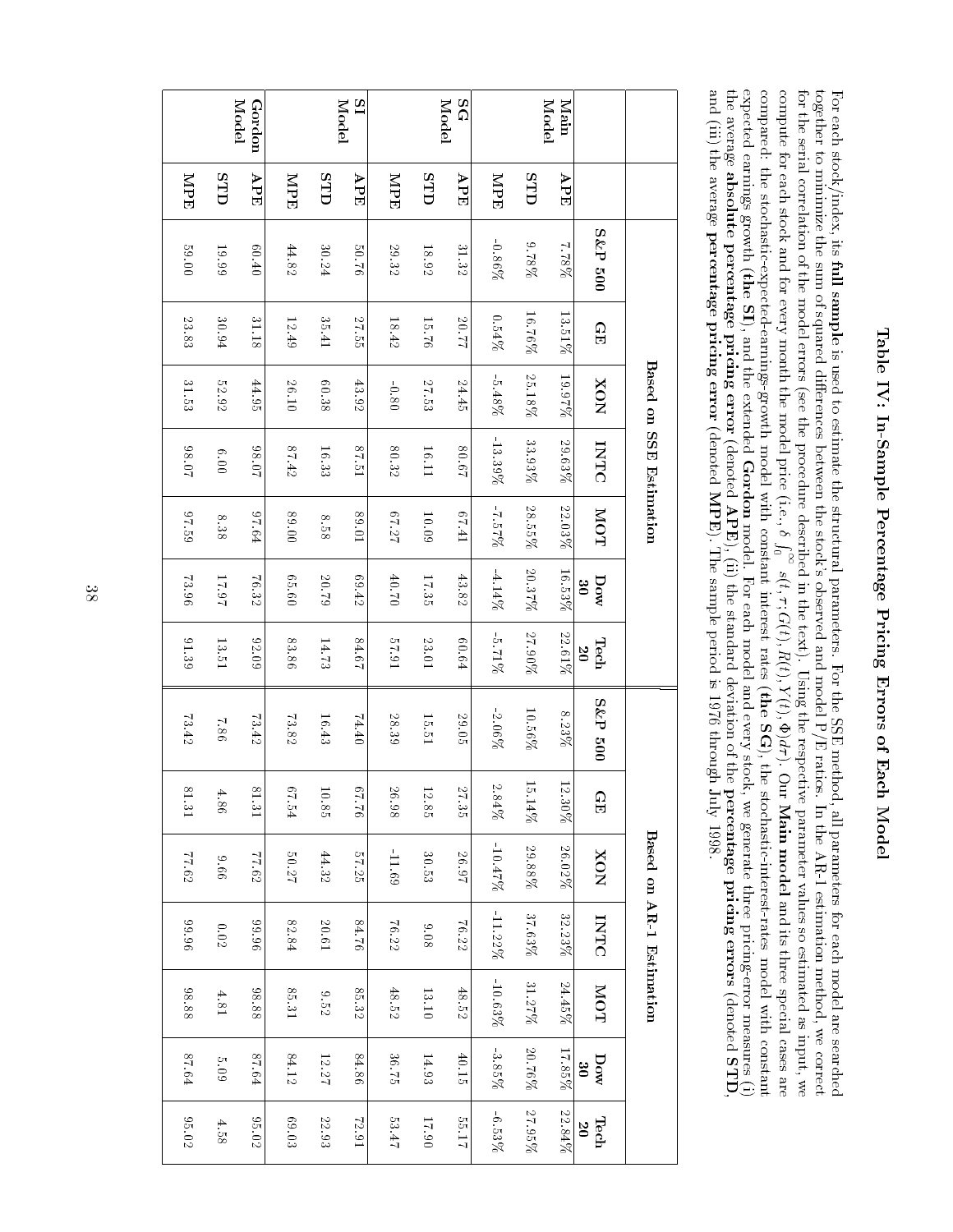### Table $\lesssim$  Assessing $\thinspace \ln$  QuantitativeFi<br>Fi of Each Model ${\rm (Based)}$  on the SSEEstimation)

All reported results are based on the followingregression  $(\tilde{\omega}_n(t))$  is regression disturbance):  $\Box$ 

$$
\begin{aligned}\n\text{ession } (\tilde{\omega}_n(t) \text{ is regression } \text{d}\text{:}\n\\ \overline{P}(t) &= \beta_0 + \beta_1 \, P(t) + \tilde{\omega}(t),\n\end{aligned}
$$

where  $\Box$  $\bigoplus$  is the market P/E ratio observedin. month<br>W  $\rightarrow$ an<br>Dan<br>Dan  $^+$  $\bigoplus$  the model counterpart. Each model's P/E is based on parameters using estimated in-sample and usingthe<br> full sample. Reportedin. square brackets arethe<br> p-values whenthe<br> standard errors are computedthe Newey-West estimator. For the Dow<u>مئ</u><br>0 and Tech 20, the standard deviation is reportedin. curly brackets. The interceptpued using<br>coefficients were not ${\rm sign}$ ificantly dierent from zero and omitted to save onspace.

|                         | $S\&P$ 500                  |       | $\mathbb{E}$                    |               | XON                                   |               | <b>INTC</b>                 |       | <b>NOT</b>       |       |           | Dow 30                                               |           | Tech 20 |
|-------------------------|-----------------------------|-------|---------------------------------|---------------|---------------------------------------|---------------|-----------------------------|-------|------------------|-------|-----------|------------------------------------------------------|-----------|---------|
|                         | $\beta_1$                   | $R^2$ | $\beta_1$                       | $\tilde{R}^2$ | $\beta_1$                             | $\tilde{R}^2$ | $\beta_1$                   | $R^2$ | $\beta_1$        | $R^2$ | $\beta_1$ | R2                                                   | $\beta_1$ | $R^2$   |
| Main<br>Model           | $[0.00]$<br>1.001           | 83.35 | $\left[00.01\right]$<br>16.0    | 92.92         | $\left[00.0\right]$ ,<br>$00^{\circ}$ | 72.40         | 0.86<br>$\left[00.0\right]$ | 59.53 | $[0.00]$<br>1.02 | 69.61 | 86.0      | $0.04$ } {14.59} {0.43} {20.95}<br>12:89             | 60.1      | 58.18   |
| Model<br>SG             | $[0.00]$<br>$0.64\,$        | 39.38 | [000]<br>1.18                   | 64.83         | $[0.00]$<br>1.83                      | 77.07         | $[0.00]$<br>$1.18$          | 35.67 | 76.0<br>$[00.0]$ | 65.17 | 78.0      | $0.34\}$ {24.04} { $0.33\}$ {28.25}<br>$09.64$       | 0.64      | 40.33   |
| Model<br>$\overline{B}$ | $\left[0.00\right]$<br>0.20 | 19.6  | $0.45\,$<br>$\left[00.0\right]$ | 14.19         | 10.05<br>$\left[ 0.32\right]$         | 0.01          | $[0.00]$<br>22.0            | 8.63  | $[0.00]$<br>0.83 | 43.94 | 9f.0      | $0.36$ } $\{23.73\}$ $\{0.36\}$ $\{22.46\}$<br>19.74 | 0.53      | 22.37   |
| Model<br>Gordon         | $\left[0.00\right]$<br>181  | 8.44  | $[00.0]$<br>0.53                | 18.25         | 0.16<br>$\left[0.12\right]$           | 10.01         | $[0.00]$<br>0.81            | 0.30  | $[0.00]$<br>0.82 | 43.94 | 0.50      | $0.35\}$ {22.62} {0.38} {19.55}<br>19.86             | 0.55      | 20.51   |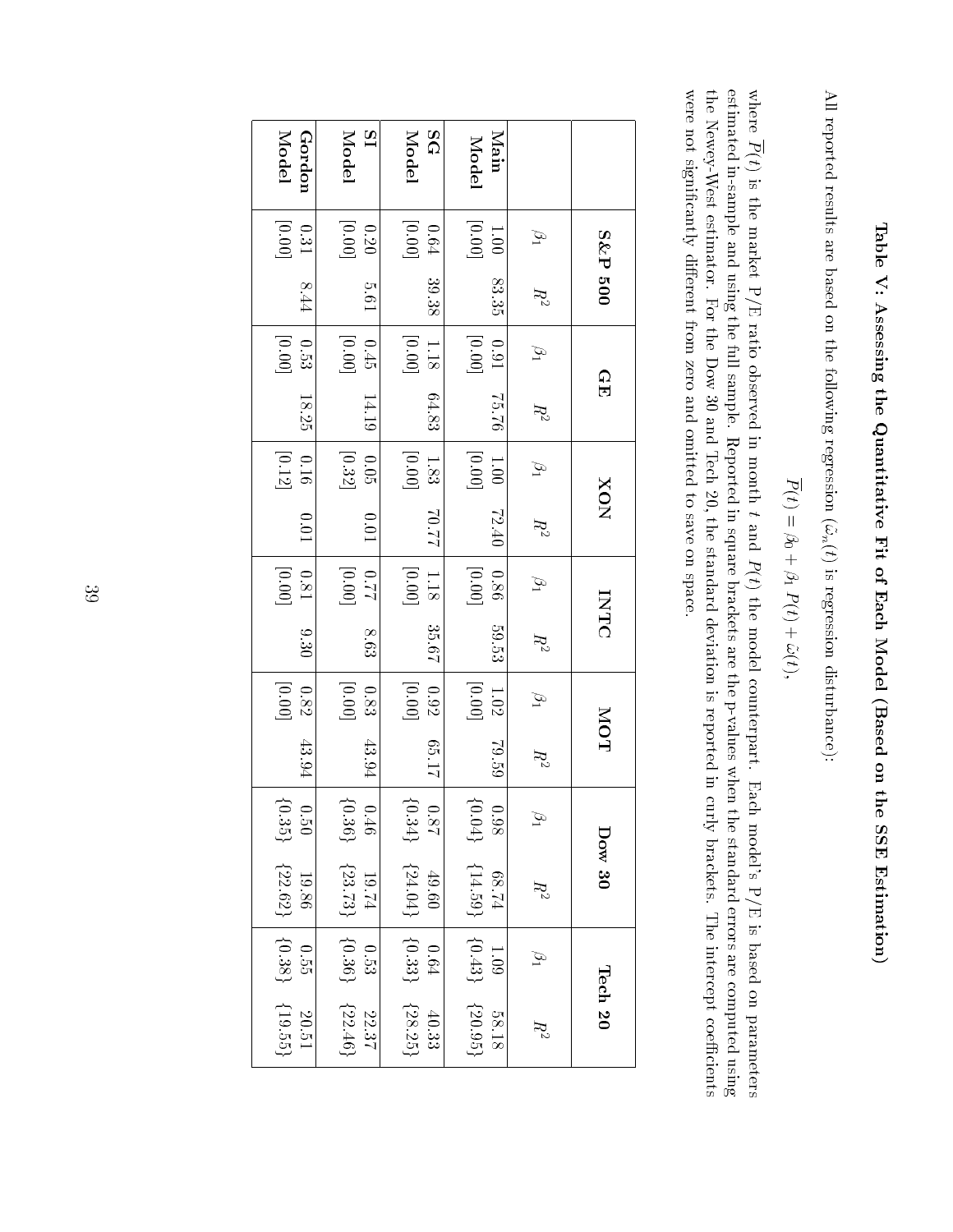## Table $\leq$  Out-of-Sample Pricing Performance Using Rolling Parameter Estimates (MainModel)

For each stock/index and $\stackrel{\infty}{\pm}$  the beginningቧ<br>ት each year, the most recent 3-year subsample is used to estimate the stock's structural these parameters $\rm{g}$  minimizing the sum of squared dierences between the stock's observed and model $\rm{H}/\rm{H}$  ratios; we then $\Lambda$ dde parameter estimates tothe<br> model to valuethe<br> stock for each month ofthe<br> year, which resultsin. a model-price series ofthe<br> stock for then the<br> year. Next,≳<br>∂ move to the following year and usethe<br> new recent 3-year subsample to estimate the parameters, which areapplied to price the stock for each monthቧ<br>ት the following year. This rolling process continues until December 1997.Lwo out-of-sample pricing-error series are generated for each stock: $\widehat{\Xi}$  5 Dollar pricing errors (market stock price minus model price), and $\odot$  a ut-of-sample<br>**Percentage** pricing errors (the dollar pricing error normalized $\mathbf{\hat{S}}$  the market stock price). The average percentage pricing error (denoted MPE), the average absolute percentage pricing error (denoted APE), the average dollar pricing error (denoted MDE), and the averageMPE)<br>absolute dollar pricing error (denoted ADE)e<br>Jo reported for each stock.The standard deviationቧ<br>ት the percentage (dollar) pricing-error time series is denoted as Notin<br>S**TD**<br>STD (STDD). In this exercise, ≳<br>⊕ only consider the mainmodel.

| MDE     | Error<br>(in $\uparrow\!\!\!\!\uparrow)$<br>$\Pricing$<br>STDL | <b>Dollar</b><br>ADE | $(\mathrm{in}~\%$<br>MPE                                      | Pricing<br><b>Error</b><br><b>CLLS</b> | Percentage<br>APE | <b>NOBS</b> |                    |  |
|---------|----------------------------------------------------------------|----------------------|---------------------------------------------------------------|----------------------------------------|-------------------|-------------|--------------------|--|
|         |                                                                |                      |                                                               |                                        |                   |             |                    |  |
| 22.78   | 60.65                                                          | $66.11$              | $3.40$                                                        | 0.80                                   | 718               | 163         | <b>S&amp;P 500</b> |  |
| 1.41    | 4.78                                                           | 2.44                 | 12.21                                                         | 14.43                                  | 11.65             | 335         | GE                 |  |
| $1.08$  | 4.21                                                           | 2.89                 | 4.49                                                          | 14.01                                  | 11.41             | 235         |                    |  |
| 1.93    | 7.38                                                           | 33<br>33             | $\textcolor{red}{\textbf{7.9}}\textcolor{black}{\textbf{-7}}$ | 29.16                                  | $23.87\,$         | 235         | <b>XON INTC</b>    |  |
| $-0.38$ | 18.9                                                           | 4.10                 | -2.80                                                         | 26.57                                  | 21.47             | 235         | <b>NOT</b>         |  |
| $-0.03$ | 16.9                                                           | 4.75                 | $-1.15$                                                       | 21.38                                  | 17.00             | 9759        | Dow 30             |  |
| $26.0$  | 16.2                                                           | 3.89                 | $-2.58$                                                       | 28.26                                  | 22.91             | 2549        | Tech 20            |  |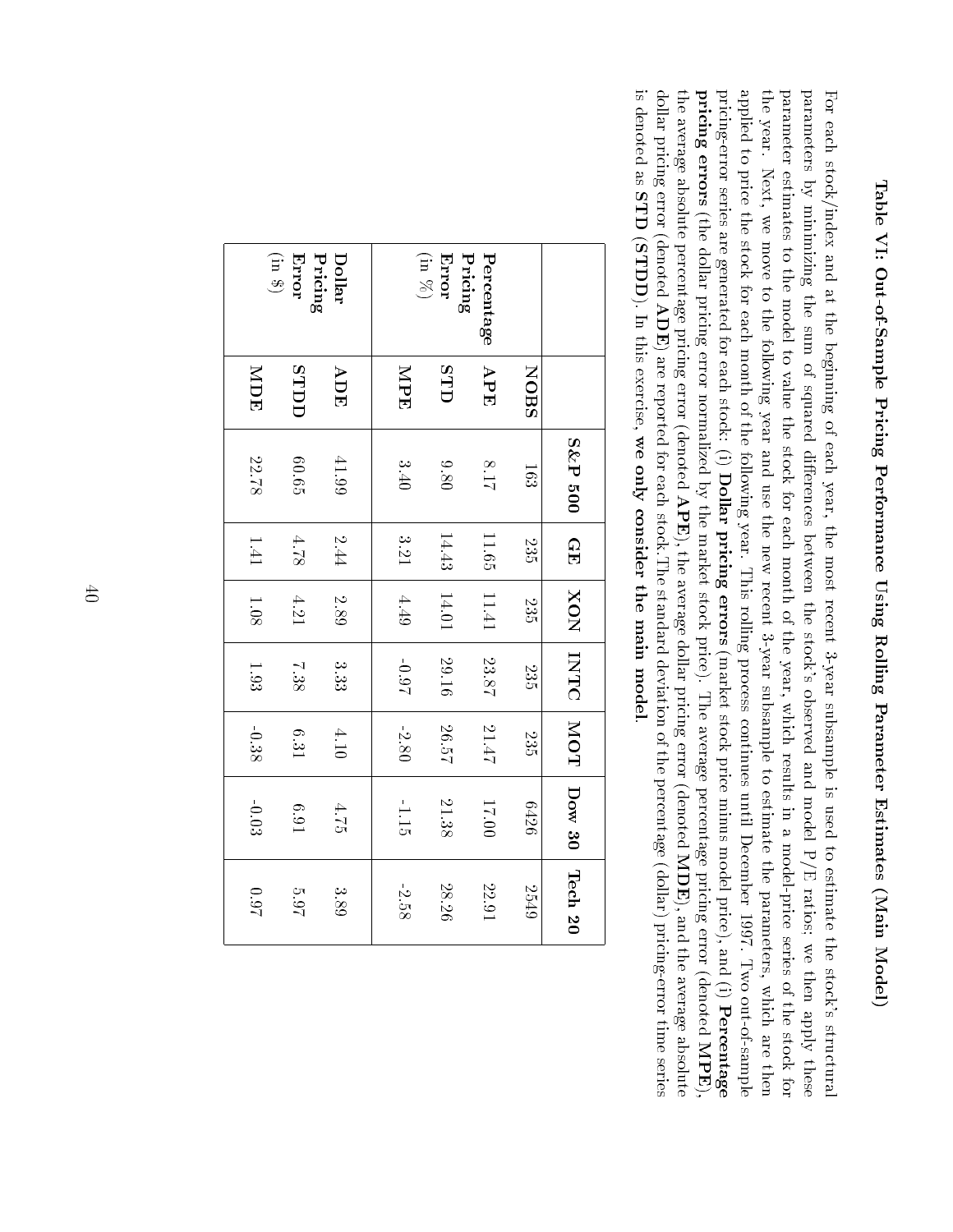# Table VII: Pricing-Error Autocorrelations for IndividualStocks

Reported below arethe<br> autocorrelations of (out-of-sample) percentage pricing errors. For $58\,$  500,the<br> autocorrelation $\stackrel{\infty}{\mathbf{1}}$  lagب. 12, 24, andజ e<br>Jo respectively $0.90,$  0.05, -0.08, and $\frac{0}{33}$  For the Dow stocks, the respective average autocorrelations are: 0.85, 0.11, $\sim 0.02$ and $\frac{1}{3}$  Similarly for the29 technology stocks,≳<br>∂ have the corresponding average autocorrelations $\overset{\mathbf{p}}{+}$  0.83, 0.10,-0.03, $-0.10$ also report the Box-Piercek. statistic $\frac{\infty}{1}$ 24 lags and the corresponding p-value forse<br>Se  $\lesssim$  2 test. Under the $\mathbb{P}^1$  hypothesis $\Xi$  no serial correlation, $Q(24)$  is  $\chi^2$ -distributed with24 degrees $\Xi$ freedom.

|                      |                              |         |                       | Autocorrelations |        |                                                                                                                                                                                                                                                                                                |                                                                              |                     |                                                                                                                                  |              |            | Autocorrelations |        |                                                                                                                                                                                                                                                                                             |                                                                              |
|----------------------|------------------------------|---------|-----------------------|------------------|--------|------------------------------------------------------------------------------------------------------------------------------------------------------------------------------------------------------------------------------------------------------------------------------------------------|------------------------------------------------------------------------------|---------------------|----------------------------------------------------------------------------------------------------------------------------------|--------------|------------|------------------|--------|---------------------------------------------------------------------------------------------------------------------------------------------------------------------------------------------------------------------------------------------------------------------------------------------|------------------------------------------------------------------------------|
| Σο                   | Stock                        | Lag $1$ | Lag<br>$\overline{2}$ | Lag $24\,$       | Lag 36 | Q(24)                                                                                                                                                                                                                                                                                          | $\mathop{\rm I}\nolimits^{\mathop{\rm ex}\nolimits-\mathop{\rm d}\nolimits}$ | ${\rm No}$          | Stock                                                                                                                            | $\rm{Lag}$ 1 | Lag $12\,$ | Lag $24$         | Lag 36 | Q(24)                                                                                                                                                                                                                                                                                       | $\mathop{\rm I}\nolimits^{\mathop{\rm ex}\nolimits-\mathop{\rm d}\nolimits}$ |
|                      |                              |         |                       |                  |        |                                                                                                                                                                                                                                                                                                |                                                                              |                     |                                                                                                                                  |              |            |                  |        |                                                                                                                                                                                                                                                                                             |                                                                              |
|                      |                              |         |                       |                  |        |                                                                                                                                                                                                                                                                                                |                                                                              |                     | AA<br>MIMIN<br>PG<br>BA                                                                                                          |              |            |                  |        |                                                                                                                                                                                                                                                                                             |                                                                              |
|                      |                              |         |                       |                  |        |                                                                                                                                                                                                                                                                                                |                                                                              |                     |                                                                                                                                  |              |            |                  |        |                                                                                                                                                                                                                                                                                             |                                                                              |
|                      |                              |         |                       |                  |        |                                                                                                                                                                                                                                                                                                |                                                                              |                     |                                                                                                                                  |              |            |                  |        |                                                                                                                                                                                                                                                                                             |                                                                              |
|                      |                              |         |                       |                  |        |                                                                                                                                                                                                                                                                                                |                                                                              |                     |                                                                                                                                  |              |            |                  |        |                                                                                                                                                                                                                                                                                             |                                                                              |
|                      |                              |         |                       |                  |        |                                                                                                                                                                                                                                                                                                |                                                                              |                     |                                                                                                                                  |              |            |                  |        |                                                                                                                                                                                                                                                                                             |                                                                              |
|                      |                              |         |                       |                  |        |                                                                                                                                                                                                                                                                                                |                                                                              |                     |                                                                                                                                  |              |            |                  |        |                                                                                                                                                                                                                                                                                             |                                                                              |
|                      |                              |         |                       |                  |        |                                                                                                                                                                                                                                                                                                |                                                                              |                     |                                                                                                                                  |              |            |                  |        |                                                                                                                                                                                                                                                                                             |                                                                              |
|                      |                              |         |                       |                  |        |                                                                                                                                                                                                                                                                                                |                                                                              |                     |                                                                                                                                  |              |            |                  |        |                                                                                                                                                                                                                                                                                             |                                                                              |
|                      |                              |         |                       |                  |        |                                                                                                                                                                                                                                                                                                |                                                                              |                     |                                                                                                                                  |              |            |                  |        |                                                                                                                                                                                                                                                                                             |                                                                              |
|                      |                              |         |                       |                  |        |                                                                                                                                                                                                                                                                                                |                                                                              | 2022333333333333334 |                                                                                                                                  |              |            |                  |        |                                                                                                                                                                                                                                                                                             |                                                                              |
|                      |                              |         |                       |                  |        |                                                                                                                                                                                                                                                                                                |                                                                              |                     |                                                                                                                                  |              |            |                  |        |                                                                                                                                                                                                                                                                                             |                                                                              |
|                      |                              |         |                       |                  |        |                                                                                                                                                                                                                                                                                                |                                                                              |                     |                                                                                                                                  |              |            |                  |        |                                                                                                                                                                                                                                                                                             |                                                                              |
|                      |                              |         |                       |                  |        |                                                                                                                                                                                                                                                                                                |                                                                              |                     |                                                                                                                                  |              |            |                  |        |                                                                                                                                                                                                                                                                                             |                                                                              |
|                      |                              |         |                       |                  |        |                                                                                                                                                                                                                                                                                                |                                                                              |                     |                                                                                                                                  |              |            |                  |        |                                                                                                                                                                                                                                                                                             |                                                                              |
|                      |                              |         |                       |                  |        |                                                                                                                                                                                                                                                                                                |                                                                              | $\overline{L}$      |                                                                                                                                  |              |            |                  |        |                                                                                                                                                                                                                                                                                             |                                                                              |
|                      |                              |         |                       |                  |        |                                                                                                                                                                                                                                                                                                |                                                                              |                     |                                                                                                                                  |              |            |                  |        |                                                                                                                                                                                                                                                                                             |                                                                              |
|                      |                              |         |                       |                  |        |                                                                                                                                                                                                                                                                                                |                                                                              |                     |                                                                                                                                  |              |            |                  |        |                                                                                                                                                                                                                                                                                             |                                                                              |
|                      |                              |         |                       |                  |        |                                                                                                                                                                                                                                                                                                |                                                                              | 3.372               |                                                                                                                                  |              |            |                  |        |                                                                                                                                                                                                                                                                                             |                                                                              |
|                      |                              |         |                       |                  |        |                                                                                                                                                                                                                                                                                                |                                                                              |                     |                                                                                                                                  |              |            |                  |        |                                                                                                                                                                                                                                                                                             |                                                                              |
|                      |                              |         |                       |                  |        |                                                                                                                                                                                                                                                                                                |                                                                              | 3730                |                                                                                                                                  |              |            |                  |        |                                                                                                                                                                                                                                                                                             |                                                                              |
|                      |                              |         |                       |                  |        |                                                                                                                                                                                                                                                                                                |                                                                              |                     |                                                                                                                                  |              |            |                  |        |                                                                                                                                                                                                                                                                                             |                                                                              |
|                      |                              |         |                       |                  |        |                                                                                                                                                                                                                                                                                                |                                                                              |                     |                                                                                                                                  |              |            |                  |        |                                                                                                                                                                                                                                                                                             |                                                                              |
| 生50780mmははは丘丘BOM2233 | ERX OKE HEXHEOKBERG BROSHOWE |         |                       |                  |        | $\begin{array}{cccc} 235.97 \\ 477.13 \\ 236.93 \\ 120.98 \\ 120.99 \\ 120.99 \\ 120.99 \\ 120.99 \\ 120.99 \\ 120.99 \\ 120.99 \\ 120.99 \\ 120.99 \\ 120.99 \\ 120.99 \\ 120.99 \\ 120.99 \\ 120.99 \\ 120.99 \\ 120.99 \\ 120.99 \\ 120.99 \\ 120.99 \\ 120.99 \\ 120.99 \\ 120.99 \\ 120.$ |                                                                              |                     | T ANAFQ<br>ANAFQS<br>ANAFQS<br>ANAFQS<br>ANAFA SURIS<br>SURIST<br>TING COOS<br>SURIST<br>TING COOS<br>SURIST<br>SURIST<br>SURIST |              |            |                  |        | $\begin{array}{l} 680.11 \\ 630.87 \\ 830.88 \\ 1101.21 \\ 121.22 \\ 132.23 \\ 143.24 \\ 154.25 \\ 165.26 \\ 175.27 \\ 185.27 \\ 195.28 \\ 195.29 \\ 195.29 \\ 195.29 \\ 195.29 \\ 195.29 \\ 195.29 \\ 195.29 \\ 195.29 \\ 195.29 \\ 195.29 \\ 195.29 \\ 195.29 \\ 195.29 \\ 195.29 \\ 195$ |                                                                              |
|                      |                              |         |                       |                  |        |                                                                                                                                                                                                                                                                                                |                                                                              | S.                  |                                                                                                                                  |              |            |                  |        |                                                                                                                                                                                                                                                                                             |                                                                              |

41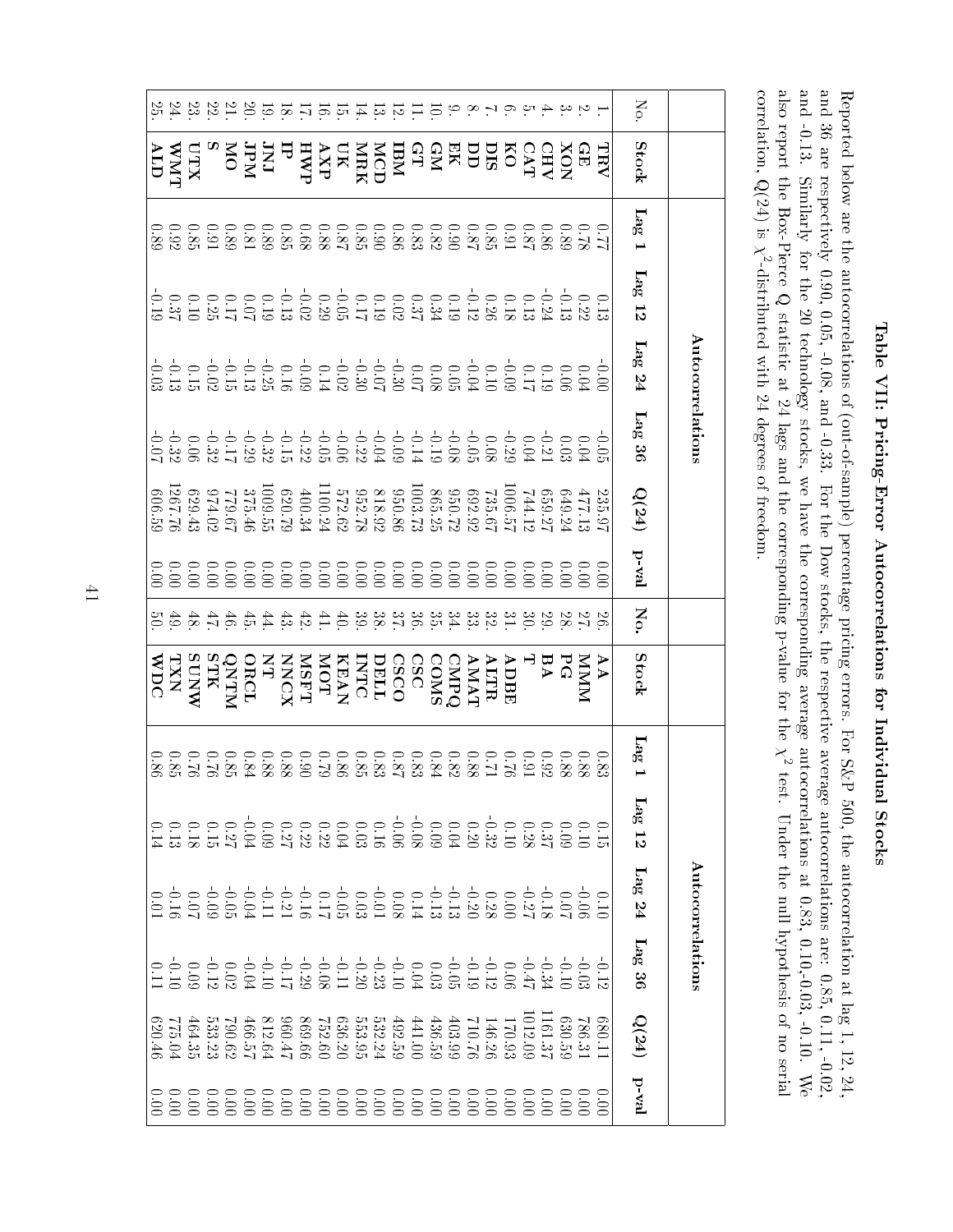### Table VIII: Common Variations $\Xi.$  Mispricing of IndividualStocks

We examine the link between model pricing errors of stocks $\mathrm{S}$  runningthe<br> following regression:  $\epsilon_n(t)$  $_{\rm H}$  =  $\Omega$  $\overline{a}$  $+$   $\theta \epsilon^*(t) +$  $\tilde{\omega}_n(t),$  where  $\epsilon^*(t)$ is taken toa<br>S either theeeu u<br>time-t (out-of-sample) percentage pricing error ofthe<br>  $4\%$  500 index or that of Motorola (MOT);ang<br>ang  $\sum_{\epsilon_i(t)}$ denotes, for  $\approx$   $\, \times$  . ¦ — '  $\cdots$  50, the time-t percentage pricing error for a given stock. Reported arethe<br> slopecoefficient, the<br> p-value (basede Ge Newey-West estimator), andthe<br> regression<br>1et percel<br>regression  $R_2^2$ 

|                           |                                                                                                                                                                                                                                   |                                                                                                                                                            | $S\&P$           | 009                     |   | with MOT        |                                                                                                    |     |       | with | $-5k$                      | 00 <sup>2</sup> |   | $\frac{100}{100}$ |                         |
|---------------------------|-----------------------------------------------------------------------------------------------------------------------------------------------------------------------------------------------------------------------------------|------------------------------------------------------------------------------------------------------------------------------------------------------------|------------------|-------------------------|---|-----------------|----------------------------------------------------------------------------------------------------|-----|-------|------|----------------------------|-----------------|---|-------------------|-------------------------|
| No                        | Stock                                                                                                                                                                                                                             |                                                                                                                                                            |                  | Ŗ                       | ○ |                 |                                                                                                    | No. | Stock | ▽    |                            |                 | ᠳ |                   | Ę                       |
|                           |                                                                                                                                                                                                                                   |                                                                                                                                                            | p-val.<br>b-val. | $\mathcal{\mathcal{S}}$ |   | p-val.<br>Level | द्ध श्रु                                                                                           |     |       |      | $_{\rm 10}^{\rm 1-}$ tor b | फू<br>शु        |   | p-val.<br>Isv-q   | $\mathcal{\mathcal{S}}$ |
|                           |                                                                                                                                                                                                                                   |                                                                                                                                                            |                  |                         |   |                 |                                                                                                    |     |       |      |                            |                 |   |                   |                         |
|                           |                                                                                                                                                                                                                                   |                                                                                                                                                            |                  |                         |   |                 |                                                                                                    |     |       |      |                            |                 |   |                   |                         |
|                           |                                                                                                                                                                                                                                   |                                                                                                                                                            |                  |                         |   |                 |                                                                                                    |     |       |      |                            |                 |   |                   |                         |
|                           |                                                                                                                                                                                                                                   |                                                                                                                                                            |                  |                         |   |                 |                                                                                                    |     |       |      |                            |                 |   |                   |                         |
| 123456789m12345mmmmmmm333 | FIX SHIRKA SHIRKA SHIRKA SHIRKA SHIRKA SHIRKA SHIRKA SHIRKA SHIRKA SHIRKA SHIRKA SHIRKA SHIRKA SHIRKA SHIRKA S<br>GALLAD SHIRKA SHIRKA SHIRKA SHIRKA SHIRKA SHIRKA SHIRKA SHIRKA SHIRKA SHIRKA SHIRKA SHIRKA SHIRKA SHIRKA SHIRKA | 0 0 0 0 0 1 1 0 1 0 1 1 1 0 1 1 0 1 1 0 1 1 1 1 0 0 0 0 1 1 1<br>20 20 21 12 20 21 1 0 2 2 4 5 4 7 4 7 8 2 6 7 4 7 4 7 4 7 5 2 6 7 4 7 4 7 6 7 7 7 8 7 7 8 |                  |                         |   |                 | 9.110.03% 5.25% 7.111111128.98% 4.5.33% 1111<br>5.35.74% 4.38% 7.34% 1123.8% 7.4.9% 7.9% 7.9% 7.9% |     |       |      |                            |                 |   |                   |                         |
|                           |                                                                                                                                                                                                                                   |                                                                                                                                                            |                  |                         |   |                 |                                                                                                    |     |       |      |                            |                 |   |                   |                         |
|                           |                                                                                                                                                                                                                                   |                                                                                                                                                            |                  |                         |   |                 |                                                                                                    |     |       |      |                            |                 |   |                   |                         |
|                           |                                                                                                                                                                                                                                   |                                                                                                                                                            |                  |                         |   |                 |                                                                                                    |     |       |      |                            |                 |   |                   |                         |
|                           |                                                                                                                                                                                                                                   |                                                                                                                                                            |                  |                         |   |                 |                                                                                                    |     |       |      |                            |                 |   |                   |                         |
|                           |                                                                                                                                                                                                                                   |                                                                                                                                                            |                  |                         |   |                 |                                                                                                    |     |       |      |                            |                 |   |                   |                         |
|                           |                                                                                                                                                                                                                                   |                                                                                                                                                            |                  |                         |   |                 |                                                                                                    |     |       |      |                            |                 |   |                   |                         |
|                           |                                                                                                                                                                                                                                   |                                                                                                                                                            |                  |                         |   |                 |                                                                                                    |     |       |      |                            |                 |   |                   |                         |
|                           |                                                                                                                                                                                                                                   |                                                                                                                                                            |                  |                         |   |                 |                                                                                                    |     |       |      |                            |                 |   |                   |                         |
|                           |                                                                                                                                                                                                                                   |                                                                                                                                                            |                  |                         |   |                 |                                                                                                    |     |       |      |                            |                 |   |                   |                         |
|                           |                                                                                                                                                                                                                                   |                                                                                                                                                            |                  |                         |   |                 |                                                                                                    |     |       |      |                            |                 |   |                   |                         |
|                           |                                                                                                                                                                                                                                   |                                                                                                                                                            |                  |                         |   |                 |                                                                                                    |     |       |      |                            |                 |   |                   |                         |
|                           |                                                                                                                                                                                                                                   |                                                                                                                                                            |                  |                         |   |                 |                                                                                                    |     |       |      |                            |                 |   |                   |                         |
|                           |                                                                                                                                                                                                                                   |                                                                                                                                                            |                  |                         |   |                 |                                                                                                    |     |       |      |                            |                 |   |                   |                         |
|                           |                                                                                                                                                                                                                                   |                                                                                                                                                            |                  |                         |   |                 |                                                                                                    |     |       |      |                            |                 |   |                   |                         |
|                           |                                                                                                                                                                                                                                   |                                                                                                                                                            |                  |                         |   |                 |                                                                                                    |     |       |      |                            |                 |   |                   |                         |
|                           |                                                                                                                                                                                                                                   |                                                                                                                                                            |                  |                         |   |                 |                                                                                                    |     |       |      |                            |                 |   |                   |                         |
|                           |                                                                                                                                                                                                                                   |                                                                                                                                                            |                  |                         |   |                 |                                                                                                    |     |       |      |                            |                 |   |                   |                         |
|                           |                                                                                                                                                                                                                                   |                                                                                                                                                            |                  |                         |   |                 |                                                                                                    |     |       |      |                            |                 |   |                   |                         |
|                           |                                                                                                                                                                                                                                   |                                                                                                                                                            |                  |                         |   |                 |                                                                                                    |     |       |      |                            |                 |   |                   |                         |
|                           |                                                                                                                                                                                                                                   |                                                                                                                                                            |                  |                         |   |                 |                                                                                                    |     |       |      |                            |                 |   |                   |                         |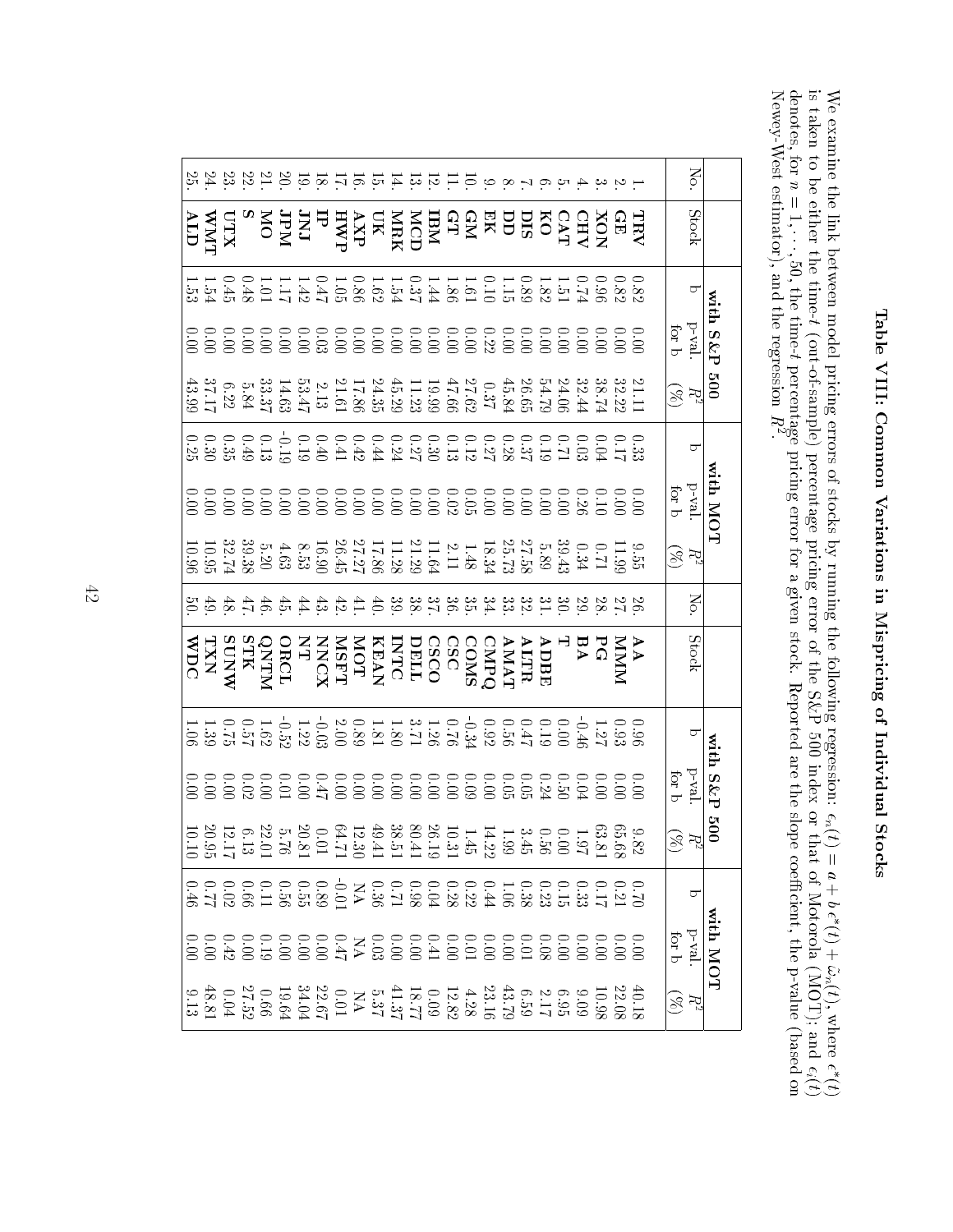### Table IX: Robustness Analysis for $\thinspace \ln$  MainModel

Inthe<br> robustness checks performed below, onlythe<br> main model is considered and all reported results are for the<u>بع</u> stocks $\Xi$ . the Dow. First, reported underthe<br> heading  $\operatorname{sgn}$ due $\operatorname{S}_3$  $\operatorname{Results}$ " are out-of-sample percentage and dollar pricing-error measures for two subsamples $\bigoplus$  1979:01 through 1989:12 and $\widehat{\Xi}$  1990:01 through 1998:07.  $\Xi$  . refers tothe<br> entire 1979:01-1998:07 sample period. E, the second robustness exercise, we substitutet<br>Fe  $G(t)$  expression from equation (18) into the pricing formula (10) andrple period.<br>re-estimate the<br> parameters on a rolling 3-year-subsample basis. For the instantaneous growth rate so obtained,the<br> corresponding out-of-sample percentage pricing errors are recorded under  $\sup_{\mathbf{S}}\mathbf{C}=\mathbf{C}$  Growth Rate." Third,≳<br>∂ re-estimate the parameters using the 3-month Treasury $\Xi$  rate (insteadቧ<br>ት the 30-year Treasury yield), with the out-of-sample pricing results reported under  $\operatorname{tr}$ -Term 3-month<br>Interest Rate." Inthe<br> nal robustness exercise, for $\stackrel{\circ}{=}$  rms,≳<br>∂ preset the three interest-rate parameters to those implied $\mathbf{\hat{S}}$  the $58\,\rm{P}$ <u>00</u> erest<br>index (i.e., the values $\Xi$ r , r ,and<br>and ہ<br>م a<br>Te xed based on the rst panel of Table III). The percentage pricing errors are recorded under  $\mathop{\rm diag}\limits_{\mathop{\rm tr}\nolimits} {\bf d}$  is  $\mathop{\rm tr}\nolimits\limits_{\mathop{\rm tr}\nolimits}$ Kernel Fixed." The average percentage pricing error (denoted MPE), the average absolute percentage pricing error (denoted APE), the average dollar pricing error (denoted MDE), andthe<br> average absolute dollar pricing error (denoted ADE) are reported for each case. The standard deviationቧ<br>ት the percentage (dollar) measure is denotedلية في aver:<br>ollar<br>STD (STDD).

|                  | $(\mathrm{in}~\mathrm{\$\})$<br>Errors | Pricing<br>Dollar | $(\mathrm{m}~\%)$ | Pricing<br>Errors | Percentage |                   |                                  |
|------------------|----------------------------------------|-------------------|-------------------|-------------------|------------|-------------------|----------------------------------|
| MDE              | STDI                                   | ADE               | MPE               | <b>CLLS</b>       | APE        |                   |                                  |
| $-0.19$          | 3.94                                   | 2.94              | $-0.28$           | 20.54             | 16.69      | $-10:62$<br>89:12 | Sub-Samples<br>Panel A:          |
| 10.01            | 62.8                                   | 88.9              | $-2.39$           | 21.50             | 17.43      | $-10:06$<br>10:86 |                                  |
| $\sqrt{120}$     | 77.8                                   | 3.05              | 3.90              | 20.30             | 17.34      | 89:12<br>$-10:62$ |                                  |
| 4.03             | 6.31                                   | 8.16              | $-1.40$           | 12.21             | 20.34      | $-10:06$<br>10:86 | Instantaneous Growth<br>Panel B: |
| 2.19             | $7.46$                                 | 2.37              | 5.33              | 22.70             | 18.67      | $\mathbb{H}^1$    |                                  |
| $\frac{3}{2.15}$ | 3.03                                   | 3.56              | 18.12             | 14.08             | 20.56      | $-10:62$<br>89:12 |                                  |
| 6.72             | $-0.05$                                | 11.22             | 23.48             | 16.51             | 27.80      | $-10:06$<br>10:86 | Short-Rate<br>Panel C:           |
| 6.33             | 222                                    | 612               | 20.80             | $16.14\,$         | $24.02\,$  | Full              |                                  |
| $-0.39$          | 22.5                                   | 3.17              | $-1.85$           | 20.30             | 16.83      | $-10:62$<br>89:12 |                                  |
| 1.18             | 9.31                                   | 2.63              | 110               | 12.21             | 19.06      | $-10:06$<br>10:86 | Pricing Kernel Fixed<br>Panel D: |
| 0.46             | 7.18                                   | 5.25              | 19.0              | 23.16             | 17.83      | $\mathbb{H}^1$    |                                  |

 $\frac{4}{3}$ 

 $\star$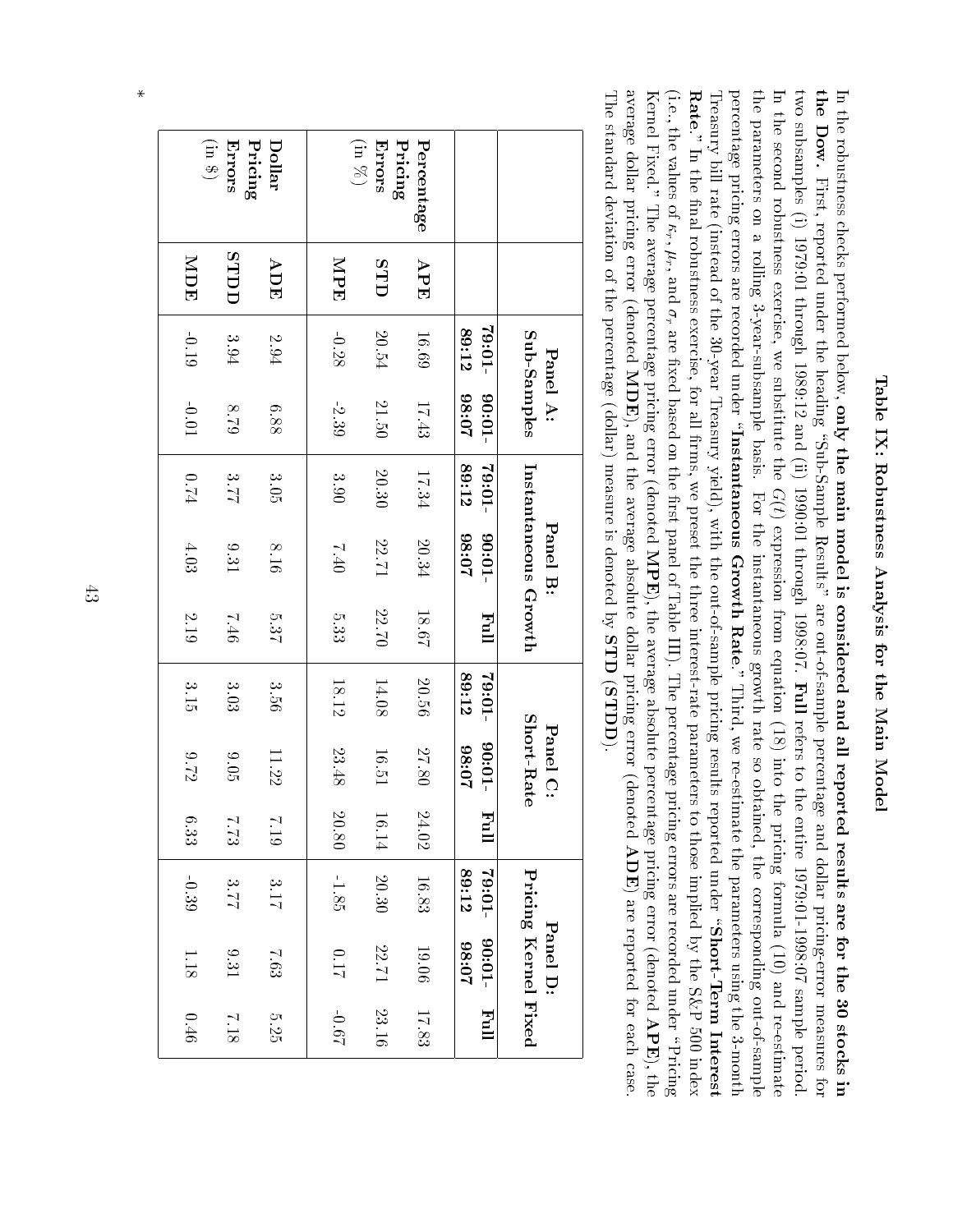# Table X: Out-of-Sample Pricing Performance Using $\thinspace \ln$  Market-Implied EarningsGrowth

Onlythe<br> main model is considered here, with $\overset{\mathtt{p}}{=}$ the<br> parameter values, $\theta$ the<br> samee.<br>G used for calculatingthe<br> SSE out-of-sample pricing errors (i.e., Panel $\Xi$  $\Xi$  Table III). For each stock/index and $\stackrel{\infty}{\mathbf{+}}$  each $,\Phi,\thinspace$ th $\thinspace$  $\mathbf{f}$  we rst back out the expected earnings growth  $\widetilde{G}(t)$ ਬ ਲ numerically solving । ⊨ । ≌ +

or each stock/index and at each month 
$$
t
$$
, we first back out  $t$ .

\n
$$
\overline{S}(t) - \delta Y(t) \int_0^\infty \exp\left[\varphi(\tau) - \varrho(\tau) R(t) + \vartheta(\tau) \hat{G}(t)\right] d\tau = 0,
$$
\nen in (12)-(14), and  $\overline{S}(t)$  is the market price of the stock. Now

where  $\varphi(\tau),$  $\varrho(\tau)$  and  $\vartheta(\tau)$  are as givenin.  $(12)-(14),$  $S(t)$  is the market price of the stock, Next, $\lessapprox$  use the $t_{\rm 1}$  in one the  $t_{\rm 1}$ market-implied expected $\begin{array}{c} \therefore \mathbb{R} \ \mathbb{R} \ \text{growth}, \end{array}$  $\widetilde{G}(t),$  together with the parameter vectorФ and the observed n<br>R(t +ات 유<br>도구<br>그대  $\leq$   $\approx$  $\mathcal{L}$  is +ات to compute themonth-(*t*  $^+$ 1) ڪ model price for the stock. This valuation process continues for the full sample $\Xi$  the stock/index (1979:01 through 1998:07). As before, two out-of-sample pricing-error series are generated for each stock: $\odot$  E Dollar pricing<sub>ock/ind</sub><br>errors (market stock price minus model price), and $\widehat{\Xi}$  is Percentage pricingerries<br>errors (the dollar pricing error normalized $\mathrm{S}$  the market stock price). The average percentage pricing errorii) Perce<br>(denoted MPE), the average absolute percentage pricing errorlized by<br>denoted APE), the average dollar pricing error (denoted MDE), and the average absolute dollar pricing error (denoted ADE) values are reported below for each series. The standard deviation ofب<br>جي ج percentage pricing error series is represented $\Xi \supset$ STD, and thatቧ<br>ት the dollar pricing errors is represented by STDD.

|          | $\begin{array}{c} {\rm \bf Errors} \\ {\rm \bf (in 3)} \end{array}$<br>Pricing | <b>Dollar</b> | $(\mathop{\mathrm{m}}\nolimits$ %) | Pricing<br>Errors | Percentage |                    |  |
|----------|--------------------------------------------------------------------------------|---------------|------------------------------------|-------------------|------------|--------------------|--|
| MDE      | <b>STDD</b>                                                                    | ADE           | MPE                                | <b>CLLS</b>       | APE        |                    |  |
| 1.24     | 24.03                                                                          | $16.23\,$     | 0.05                               | 999               | 3.81       | <b>S&amp;P 500</b> |  |
| $0.08\,$ | $1.44\,$                                                                       | $0.86\,$      | $0.08\,$                           | 6.36              | 4.76       | GE                 |  |
| 00.00    | 1.91                                                                           | 1.30          | $60.04$                            | 6.63              | 5.32       | <b>XON</b>         |  |
| $0.09$   | $2.67\,$                                                                       | $1.38\,$      | $-1.35$                            | 19.30             | 12.12      | <b>LNTC</b>        |  |
| 0.03     | $4.40$                                                                         | 2.37          | 0.86                               | 23.07             | 10.50      | <b>NOT</b>         |  |
| $-0.21$  | 4.70                                                                           | $2.06$        | $-0.92$                            | 16.30             | $62.2$     | Dow 30             |  |
| $-0.14$  | $4.41$                                                                         | 2.25          | $-2.34$                            | 26.63             | 14.27      | $\vert$ Tech 20    |  |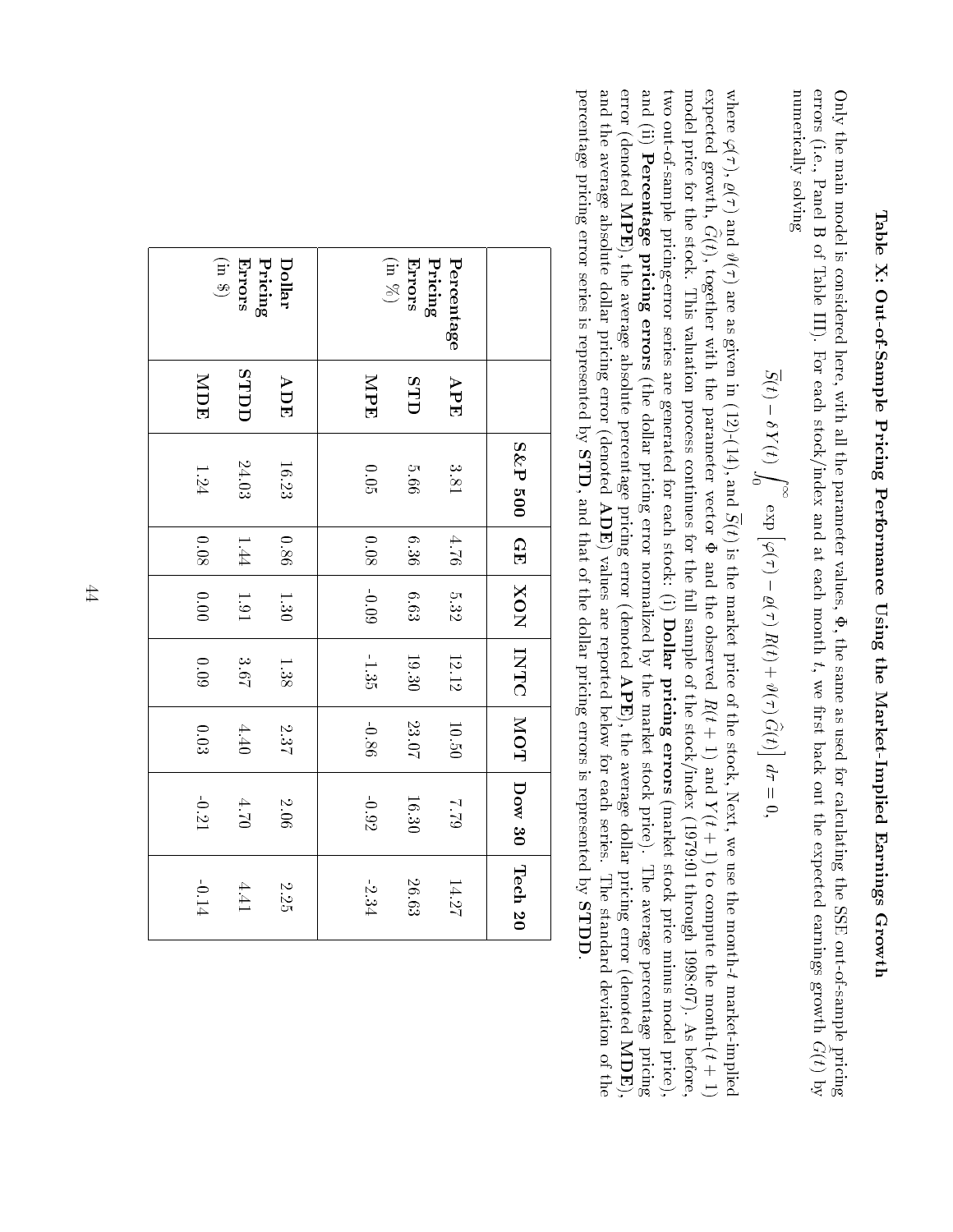



Note: All the expected earnings growth rates are based on consensus analyst forecasts as collected by the  $I/B/E/S$  International, Inc. The forecasting horizon is one-quarter-ahead (1), half-yearahead (2), 3-quarter-ahead (3), one-year-ahead (4), 2-year-ahead (5), 3-year-ahead (6), 4-yearahead (7), and 5-year-ahead (8). The monthly starting time 0 corresponds to January 1982.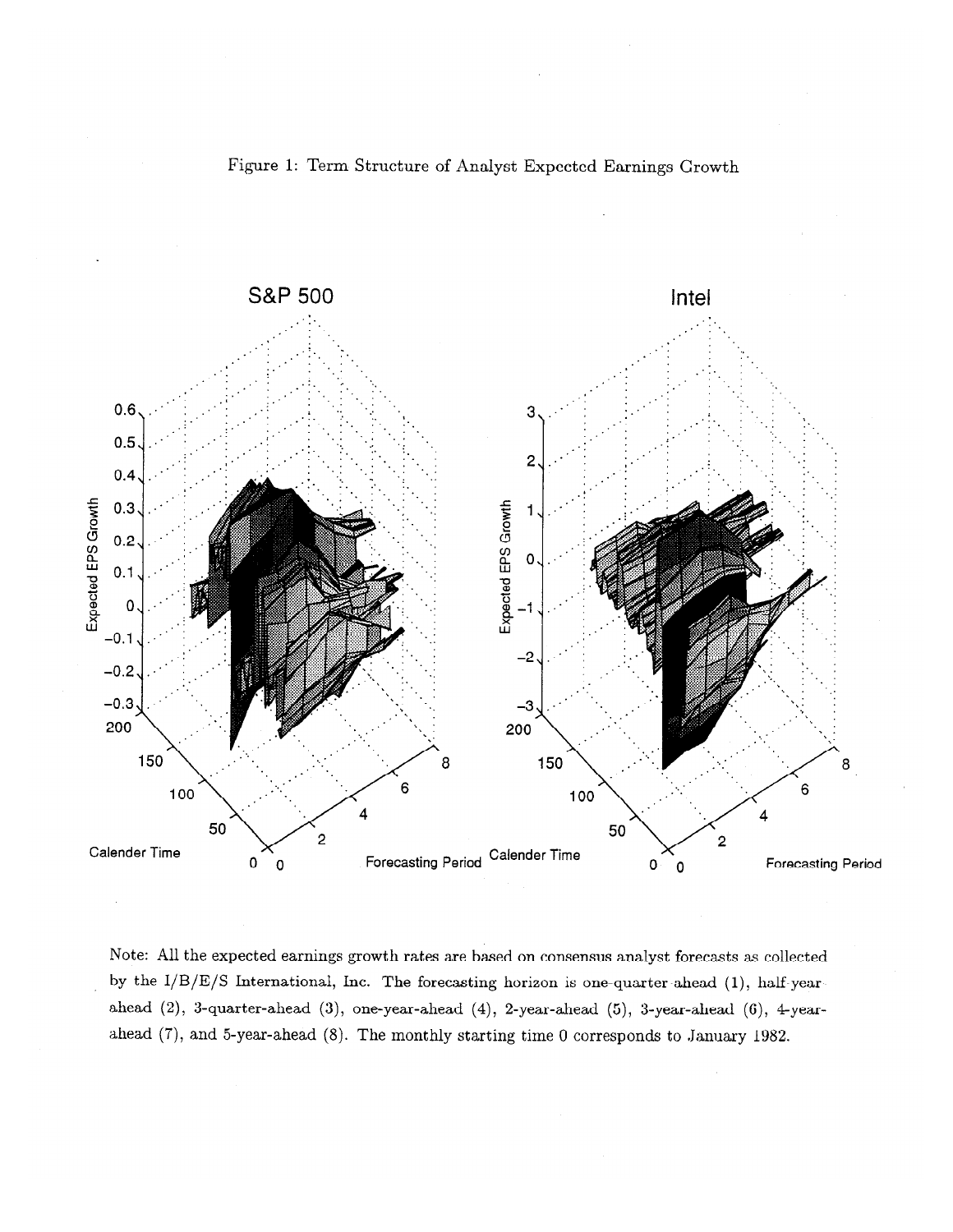

Note: The comparative statics calculations are based on following the parameter values:  $\delta$  = 5.50%,  $\mu_r = 7.01\%$ ,  $\kappa_r = 0.086$ ,  $\sigma_r = 0.55\%$ ,  $\mu_g = 12.77\%$ ,  $\kappa_g = 0.87$ ,  $\sigma_g = 13.74\%$ ,  $\sigma_y = 24.41\%$ ,  $\rho_{g,r} = \rho_{g,y} = -0.91$ , and  $\lambda_y = 0.136$ . The current values for  $R(t)$  and  $G(t)$  are respectively 7.0% and 12.0%. For simplicity, we set  $\rho_{g,y} = 1$ .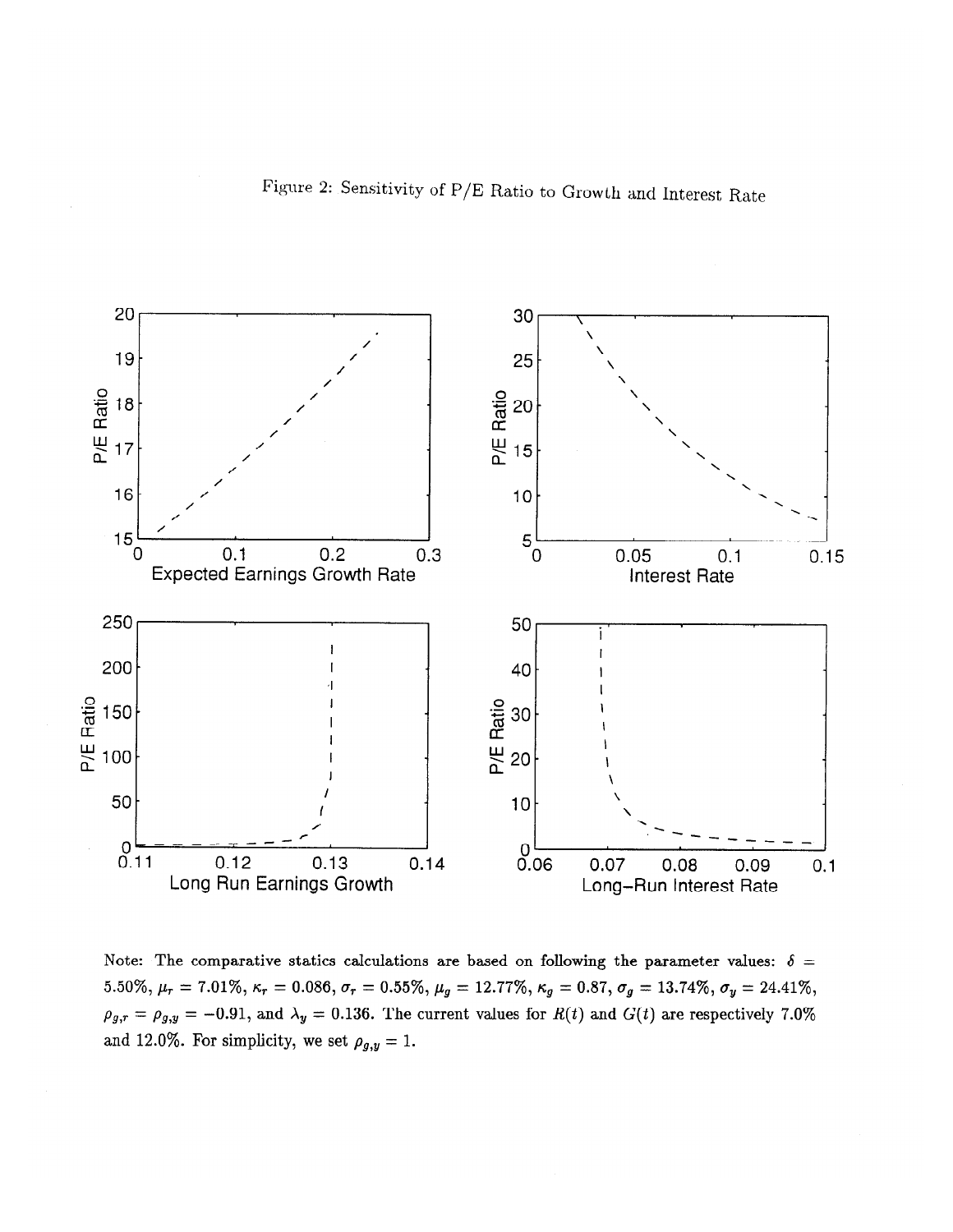Figure 3: Sensitivity of P/E Ratio to Business Cycle and Volatility



Note: The comparative statics calculations are based on the following parameter values:  $\delta =$ 5.50%,  $\mu_r = 7.01\%$ ,  $\kappa_r = 0.086$ ,  $\sigma_r = 0.55\%$ ,  $\mu_g = 12.77\%$ ,  $\kappa_g = 0.87$ ,  $\sigma_g = 13.74\%$ ,  $\sigma_y = 24.41\%$ ,  $\rho_{g,r} = \rho_{g,y} = -0.91$ , and  $\lambda_y = 0.136$ . The current values for  $R(t)$  and  $G(t)$  are respectively 7.0% and 12.0%. For simplicity, we set  $\rho_{g,y} = 1$ .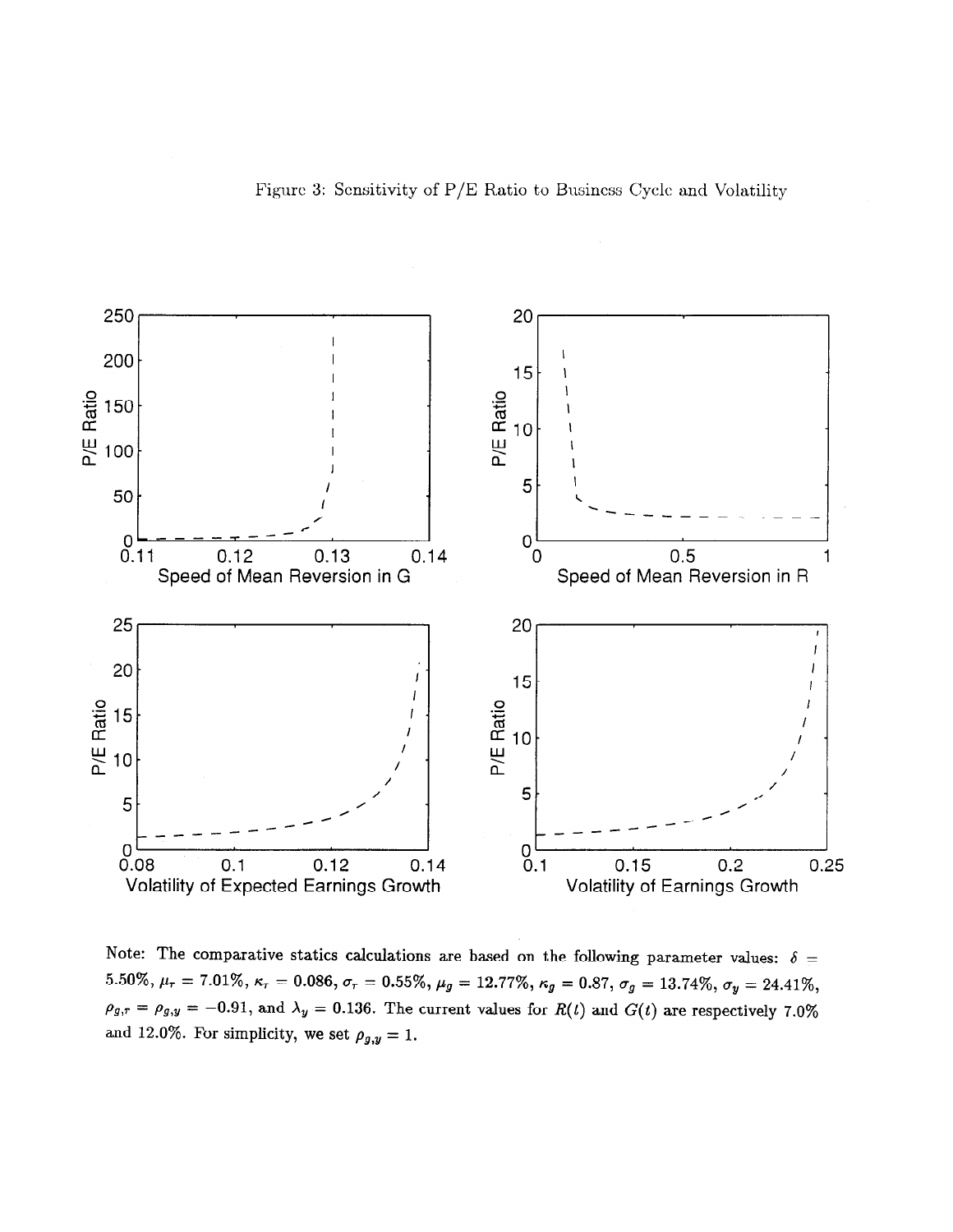

Table 4 : Out-of-Sample Percentage Pricing Errors